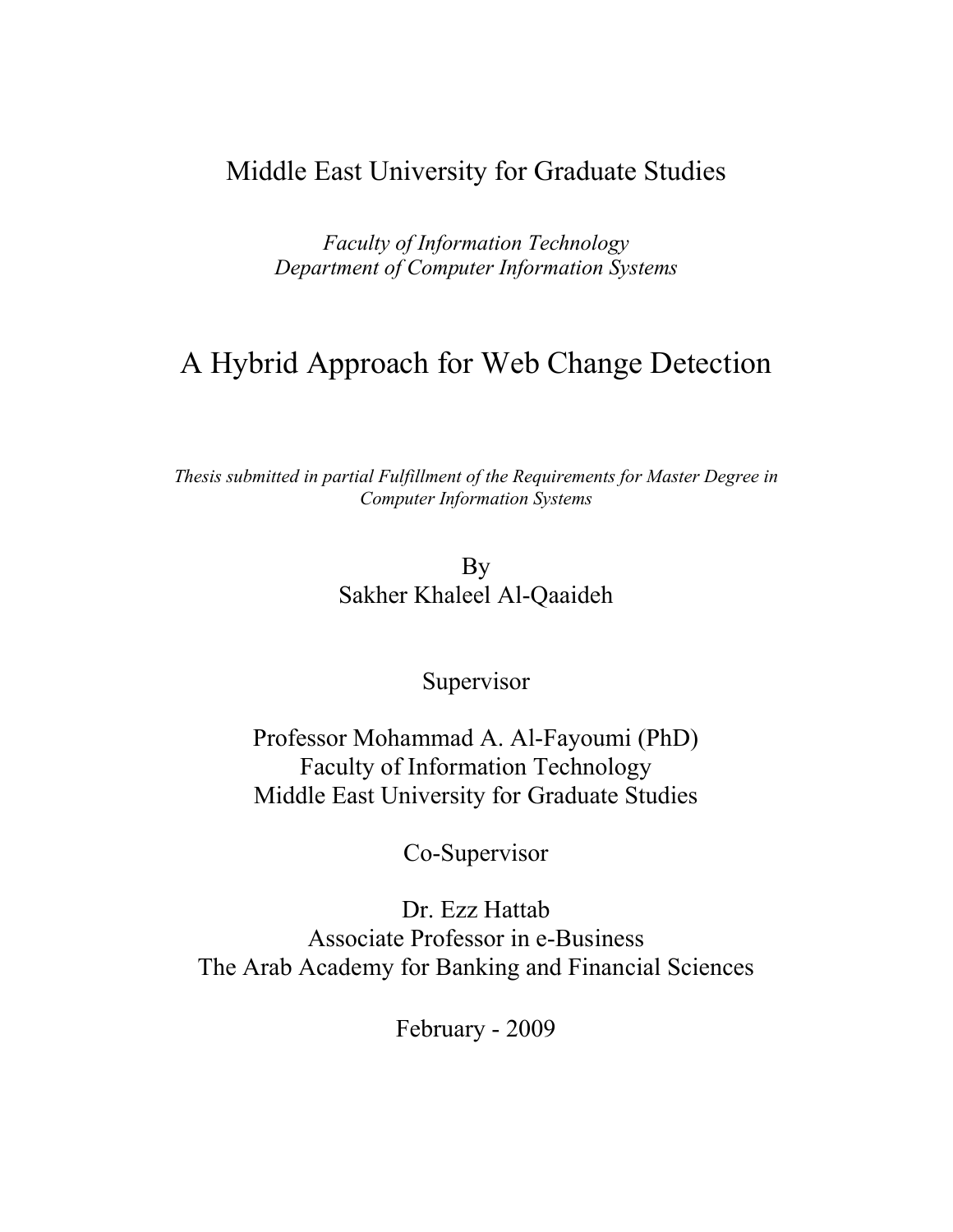#### **Authorization**

I am Sakher Khaleel Al-Qaaideh , authorize the Middle East University for Graduate Studies to supply copies of this thesis to the library or establishments or individuals upon request.

Signature:

4/2/2009

**تفویض**

انا صخر خلیل القعایدة افوض جامعة الشرق الاوسط للدراسات العلیا بتزوید نسخ من ھذه الرسالة الى المكتبة او المؤسسات او الاشخاص عند طلبھا.

التوقیع:

2009/2/4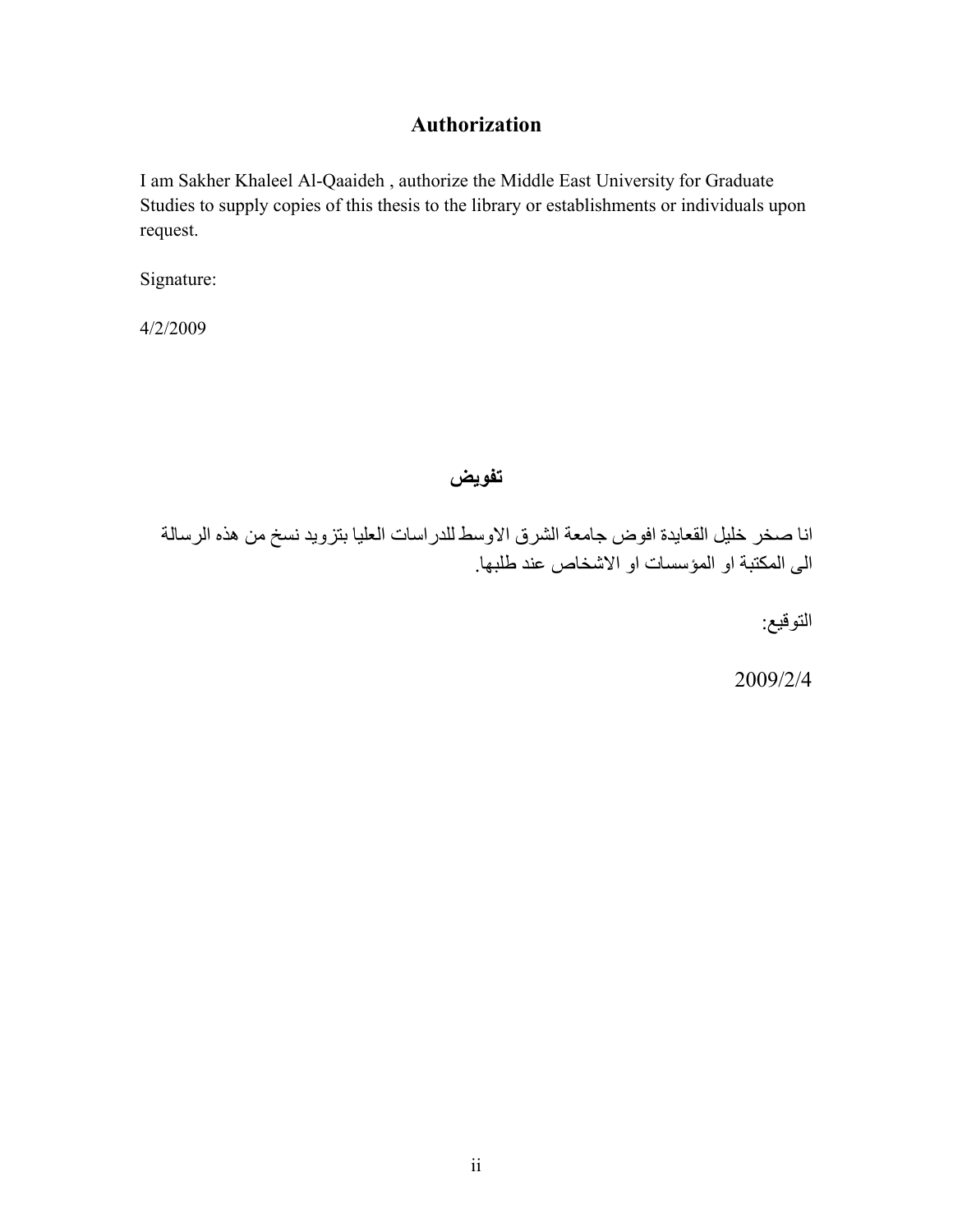# **Committee Decision**

This thesis "A Hybrid Approach for Web Change Detection" was successfully defended and proved on February 4<sup>th</sup> 2009.

### **Examination Committee**

Prof. Mohammad A. Al-Fayoumi Signature

Dr. Ezz Hattab Signature

Dr. Musbah Aqel Signature

Dr. Raad Elwan Signature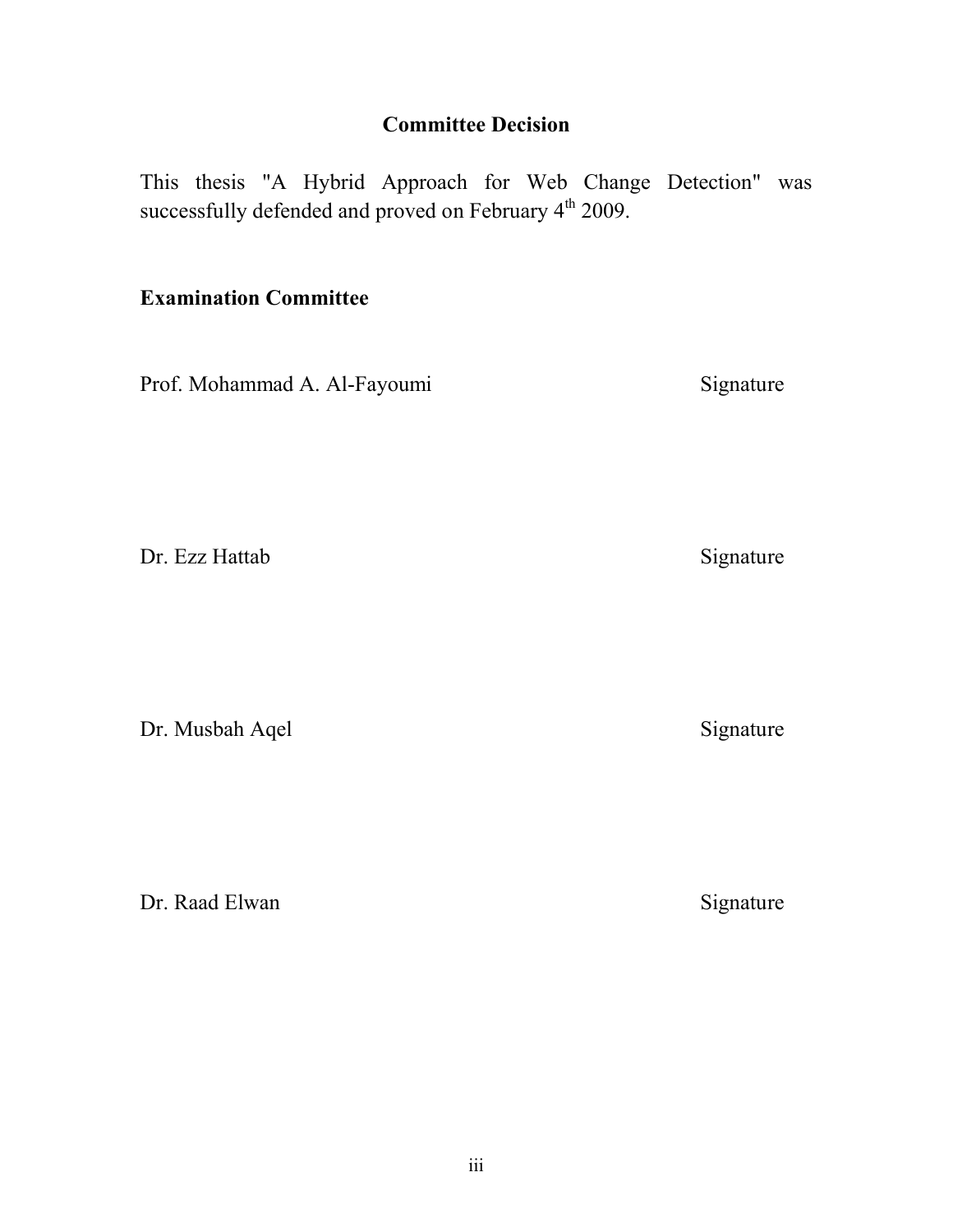# **Dedication**

*To my mother, who raised the creativity in me… To my father, who supported and encouraged me…*

*To my wife, Sana, for being the origin of my inspiration… To my brothers and sisters, who motivated me…*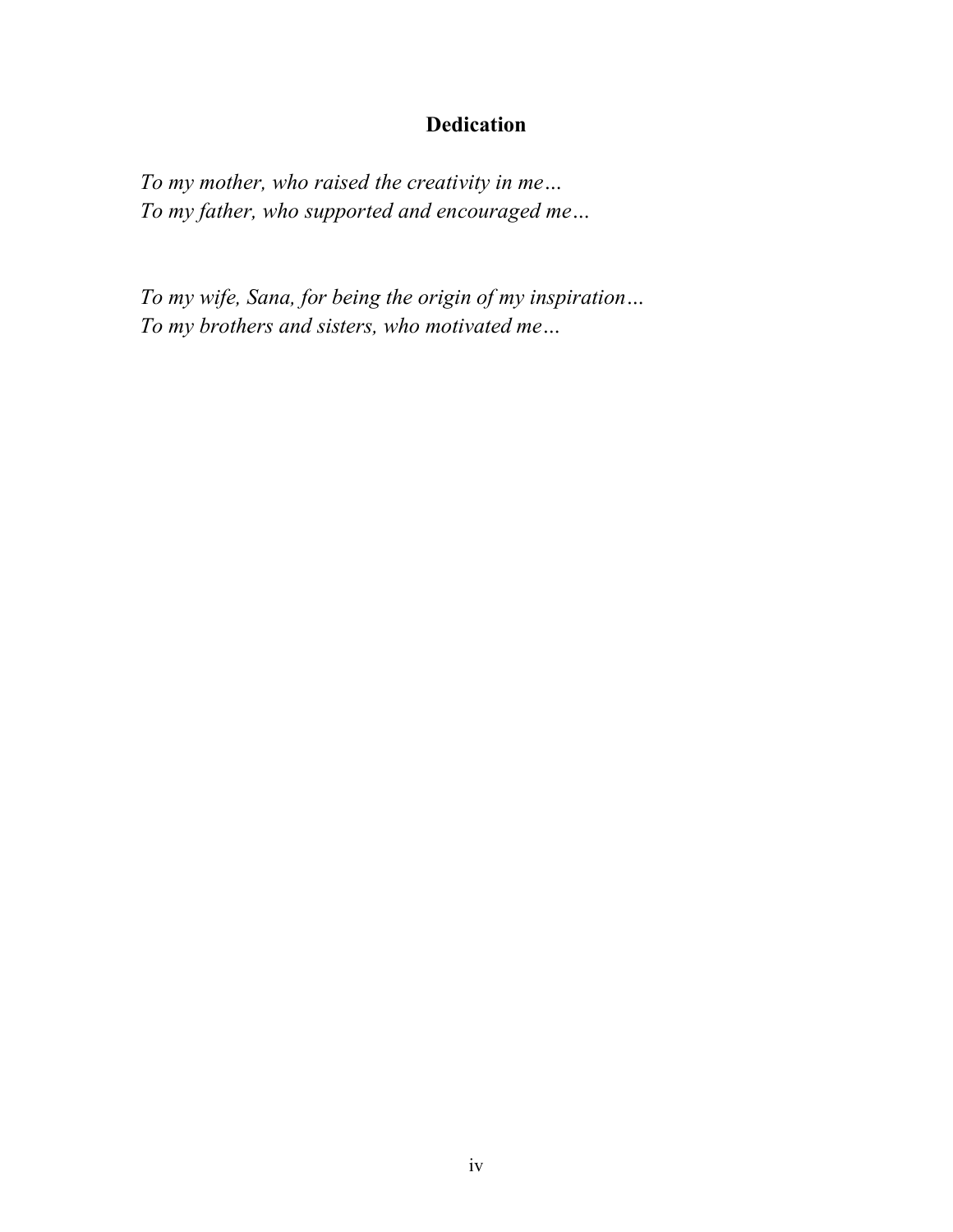#### **Acknowledgements**

*I would like to thank God for His guidance in my life.*

*I would like to thank the professors who supervised this thesis, Prof. Mohammad Al-Fayoumi and Dr. Ezz Hattab for their unconditional support and guidance in helping me write this thesis.*

*My appreciation to Information Technology faculty instructors and staff at the Middle East University for Graduate Studies, for their contributions in running this great academic establishment.*

*I would like to thank my colleagues at the Middle East University for Graduate Studies, for the wonderful memories we lived together.*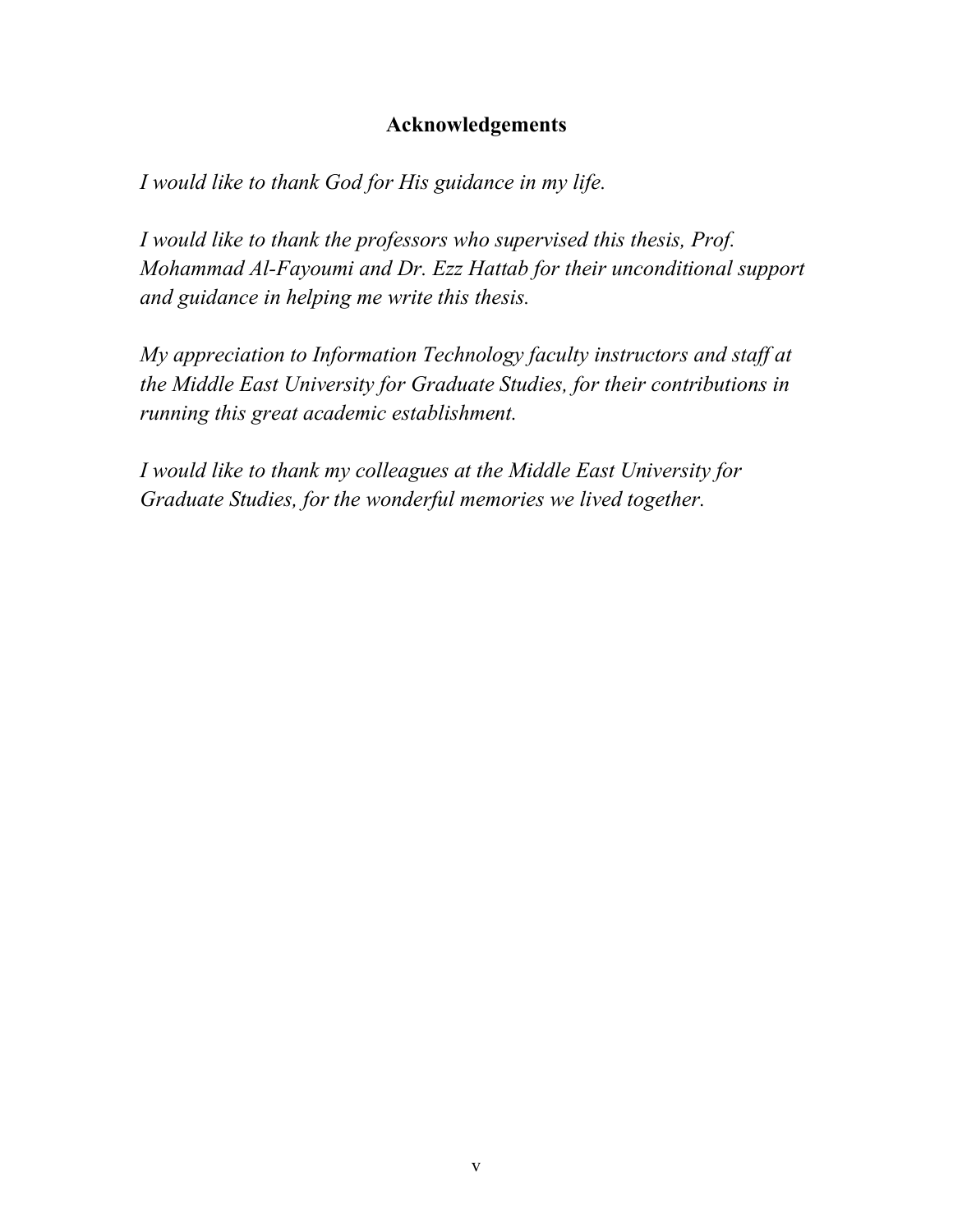# **List of Figures**

| Figure 1.1: Change rate detection problem                                    | 2  |
|------------------------------------------------------------------------------|----|
| Figure 1.2: Mismatches period between search engines and Web servers         | 3  |
| Figure 1.3: Typical (Ordinary) vs. Meta-updates crawlers (freshness average) | 5  |
| Figure 1.4: Conceptual diagram of the problem                                | 6  |
| Figure 1.5: Several options for the synchronization points                   | 7  |
| Figure 2.1: High-level architecture of a standard Web crawler                | 11 |
| Figure 2.2: Expected ChangeRatio for various sample sizes                    | 18 |
| Figure 2.3: Algorithm of the adaptive-sampling policy                        | 20 |
| Figure 2.4: Downloading pages under low resources                            | 21 |
| Figure 3.1: Illustration of the proposed policy                              | 23 |
| Figure 3.2: Page change rate calculation                                     | 26 |
| Figure 3.3: The proposed policy crawling cycle                               | 30 |
| Figure 4.1: Web sites change rate variation over time                        | 34 |
| Figure 4.2: Real change rate using the different policies                    | 36 |
|                                                                              |    |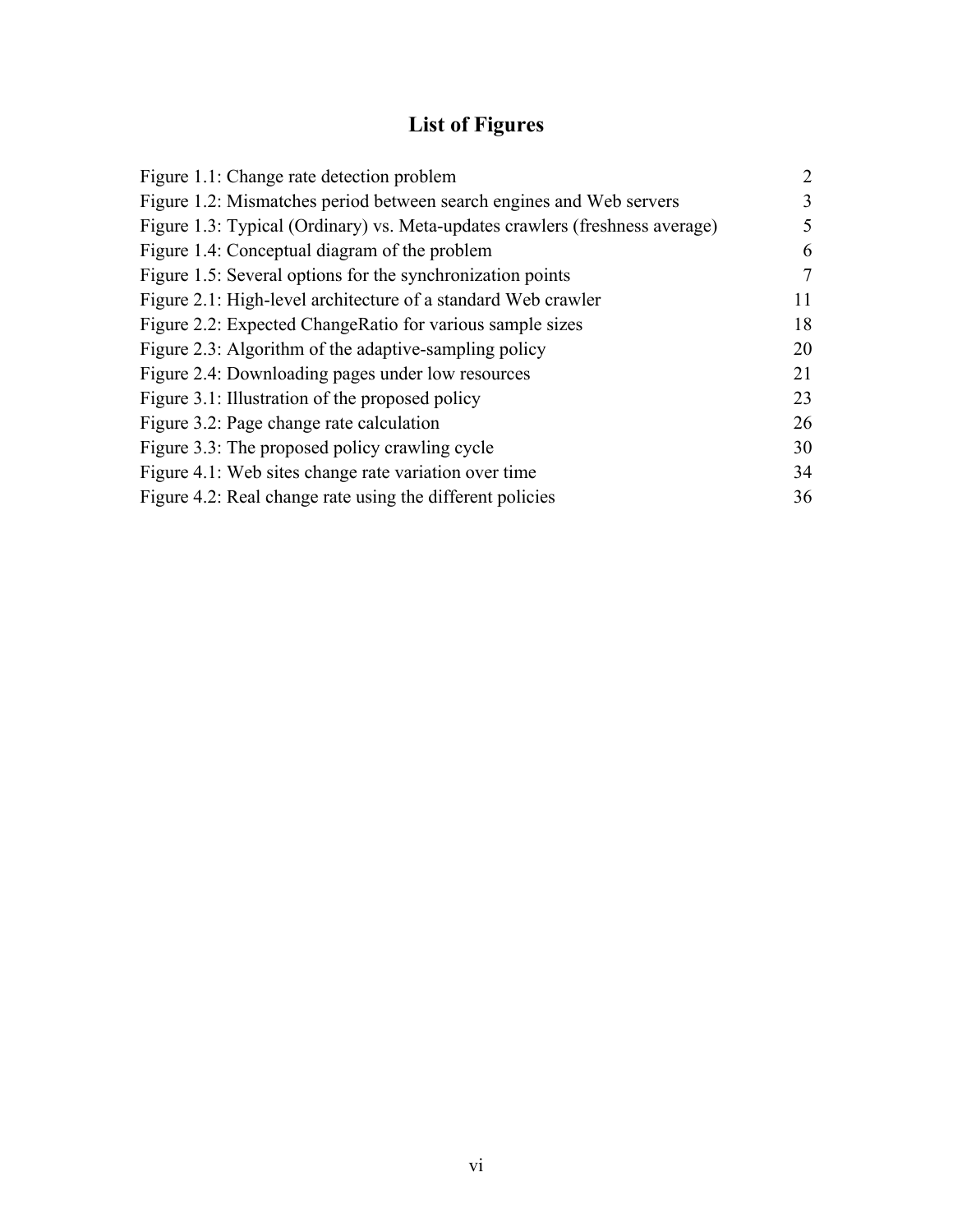# **List of Tables**

| 16 |
|----|
| 19 |
| 28 |
| 34 |
| 37 |
|    |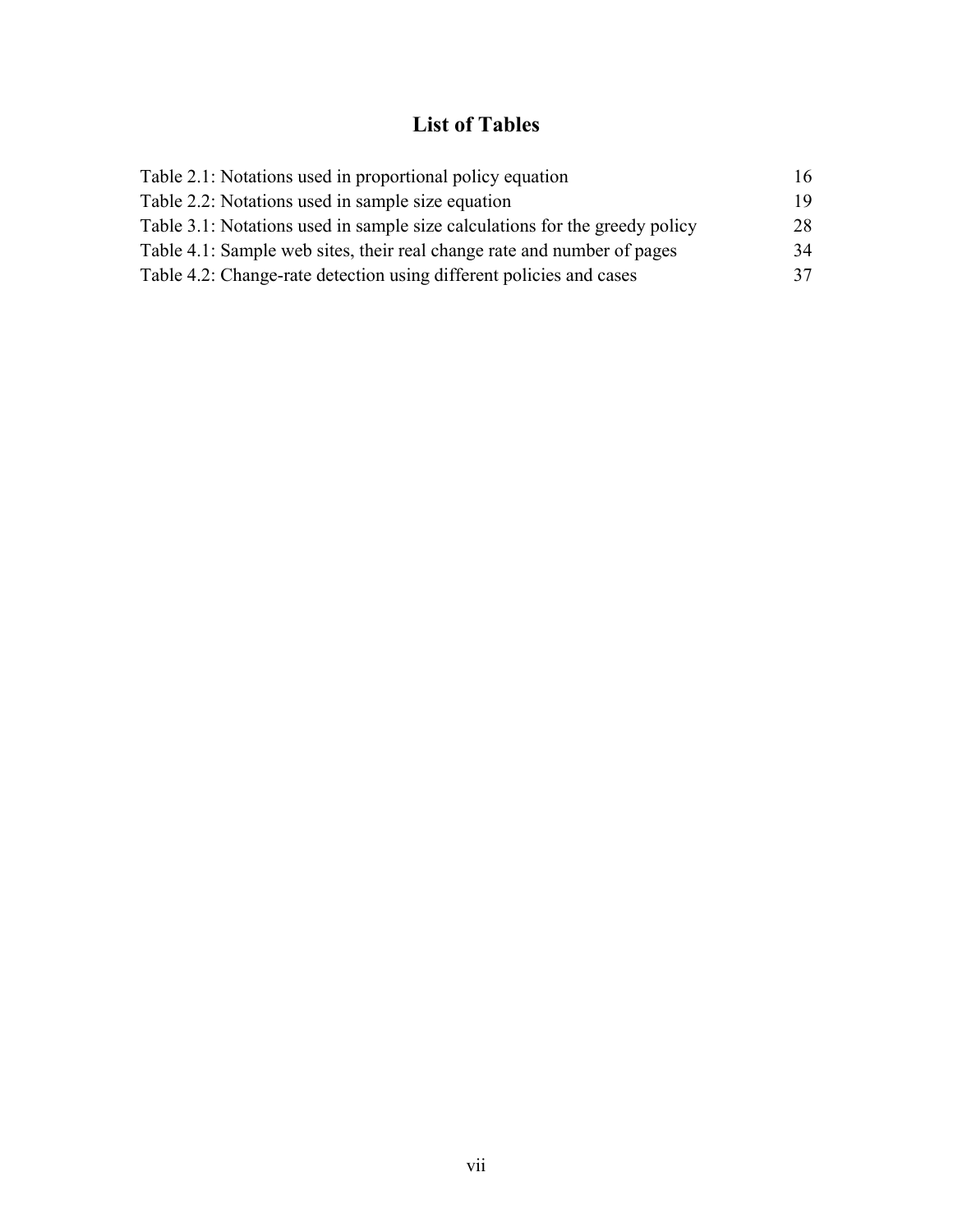#### **الملخص**

تقوم محركات البحث بحفظ نسخ من صفحات الانترنت لتسھل على المستخدمین البحث عن المعلومات في ھذه الصفحات. تقنیات تعدیل وانشاء صفحات الانترنت اصبحت اكثر سھولة واصبح متاحاً للجمیع تعدیل او انشاء الصفحات, لا تقوم الخوادم التي تحتوي صفحات الانترنت بارسال التعدیلات الجدیدة الى محركات البحث لانھا غیر ملزمة بذلك, وبذلك یصبح جزء من الصفحات المحفوظة في محركات البحث غیر مطابقة للمصدر, الذ یجب على محرك البحث ان یقوم بحفظ الاصدارات الجدیدة من الصفحات التي خضعت للتعدیل حتى یحافظ على میزة تقدیم خدمات البحث عن المعلومات المطابقة لما ھو موجود في الصفحات الفعلیة ولا تصبح المعلومات الموجودة في محرك البحث قدیمة مثل الاخبار.

بعض الحلول لھذه المشكلة تقترح ان یتوقع محرك البحث موعد التغیر في محتوى الصفحات لیحفظ نسخ منھا بعد حدوث التغیر مباشرة ولیتجنب حفظ نسخ من صفحات اخرى لا تحتوي اي تغییرات جدیدة. التغیر في الصفحة یمكن یتوقعھ عن طریق مراقبة التغیرات خلال الوقت وتحدید معدل التغیر لھا. طریقة اخرى لمعرفة معدل التغیر لمواقع الانترنت تقوم بأخذ عینة من كل موقع الذي یحتوي صفحات الانترنت وتحدید معدل التغیر لھ بناءاً على معدل التغیر في العینة, ثم توزع جھود محرك البحث في حفظ نسخ من الصفحات على المواقع تبعاً لمعدل تغیرھا. طریقة اخرى تجمع كل صفحات الانترنت من مختلف المواقع في مجموعات حسب معدل التغیر لھا, ثم تأخذ عینات من كل مجموعة لتحدد معدل التغیر لكل مستوى.

قمنا في ھذه الدراسة بتطویر طریقة اخرى لتحدید معدل التغیر بشكل افضل في صفحات الانترنت عن طریق دمج طریقتان من الطرق المذكورة سابقا، وھما طریقة مراقبة التغیرات في الصفحة لتحدید معدل تغیرھا و طریقة اخذ عینة من الموقع لتحدید معدل التغیر فیھ.ً الطریقة الجدید مبنیة على أخذ عینة من كل موقع لتحدد معدل التغیر لھ, ثم تراقب التغیر في كل صفحة في كل عینة خلال الوقت وخلال نسخ عدة لھا حتى تحدد معدل التغیر للعینة بشكل ادق أكثر. الاختبارات اثبتت فعالیة ھذه الطریقة في حالات مختلفة یتعرض لھا محرك البحث مثل قلة الامكانیات المتاحة لاخذ عینة من المواقع.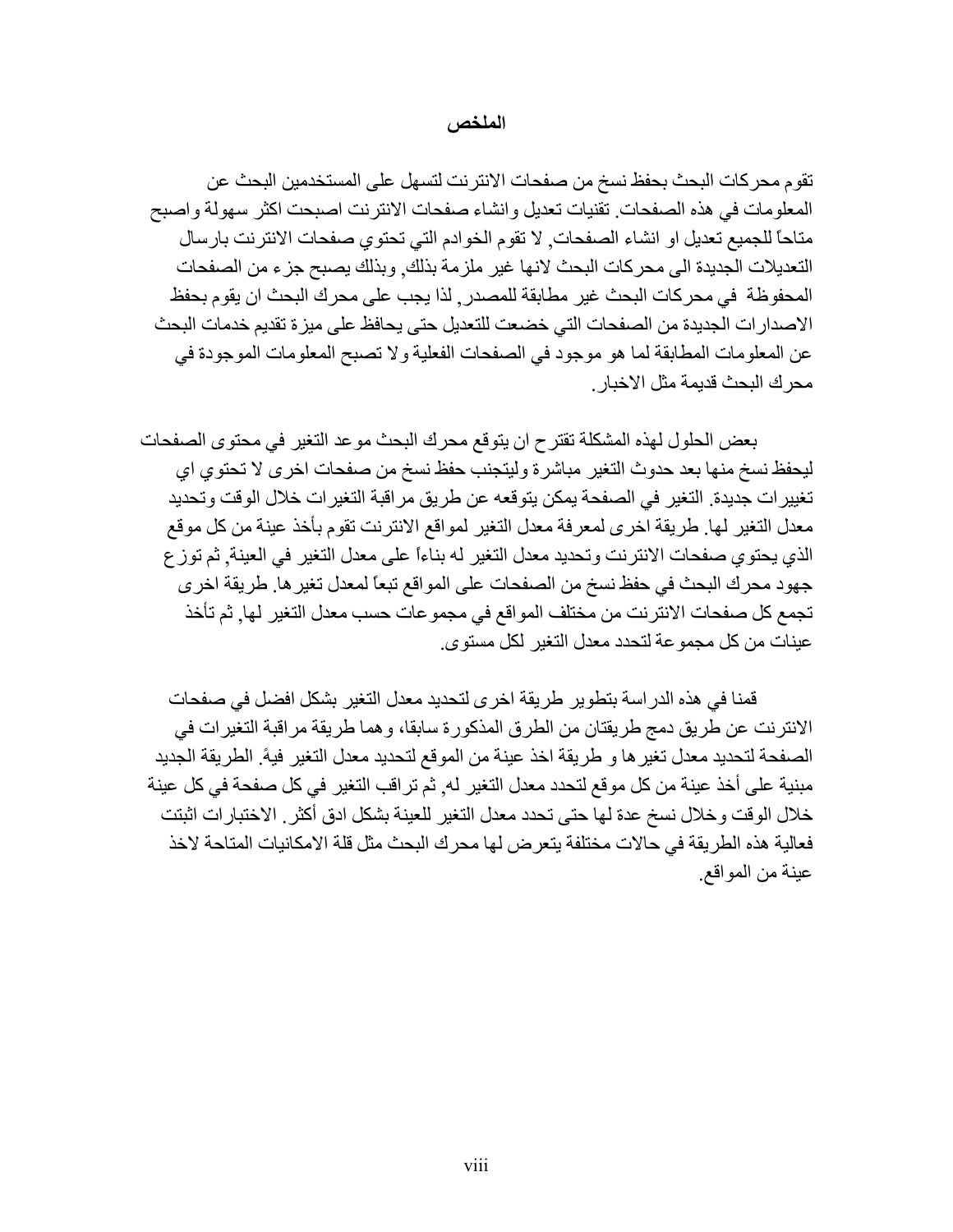#### **Abstract**

Search engines save copies of web pages to facilitate searching for information in these pages. Editing and creating pages techniques become easier and available for everyone to edit or create web pages. Web servers that contain web pages don't submit new changes to search engines because they are not committed to do this. A part of web pages stored in search engine's repository become different than the original source, so search engines should save the new versions of the edited pages to keep the advantage of providing search services of information to be identical to the original source to avoid considering information in search engine old like news.

Some solutions of this problem suggest that the search engine expect the date of the change in pages' content to store them after change occurrence directly and avoid saving other pages that don't contain any new changes. Change in page can be expected by monitoring changes over time and detecting its change rate. Another approach to determine web site change rate is to take sample from each web site that contain web pages and detect change rate of each web site according to change rate in each sample, then distribute search engine efforts for saving pages over web sites according to its change rate. Another approach clusters all web pages from different web sites in clusters of change rate levels, samples pages from each cluster to determine its change rate.

This thesis presents another approach to better change rate detection in web pages by combining two approaches mentioned above, which are monitoring changes in each page to determine its change rate and the other approach is to take sample form each web site to determine its change rate. The new approach is based on sampling pages from web sites, then monitoring changes in each page in the sample over time and over many versions of the page, so we detect change rate of the sample more accurately. Experiments proved the effectiveness of the new approach in different search engine cases like low sources for sampling web sites.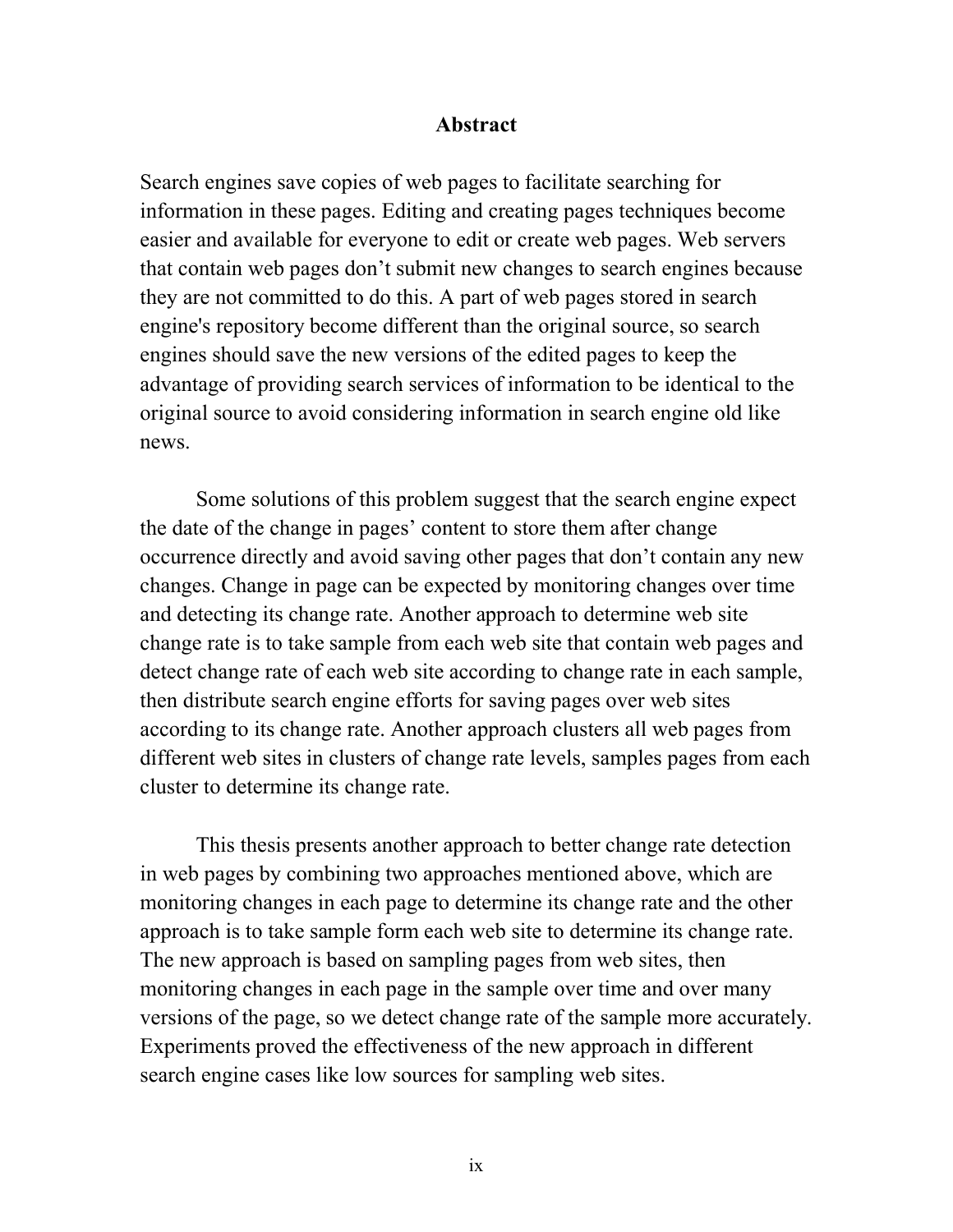# **Table of Contents**

| Chapter 1: Introduction                                  | $\mathbf{1}$   |
|----------------------------------------------------------|----------------|
| 1.1 Background                                           | 1              |
| 1.2 Problem Statement                                    | $\overline{2}$ |
| 1.3 Related work                                         | $\overline{3}$ |
| 1.4 Contributions                                        | 9              |
| 1.5 Outline                                              | 9              |
| <b>Chapter 2: Sampling Policies</b>                      | 10             |
| 2.1 Search Engines                                       | 10             |
| 2.2 Change Detection using Sampling                      | 12             |
| 2.3 Why sampling                                         | 13             |
| 2.4 Measuring the Effectiveness of the Sampling-Policies | 13             |
| 2.4.1 Introduction                                       | 13             |
| 2.4.2 ChangeRatio                                        | 13             |
| 2.4.3 Freshness and Age                                  | 14             |
| 2.4.4 Divergence                                         | 15             |
| 2.5 Main Sampling Policies                               | 15             |
| 2.5.1 Introduction                                       | 15             |
| 2.5.2 Proportional Policy                                | 15             |
| 2.5.3 Greedy Policy                                      | 16             |
| 2.5.4 Greedy Policy versus Proportional Policy           | 17             |
| 2.6 Sample Size                                          | 17             |
| 2.7 Adaptive Sampling                                    | 19             |
| 2.8 Low Download Resources                               | 19             |
| Chapter 3: The Proposed Policy                           | 22             |
| 3.1 Change Frequency-Based and Greedy Sampling Policies  | 22             |
| 3.2 Requirements Analysis                                | 23             |
| 3.3 Policy Design                                        | 24             |
| 3.3.1 First Sample Size                                  | 24             |
| 3.3.2 Page History Tracking                              | 24             |
| 3.3.2.1 Flexible Number of Page Versions                 | 24             |
| 3.3.2.2 Page Versions Storage and Indexing               | 27             |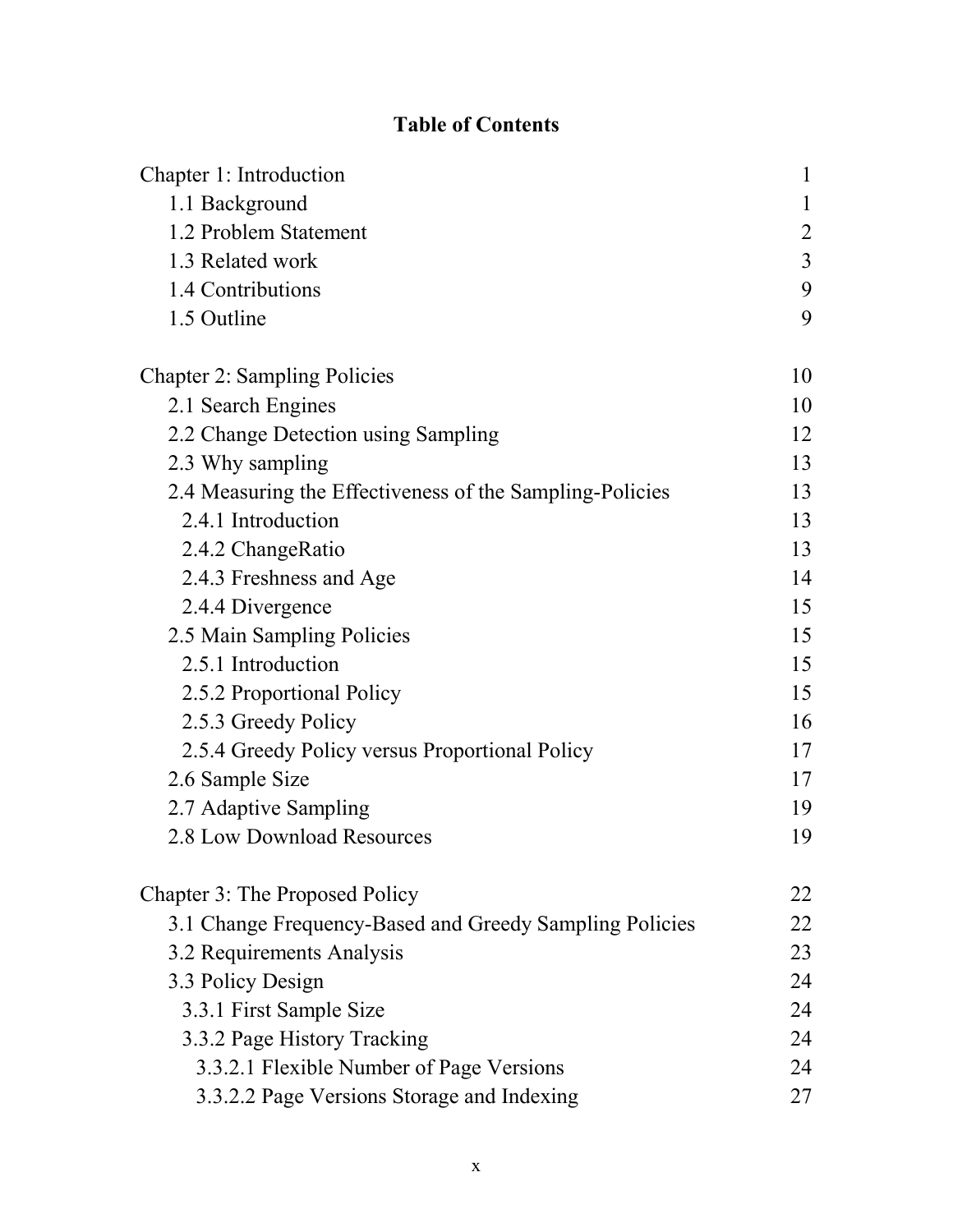| 3.3.2.3 Change Detection                               | 27             |
|--------------------------------------------------------|----------------|
| 3.3.3 Greedy sampling Implementation                   | 28             |
| 3.4 Policy Implementation                              | 29             |
| <b>Chapter 4: Experiments</b>                          | 31             |
| 4.1 Used Tools                                         | 31             |
| 4.2 Web Sample                                         | 32             |
| 4.3 Greedy-Sampling Policy Implementation              | 34             |
| 4.4 Proposed policy Implementation                     | 35             |
| <b>Chapter 5: Conclusions and Future Work</b>          | 38             |
| 5.1 Conclusions                                        | 38             |
| 5.2 Future work                                        | 39             |
| References                                             | 40             |
| Appendices                                             | A <sub>1</sub> |
| Appendix A: Tools code                                 | A <sub>1</sub> |
| A.1 The Proposed Approach Sample Calculation Algorithm | A <sub>1</sub> |
| A.2 The Greedy Sample Calculation Algorithm            | A <sub>2</sub> |
| Appendix B: Curriculum Vitae                           | B <sub>1</sub> |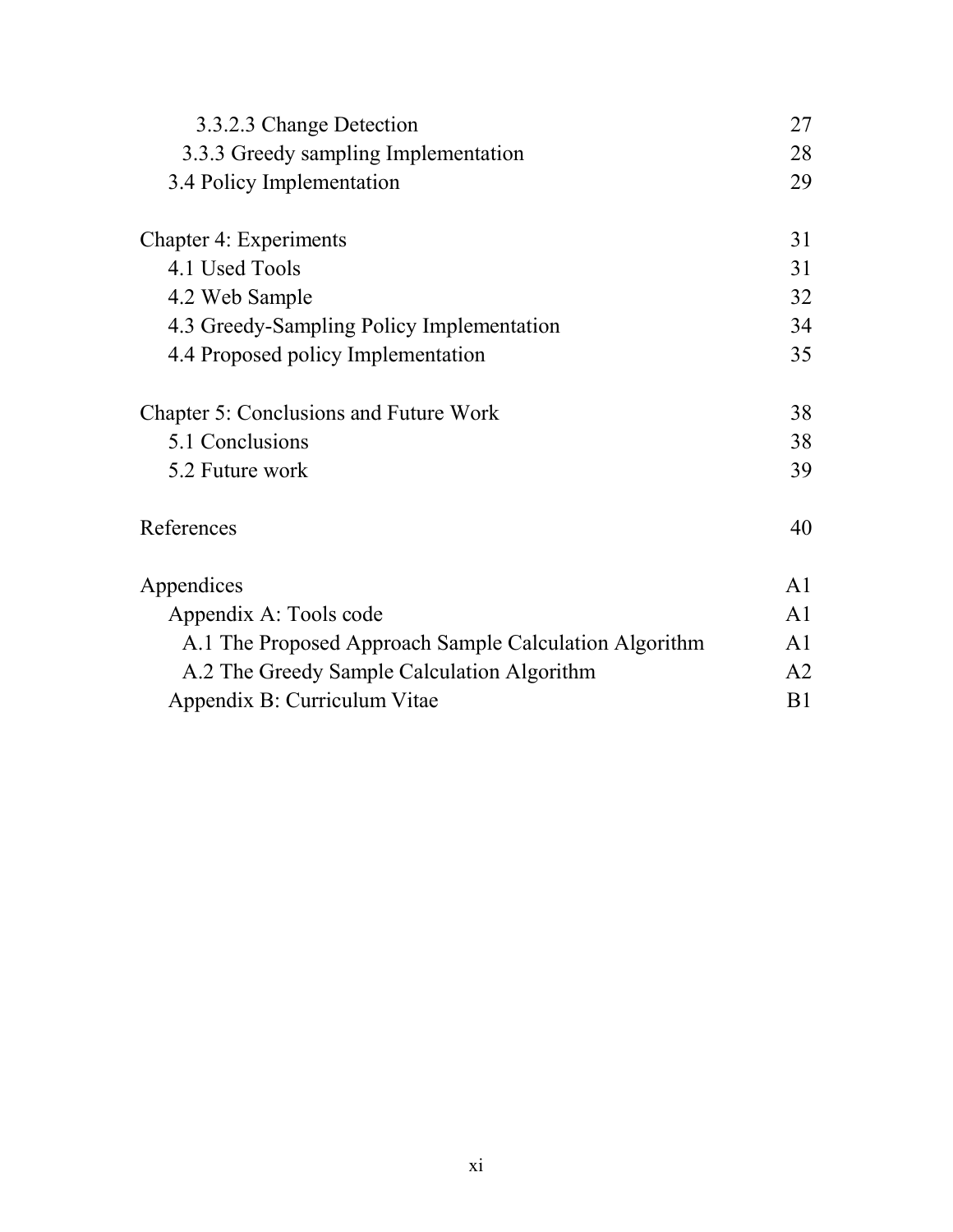# **Chapter 1**

# **Introduction**

# **1.1 Background**

Internet has become a part of our life; it becomes the easiest way to get information. New network technologies made reaching the internet easier and cheaper, like digital subscriber line (DSL), most of work places and homes got this data line, and this made the internet available any time. Anyone who uses the internet has discovered the way to reach any needed information, and the first knowledge base we think about when we need to know about something is the internet since it is available, easy, and not costly. In addition to enrollment of internet in the learning activities in schools and academic institutions, it has become the main source of information after completing the study.

In addition to providing information, internet has got its audience by the services it provides like communications and entertainment, which lead to usage by users of different ages. It also forced many to learn computer skills for work requirements after enrollment of the internet in business, where this type of people who heard and watched the creation of computers and the information technology evolution, thought they are not required to get involved in the computer knowledge since it would not be necessary in their life time, but they found themselves forced to learn about computer and internet to keep performing the same activities they used to do in the past.

Technically internet can be used in many ways. The most easily and flexible used way is the web [4], which consists of web sites reached and identified by its domain names, each web site contains a number of pages written using HTML [14] language stands for Hyper Text Markup Language. Web pages support many of other internet services, because most of the efforts focused on developing the web after it proved its excellence on other internet services when these services were presented over web pages, example: Google launched its virtual globe, map and geographic information program Google earth. Most users of this program used it to get maps of cities and roads, after that Google provided the same maps over web on the web site called Google maps. The audience of Google earth program moved to get the same service on the maps web site.

Information retrieving over web became easier after creating search engines [15] which are programs or scripts that have the ability to index large amount of web pages.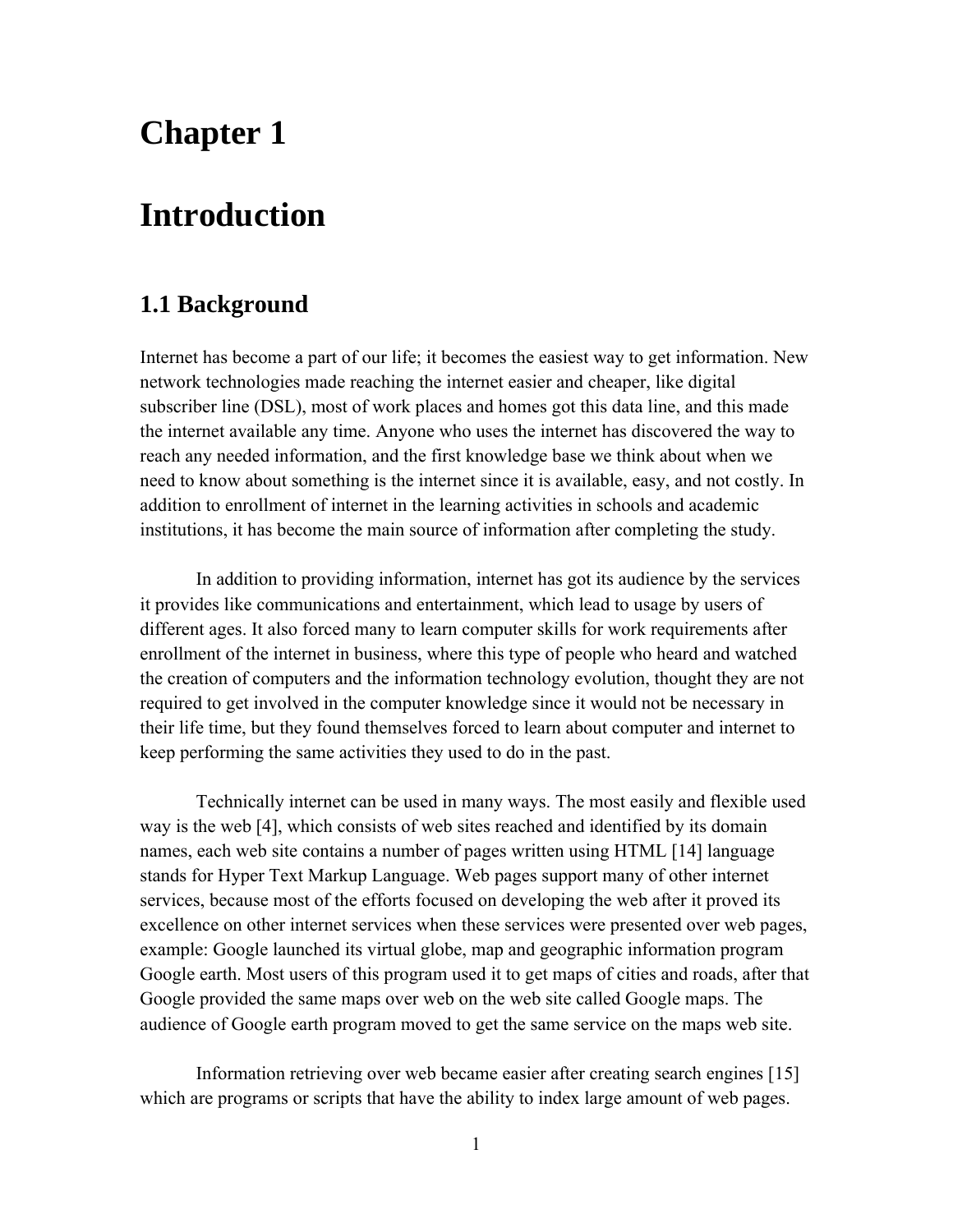Web crawler [3] is one program used in the search engine. It is responsible for visiting web pages for taking copies of them. It organizes these visits to achieve better performance. Search engines are used by its web interfaces, like the most popular search engine Google.

As search engine copies and stores large amount of web pages, many issues came up like how to manage this large amount of data, one of these issues is how to keep the copies of pages identical to the original source, since original pages change independently. In this thesis this problem will be studied with its previous solutions, some of these solutions will be implemented and new approach to solve this problem will be presented and implemented for comparison with pervious implementations.



Figure (1.1): Change rate detection

# **1.2 Problem statement**

Web is dynamic; page's content can be edited easily using many tools, search engine's copies of the crawled pages may become old and need to be updated since the crawled page's content changes always, web crawler should detect the change rate to perform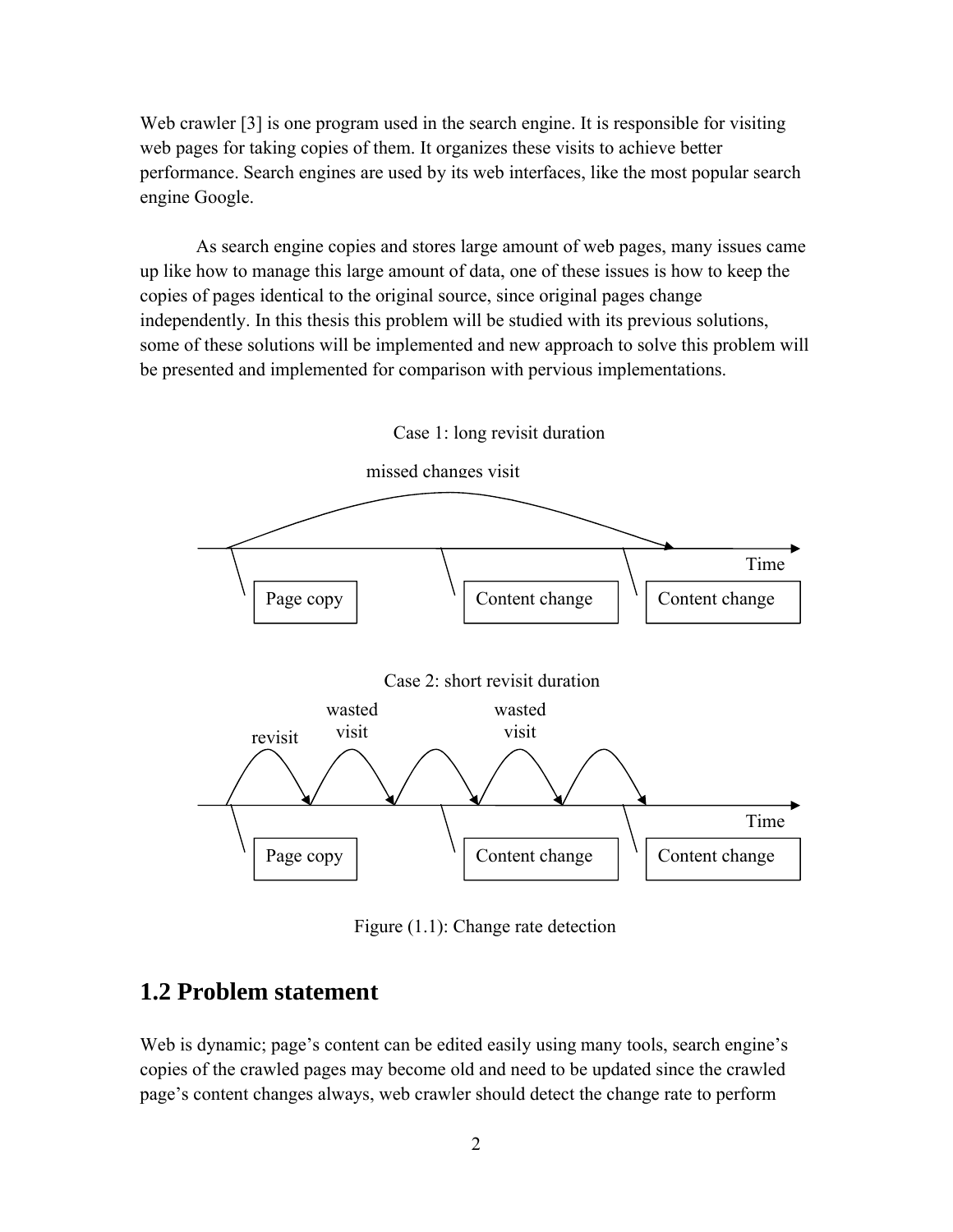better and utilize its effort. Visiting some pages, founding that its content has not been changed and taking the same stored copy of the page is some kind of web crawler resources wasting. Taking a copy of page's content after many changes occurred in content in the duration between the visits, is an evidence of low search engine performance since searchers will not find the required information in the page at the time when that information is needed. Figure  $(1.1)$  illustrates the problem.

#### **1.3 Related work**

Many ideas came up to solve the issue of detecting change rate of web pages and keeping the copies of pages fresh as much as we can. Some related work with different policies used will be described in this section, but the last one which talks about sampling policies will be the main inspiration in this study to find new policy due to the agility of these policies and effectiveness which will appear in the experiments.

#### **1.3.1 Ezz hattab, Updating search engines using meta-updates, 2007**

The study [11] described the problem of keeping the copy of web pages fresh in search engines, it described how people may not find the requested information in the search engine during the period when change has occurred and no fresh copy has been taken as used figure (1.2).



Figure (1.2): Mismatches period between search engines and Web servers

Based on the fact that no web crawler can index the entire web due the huge number of web pages which is approximately a billion pages [13], high grow speed of the web, the required period to re-index all the web which is 8.5 days and assuming that a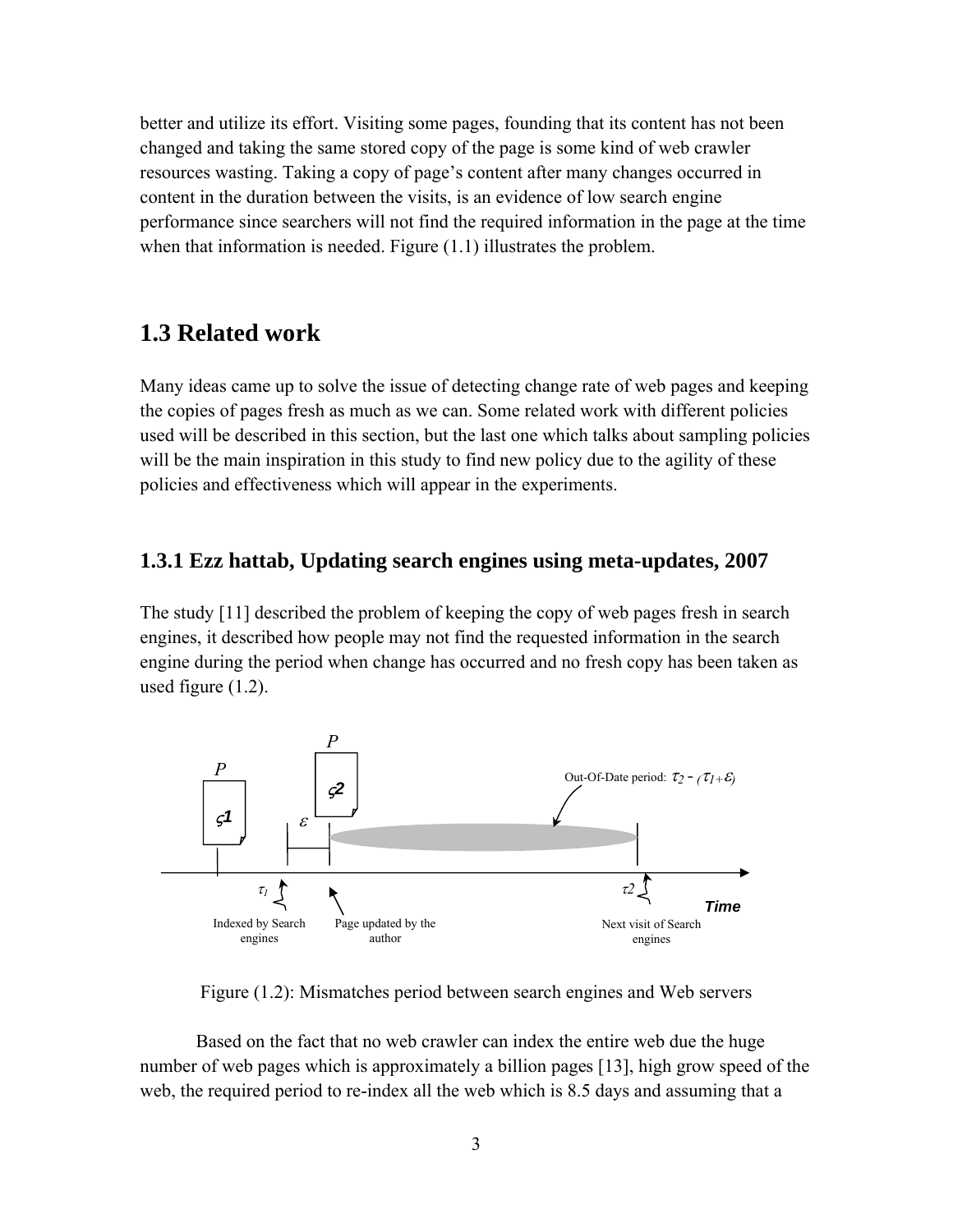web page has an average size of 12 kilobytes, a simple equation has been proposed to calculate the speed of any web crawler that indexes all the web as follow:

$$
\frac{10^9}{8.5 days} \times \frac{12 kbytes}{1 page} = 1.3 Gbit/sec
$$

The study showed that this speed is impractical due to the grow speed of the web which is doubling the number of web pages yearly [19]. This scenario suggests getting some assistance by web servers to avoid crawling all the pages in the web every time checking for changes. This help can be done by adding Meta tags to the page which tell the web crawler when to re-index the page again, this will help in decreasing the number of web pages going to be re-indexed by the crawler every time since some of pages do not require a re-indexing because they informed the web crawler that no change has occurred in the content during the period given in the Meta tag. The study proposed the following general form of the Meta tag:



As described above an attribute should contain the following value: Change Frequency-Based and the content should contain 3 types of values to inform the crawler with the change rate of the page:

- 1) Static value means the page has a little probability to be changed; the study recommends the web crawler to assume that this value is 90 days.
- 2) Periodic value means the page change in uniform rate, example: PERIODIC=7, means the page change every 7 days.
- 3) A variable means the page change in a non-uniform rate; this value is generated by the web server which runs dynamic web pages not written by page author.

A web technology called sitemap is similar to this solution, sitemap is an XML file that lists URLs for a site along with additional metadata about each URL (when it was last updated, how often it usually changes, and how important it is, relative to other URLs in the site) so that search engines can more intelligently crawl the site [7]. The study proposed a solution of the problem similar to the sitemap but in different easier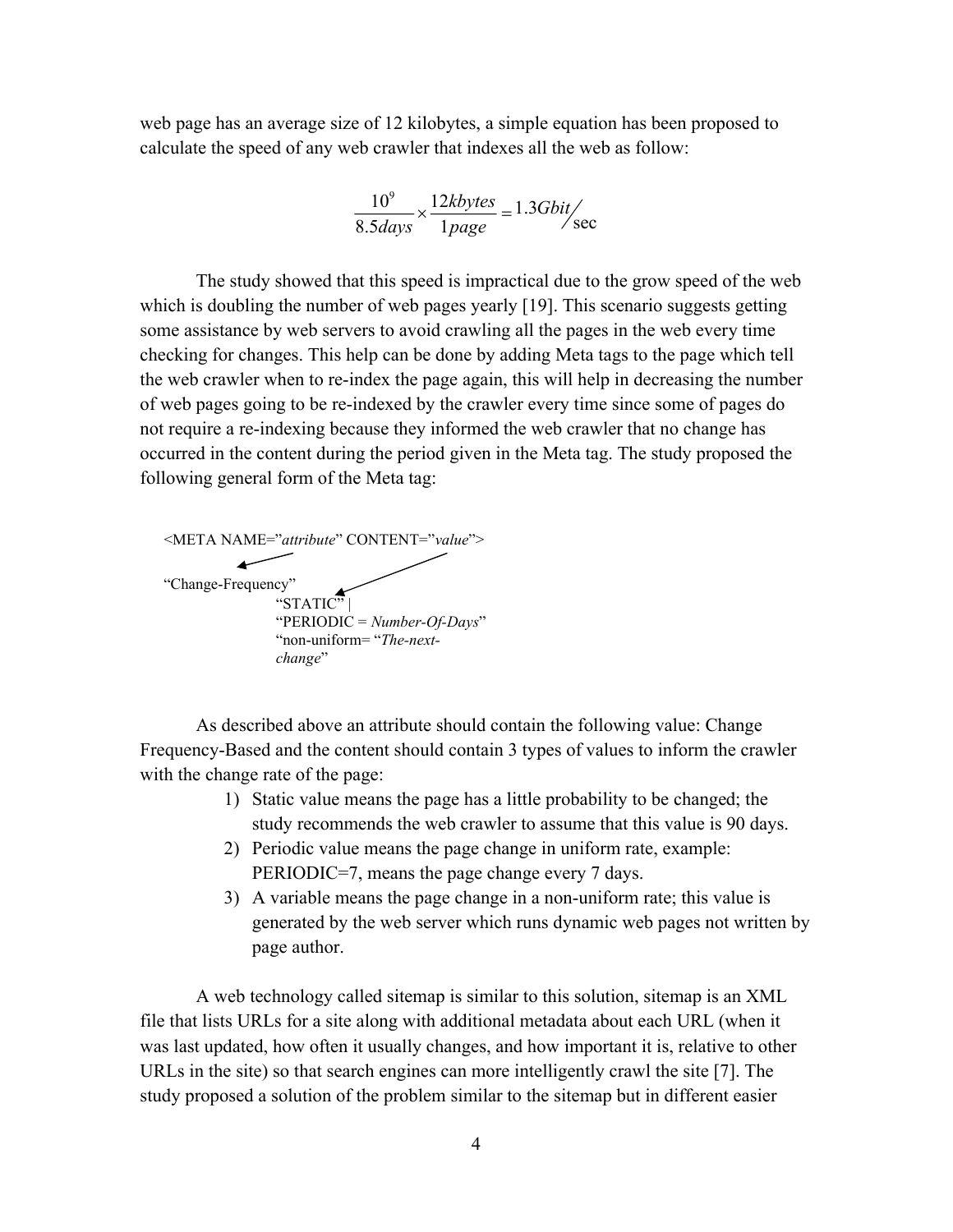way, because sitemap generating requires extra tools, knowledge of the XML language, extra space on the web server and extra added files, where this solution requires none of these, web page author will have to add the described short HTML tag only.

In the experiments of this study a set of well known web sites have been used to improve the solution, the used crawler crawled the web sites for 3 weeks one time using the Meta tags and the other time without using them. The measure of improvement was the number of needless crawling processes, and the proposed solution showed good results, which can be noticed in figure (1.3) of visual comparison between the typical crawling and the crawling that supports the Meta-updates This chart shows a comparison of the two ways.



Figure (1.3): Typical (Ordinary) vs. Meta-updates crawlers (freshness average)

The major weak point in this proposed solution and sitemaps is the commitment of web page author of specifying the change rate of the page because web pages can be published without adding Meta-tags or adding details in the sitemap, and no page author is required to do this. The new technologies used in web servers which help in generating dynamically web pages increased the weakness of these solutions, because many web site users involved in creating pages with topics or personal profiles that make it hard to know when its content is going to change, and the goal of ease of creating web pages skipped the step of determining a change rate of the created page. This type of dynamically generated pages makes it harder in selecting web sites for experiments in this study as will be described later in chapter 4.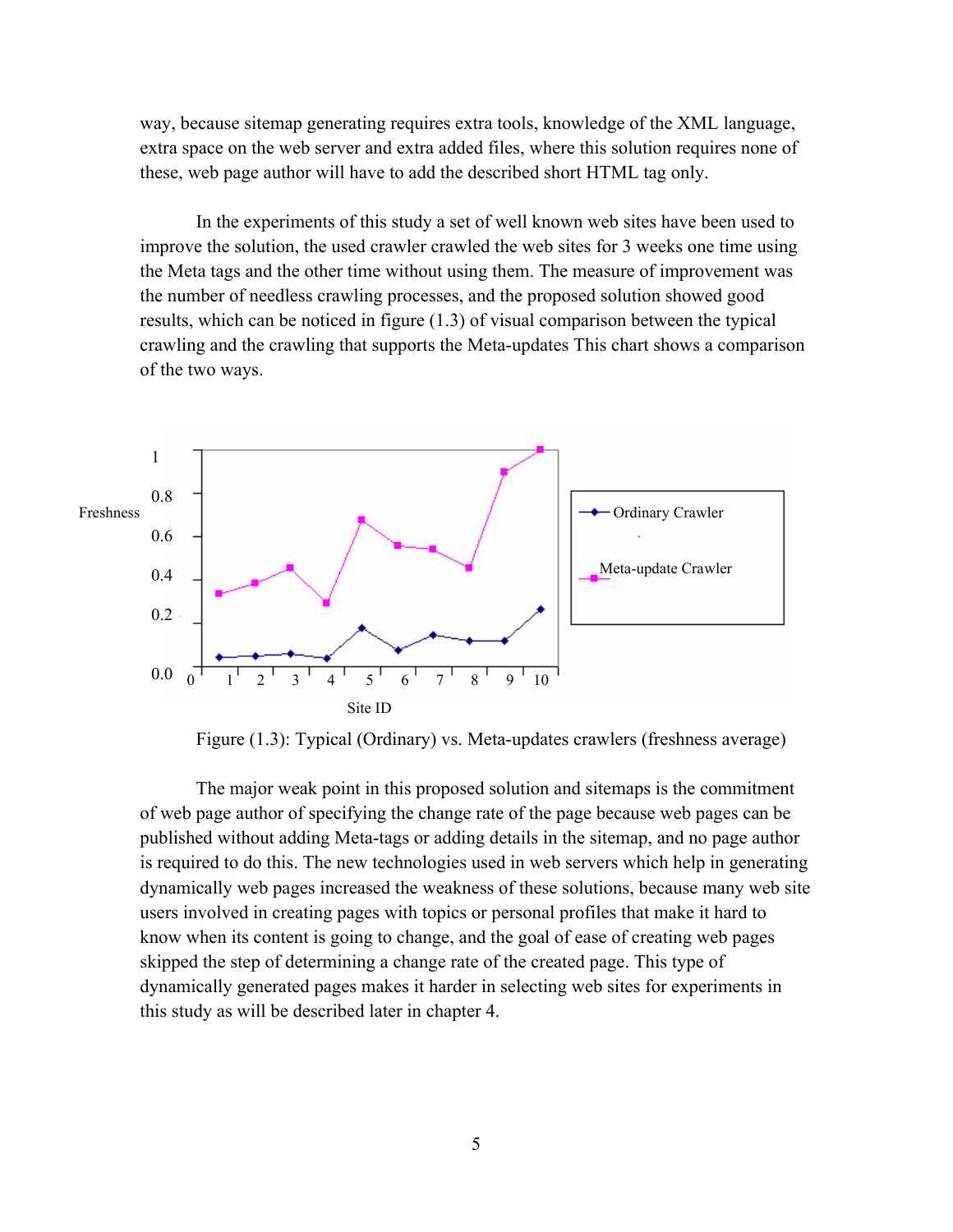### **1.3.2 Junghoo Cho, Hector Garcia-Molina, Synchronizing a Database to Improve Freshness, 2000**

This study relied on tracking the change history of pages to detect change rate by finding a policy that implements this, the study defined the policies that perform by the process of making the local copies of web pages up-to-date using change history tracking as synchronization policies, the study defined two freshness metrics, change models of the underlying data, and synchronization policies. It validated the experiments based on pages collected from 270 web sites for more than 4 months, used them also to improve freshness by the new proposed policy.

In the beginning, the study showed how pages change independently, and defined the web crawler as a client of the web site that uses its pages for retrieving copies of them; these pages change without pushing the changes to the client. This case is described in Figure (1.4).



Figure (1.4): Conceptual diagram of the problem

The study presented a formal framework to study the synchronization problem; it defined the freshness and age metrics, which will be described later in section 2. The study described that these policies can be applied on other contexts. The study showed how pages change over time, and modeled as following:

- Uniform change-frequency model: assumed all pages change at the same frequency, this model is useful when:
	- o We don't know how often the pages change over time.
	- o Pages change at slightly different frequencies.
- Non-uniform change-frequency model: assumed pages change at different rates.

The study described 3 dimensions of the synchronization process:

- 1. Synchronization frequency: to decide how frequently the whole local copies are synchronized.
- 2. Resource allocation: to decide how frequently individual page is synchronized, the study classified the synchronization policies into 2 policies:
	- a. Uniform allocation policy: to synchronize all pages in the same rate.
	- b. Non-uniform allocation policy: to synchronize pages at different rate.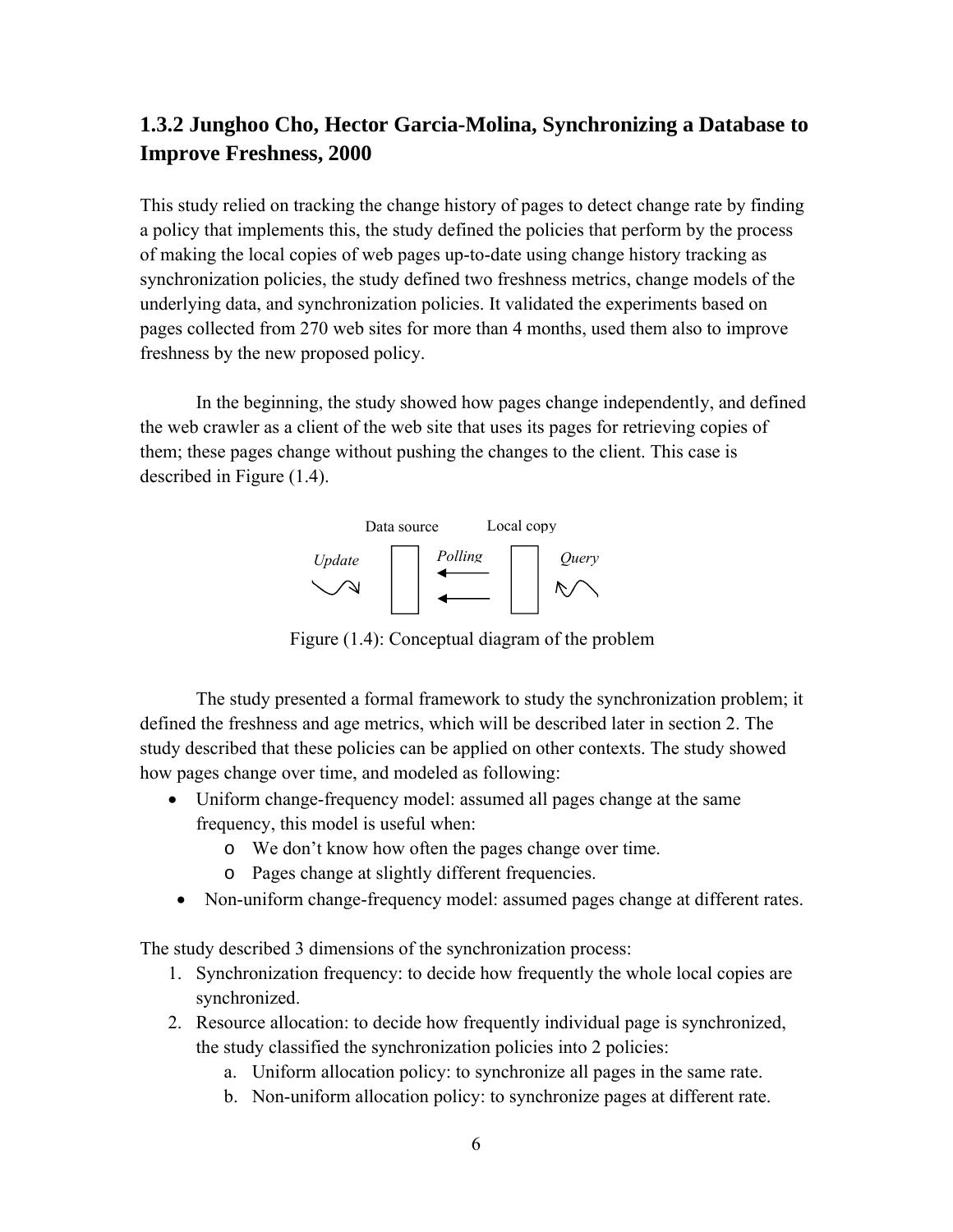- 3. Synchronization order: the study presented 3 order policies to solve the problem of ordering the pages to be synchronized:
	- a. Fixed order: synchronizing the pages in the same order every time.
	- b. Random order: synchronizing the pages in different order every time.
	- c. Purely random: user of pages is engaged in ordering the pages by monitoring the selection of the pages.
- 4. Synchronization points: to distribute the synchronization process over the time of the day for each web site, taking into consideration that in night-time web site is lightly accessed. 3 options to solve this problem were presented, the options are described in figure (1.5).
	- a. Synchronize in the beginning of the day, Ex: at midnight.
	- b. Synchronize most pages in the beginning of the day, but synchronize the other pages during the rest of the day.
	- c. Synchronize the pages uniformly over the day.
	- d.



• : Synchronization point

Figure (1.5): Several options for the synchronization points

The study suffered from the following weakness points:

- 1. Pages history tracking requires more storage space and processing overload.
- 2. Page change rate suffers from variations, so no change rate calculated using this policy is guaranteed.

The fact of reflecting real change rates using this policy should be considered, history tracking of each page determines the real change rate. This benefit will be used in creating the proposed policy in this study.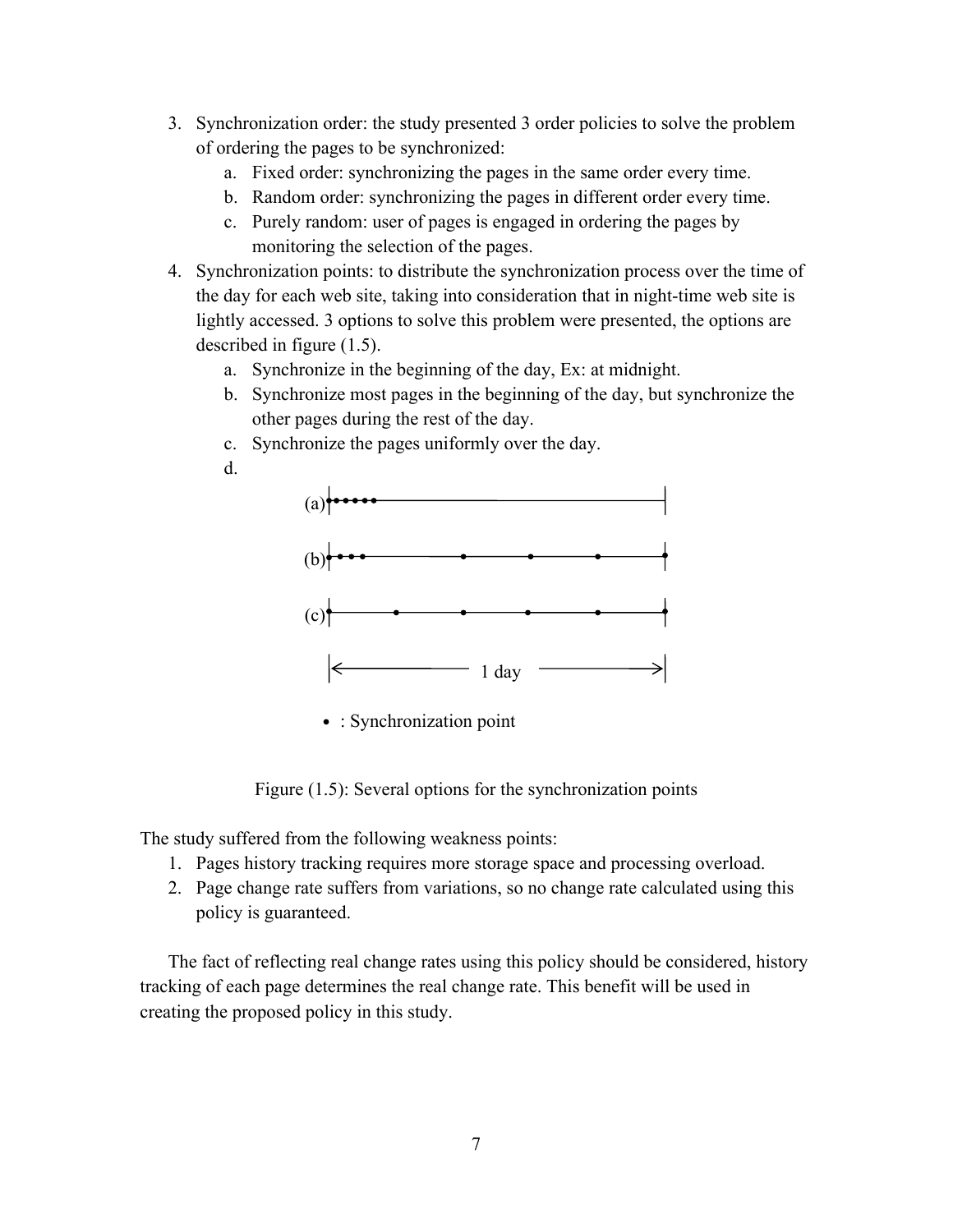### **1.3.3 Junghoo Cho, Alexandros Ntoulas, Effecive Change Detection using Sampling, 2002**

Due to the limited download resources available when web crawler aims to copy the changed pages and to avoid copying the non changed ones sampling policy has been proposed. Sampling idea based on sampling a small number of pages from each web site, then to check these pages on the next download cycle to count the changed ones, then allocating the download resources to each web site according to sampling results, this mean web site with biggest count of changed pages in its sample will get more downloads by the crawler.

This study showed the disadvantages of the change frequency-based policy and compared its results to the change frequency-based policy results based on the ChangeRatio metric as an evaluation metric of the results, the study proposed two main sampling policies:

- Proportional policy
- Greedy policy

Other policies were proposed to suit other crawling cases and to adapt available resources like the adaptive policy. This study showed that the sampling policies perform better than any other change detection policy; these policies will be described in details later in this thesis.

### **1.3.4 Qingzhao Tan, Ziming Zhuang, Prasenjit Mitra, C. Lee Giles, A Clustering-Based Sampling Approach for Refreshing Search Engine's Database, 2007**

This Study [18] casts the problem of finding web pages that have similar change patterns into a clustering problem, it proposed a policy that clusters all web pages from different web sites according to its change rate, and then web crawler samples pages from each cluster to determine its change rate. The study show the features of different types of pages which helps in classifying the web page which also leads to determine it is change rate. The study used a collection of real web pages from the WebArchive project; a special spider was implemented to crawl pages from the Internet archive.

The policy in this study showed better results than the previous policies since it avoid web pages according to their parent web sites, but implementation of this policy requires more overload processing due to efforts used to know the change rate of each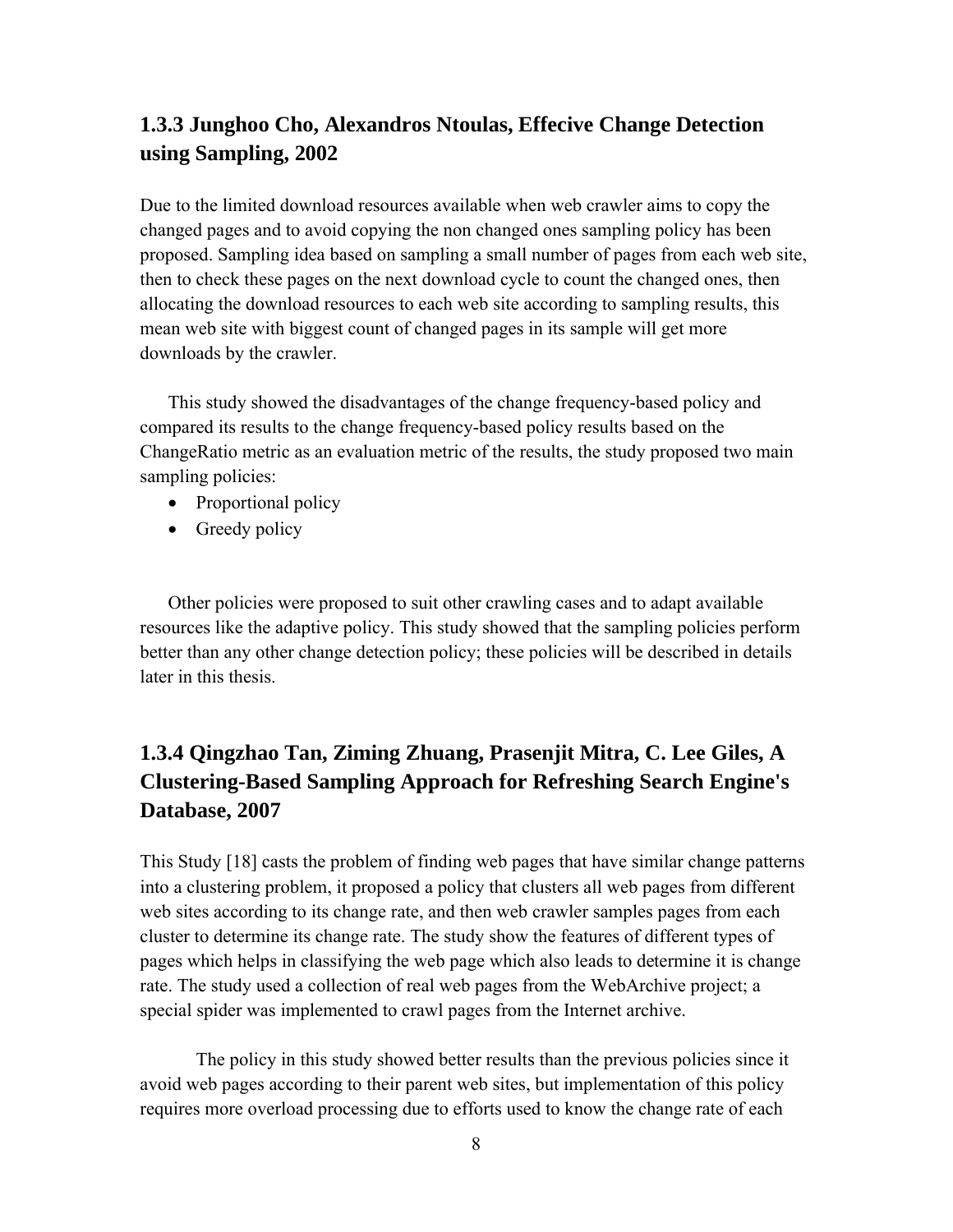web site whereas the sampling policies group web pages in web sites as they belong to, and it uses lower overload processing when determining change rate for each web site. As described in the change frequency-based policy, it seems the not applicable one due to the required overloading processing and storage needs.

### **1.4 Contributions**

This thesis will propose new approach to achieve better results in detecting the change rate of web pages, which will lead search engines to perform better by providing better search queries results due to its identity to original sources. The proposed approach leads to low resources usage that will lead to minimize the costs of running search engines.

### **1.5 Outline**

This thesis consists of 5 chapters, chapter 1 and 2 explain the freshness issue and the sampling policies, chapter 3 describes the new proposed policy based on the sampling policies, chapter 4 contains the experiments of the study and the results, and chapter 5 contains the conclusions and future work.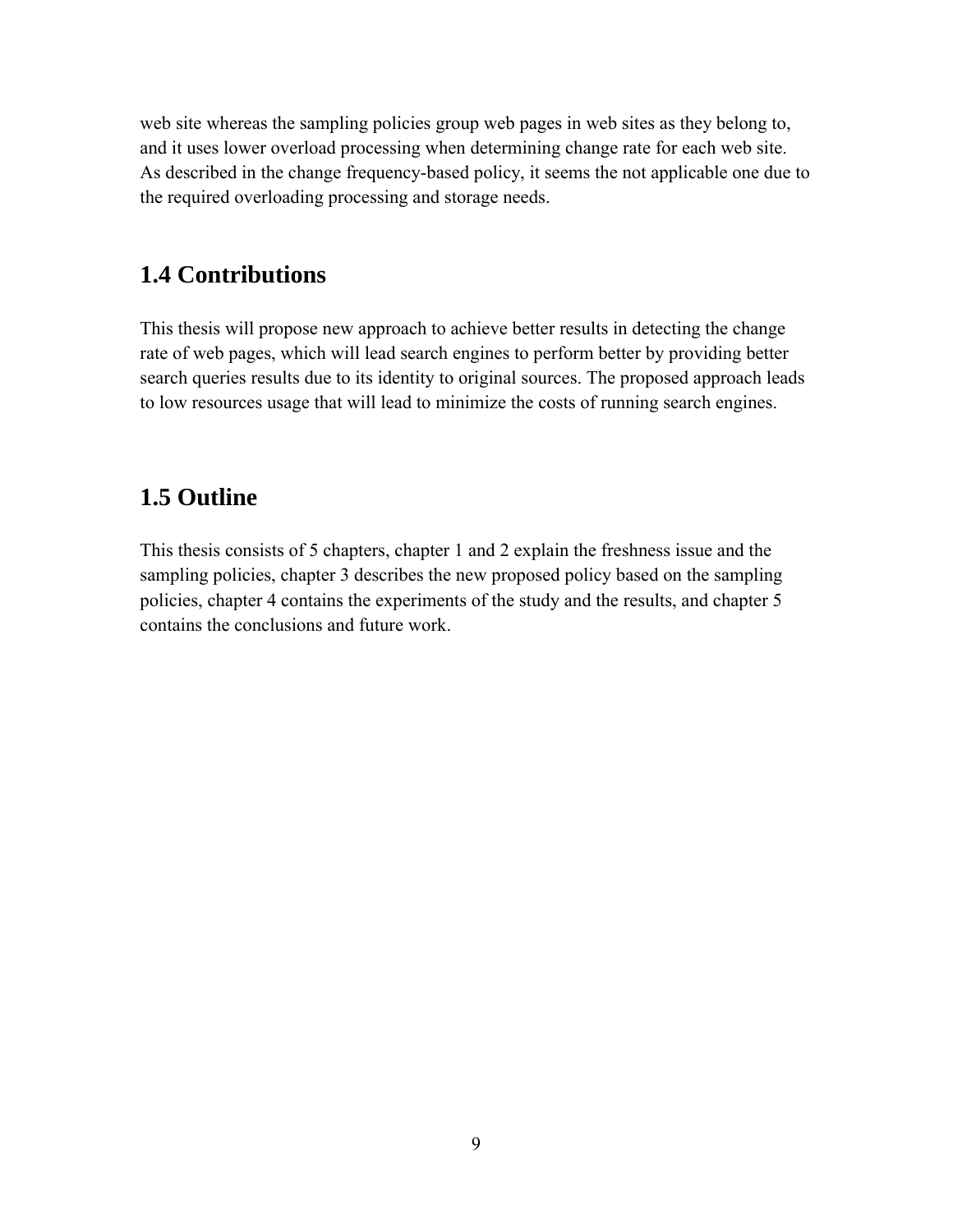# **Chapter 2**

# **Sampling Policies**

In this chapter, a brief introduction about search engines will be introduced, with a description of the sampling principle in change detection, and the metrics used to measure the effectiveness of sampling policy types. These policies will be compared to each other, the adaptive sample size will be studied and described, and solutions for different crawling cases using these policies will be presented.

#### **2.1 Search Engines**

Ease of creating attractive web sites using more advanced web technologies brought more users to the internet, they got attracted to the internet to find information most of times and to add it other times. Web contains huge number of web sites now, billions of pages and a huge amount of information that no such library can hold. Some organizations and companies aim to develop better ways to find information on the web in the easiest way. One of these implementations is the search engine.

Search engines work can be summarized in two main categories:

- 1) Taking a copy of web pages which is done by a part of the search engine called the web crawler.
- 2) Classifying the web page copy, by indexing it to be reached easily and quickly, and assigning it to search engine queries to appear in the results.

Web crawler is the most complex part in search engine. As mentioned before it is responsible of taking copies of pages and storing them in storage space, reason of complexity is the matter of indexing these pages, how to visit the pages, which pages to visit. A PhD thesis [5] illustrated in Figure (2.1) a high-level architecture of a standard Web crawler

Web crawler should follow some algorithms and procedures; and consider some issues when visiting a web site because the large amount of data to be processed. Following is a description of these issues.

When web crawler starts crawling a single web site, it prepares the pages to be visited in a list stored in the scheduler to pick an address of the page and take a copy of it.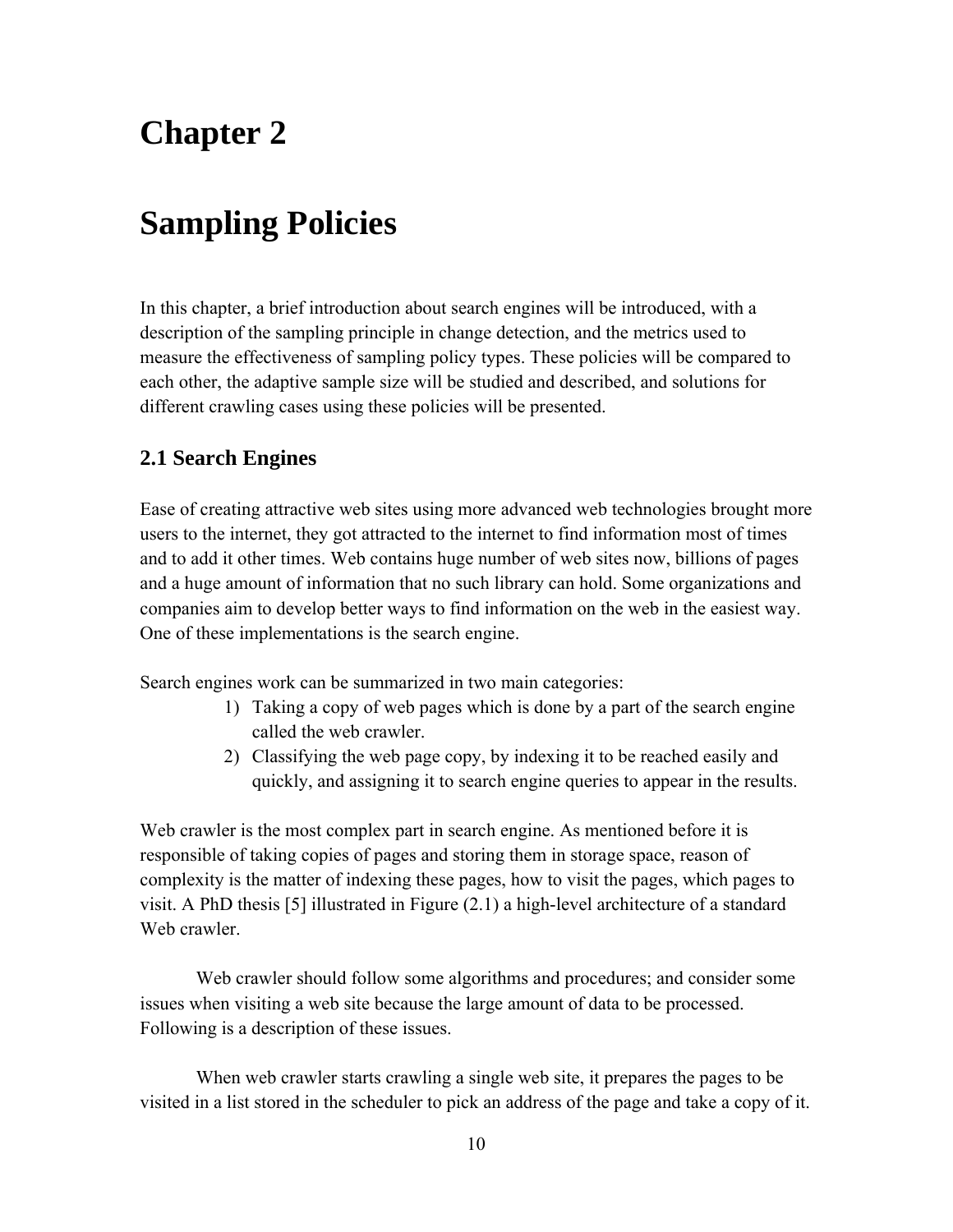The order of the pages in that list is important [16] since the web crawler is not going to crawl all the pages in the web site, and only the pages that contain the most important information to be added to search engine storage should be crawled. The order of the pages can be changed during the crawling process when finding new pages which are more important than the current ones residing in the list according to some metrics like the path length between the page and the index page in the web site. Hence web pages come in levels, when trying to add the page to crawling list where level 1 contains the pages that can be reached directly from the index page if it contains links to those pages, and level 2 contains the pages that have links to them in level 1 pages. Web crawlers mainly follow two strategies to fill the crawling list; one of them is filling the list with pages level by level starting from level 1. This is called breadth-first strategy [16]; the other method is filling the list with pages by taking a page from level 1 and it's child pages then move to the next page in level 1 and so on, this is called depth-first strategy. No web crawler can crawl the entire web since web is huge, web crawler should select the most important pages from each web site. This selection depends on the order of pages prepared to be crawled as described earlier like page rank and the importance of information in the page.



Figure (2.1): High-level architecture of a standard Web crawler.

Determining the importance of the crawled page or pages which are going to be crawled depends on many factors, degree of importance given to the pages is called the page rank [1], that helps in determining the feasibility of visiting the page again looking for new information in it or determining its position in search results when searching in some information residing in it. The importance of information in the page for the people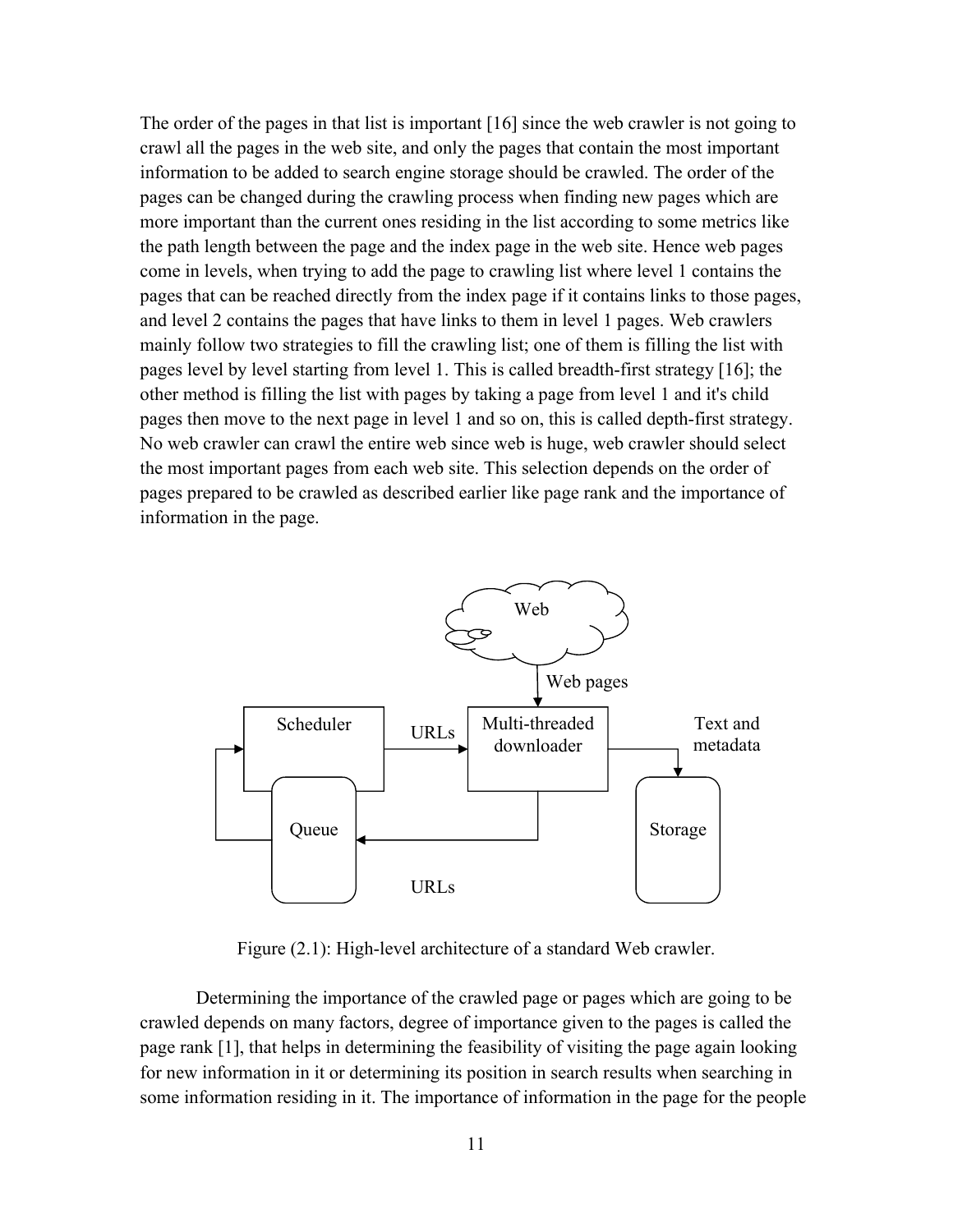who search in search engine storage leads to calculate the page rank, many other metrics help in determining the page rank of the page like the length of the path between the index page and ranked page, search engines use different factors to calculate the page rank so that we see different search results in different search engines, the following equation is generally used when calculating page rank of any page:

$$
PR(u) = \sum_{v \in B_u} \frac{PR(v)}{L(v)}
$$

i.e. the PageRank value for a page *u* is dependent on the PageRank values, for each page *v* out of the set  $B_u$  (this set contains all pages linking to page *u*), divided by the number *L(v)* of links from page *v*.

Web server's performance is adjusted to suit human behavior when browsing a web site, but web crawlers have the ability to act as thousands of human users browsing the web site since they can send many requests in parallel to crawl pages in multithreaded mode. This can affect the server performance if no politeness policy [7] was followed, mainly the politeness policy requires the web crawler to delay between requests to web sites.

#### **2.2 Change Detection using Sampling**

Web crawlers should revisit the pages crawled before to check for changes, due to the large amount of pages every crawler maintain this became an issue to solve. Two methods found to solve this issue [6]:

- Uniform revisit policy: visiting all set of pages again, ignoring the rate of change for each page; implementation of this policy is difficult since search engine resources are low like bandwidth and available time, this policy sometimes called the round robin policy [19].
- Proportional revisit policy: visiting the pages more often with higher rate change and discard other pages.

Sampling policies are a proportional policy because they aim to visit the pages that contain changes; three types of sampling policies can be used with preferring the greedy policy for showing effective results under using in real web.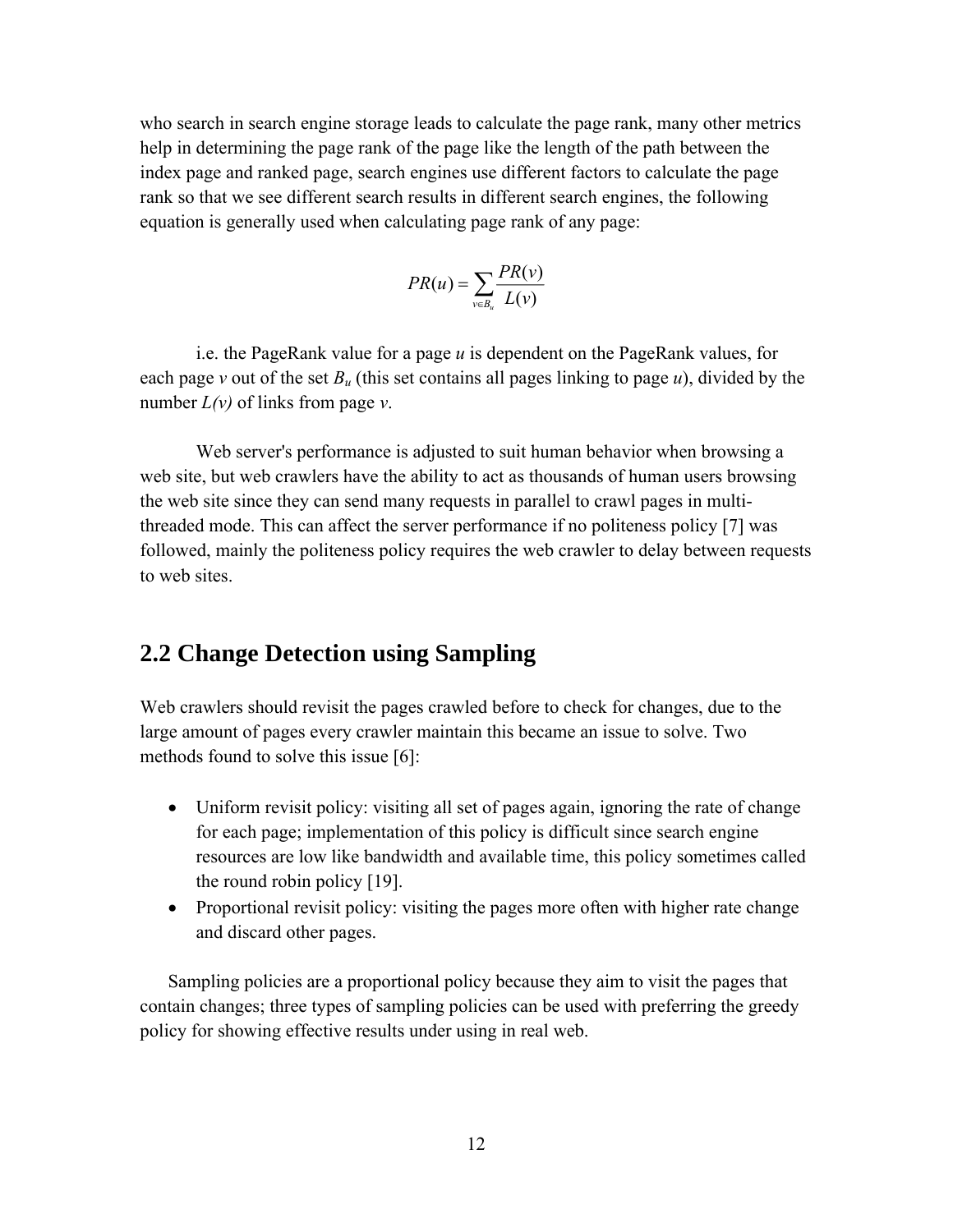### **2.3 Why sampling**

When assuming web servers would not help search engines in determining the change rate of its pages, like crawling pages with no Meta-tags, change frequency-based policy and sampling-based policies are the most effective proportional policies. The change frequency-based policy clearly suffers from the following weakness points:

- Requires long history of change for every page to estimate the change rate, sometimes change rate changes during history recording which leads to start a new history records and provide unreliable information about the page.
- Recording the history of every page might require huge storage and maintenance overload.

The sampling policies do not require any change history of any page because decisions are based on samples of pages. Random samples taken every crawling cycle emphasize the fairness of these policies with all web sites and all pages in each web site.

### **2.4 Measuring the Effectiveness of the Sampling-Policies**

#### **2.4.1 Introduction**

To measure the effectiveness of the proposed policy some metrics should be used in the experiments, regarding the change rate detection of web sites there are three metrics will be described below after that, the selected metric for measuring experiments results and the reason of this selection will be described.

#### **2.4.2 ChangeRatio**

ChangeRatio metric is the number of changed pages over the total number of downloaded pages. For example if we crawled 1000 pages from a web sites and detected 300 changed page, then the ChangeRatio for that web site is 0.3, due to the variation in ChangeRatio we take its average over crawling times.

In some cases some pages may have different importance, the weight *wi* can be used in ChangeRatio definition to each page  $p_i$  where  $R$  is a set of pages:

$$
ChangeRatio = \sum_{i \in R} w_i \cdot p_i
$$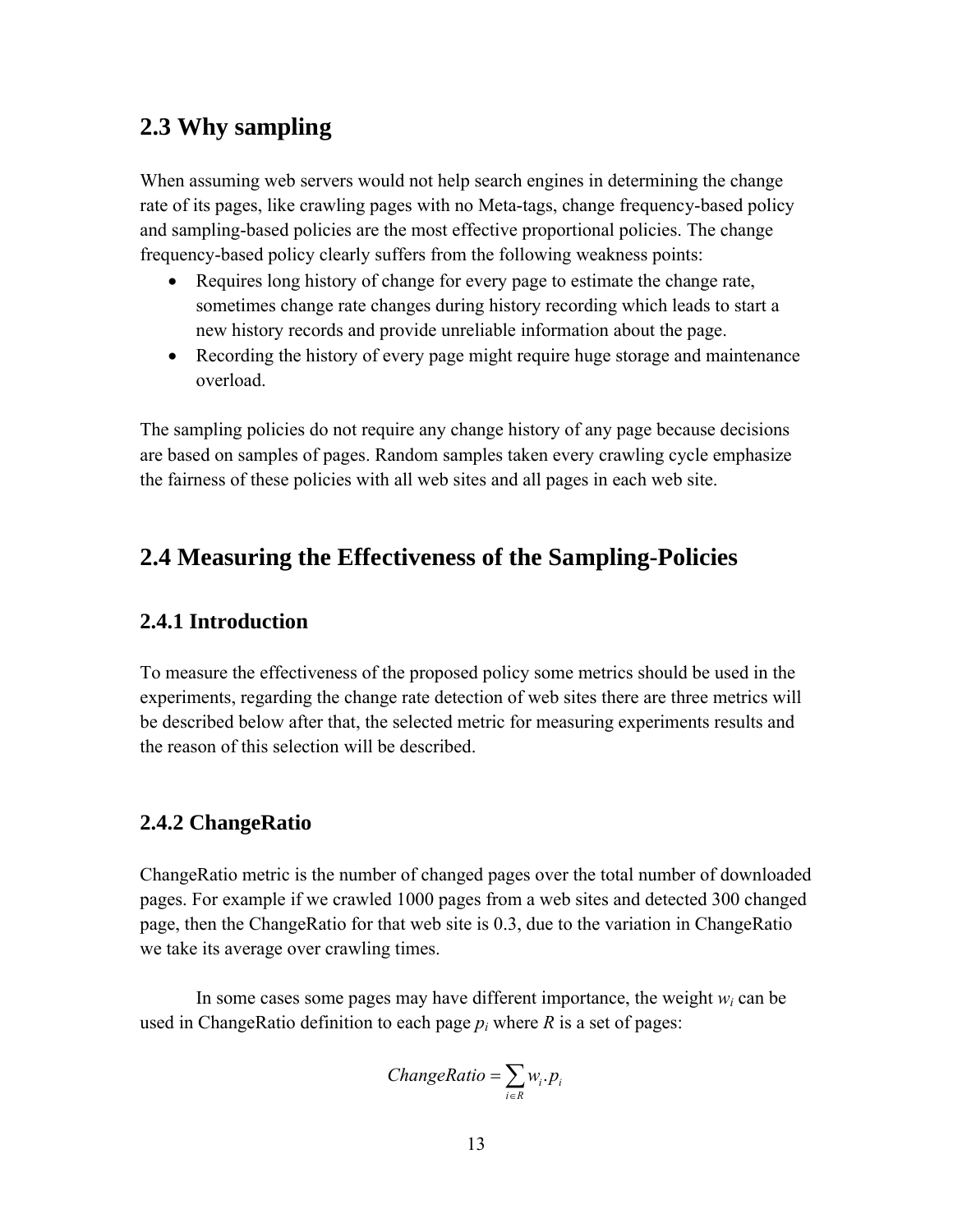In addition to its ease of implementation of this metric, ChangeRatio can reflect the real change rate of the web site clearly, it is also related to the next metric, and hence it will be used as measurement metric for this study and to compare results.

#### **2.4.3 Freshness and Age**

In each web site pages copy stored in the search engine a number of pages are up-to-date at a specified time this number may reach zero, the fraction of this number is the freshness. Freshness of page  $p_i$  at time *t* is defined as

$$
F(p_i;t) = \begin{cases} 1 & \text{if } p_i \text{ is up} - to - date at time t \\ 0 & \text{otherwise} \end{cases}
$$

Up-to-date means that page copy is the same as the original one in the web site, the freshness of the entire copied pages  $(U)$  in the search engine at time  $t$  is

$$
F(U;t) = \frac{1}{|U|} \sum_{pi \in U} F(pi;t)
$$

Age metric represents the time a page spent in the search engine with out reindexing, means asking: how old the page is? Age is defined as follows:

$$
A(pi;t) = \begin{cases} 0 & \text{if } p_i \text{ is up - to - date at time } t \\ t - \text{modification time of } p_i \text{otherwise} \end{cases}
$$

And age of the entire pages in the search engine is

$$
A(U;t) = \frac{1}{|U|} \sum_{pi \in U} A(pi;t)
$$

Age and freshness metrics are hard to measure so that using an easier metric is preferred. Age metric shows the age of the page, sometimes page age should remain old if the page change rate is very low, some finding pages with high age is not evidence of low performance.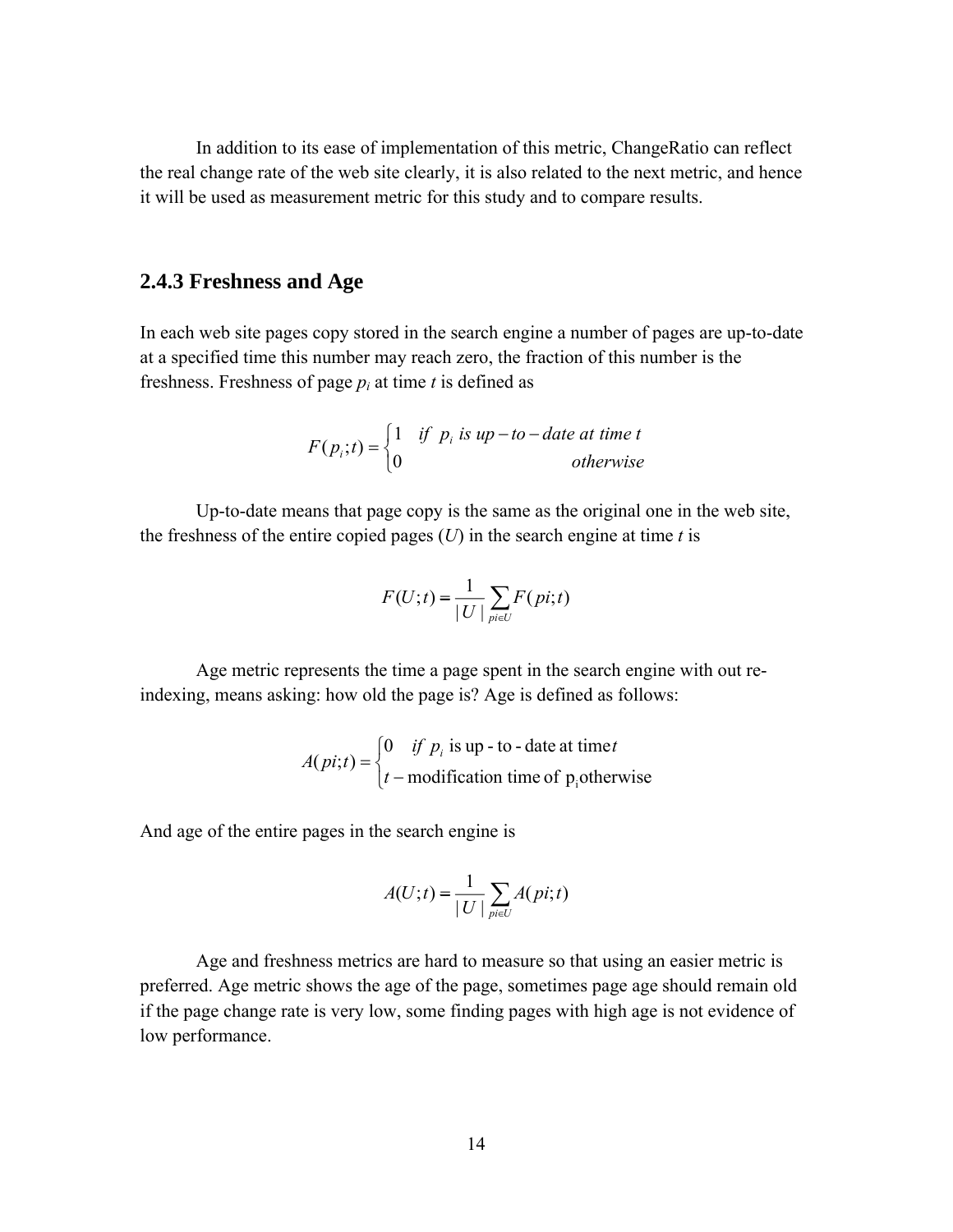#### **2.4.4 Divergence**

This is a divergence value represents how different the page copy from the original one, this metric is very general and un-usable.

### **2.5 Main Sampling Policies**

#### **2.5.1 Introduction**

As the sampling has been described idea earlier, previous studies [6] defined two main sampling policies and other two policies derived from them suit different cases like adapting sample size and crawling under low download resources. The two main policies were classified according to the used way in change detection and being fair in sampling all web sites.

#### **2.5.2 Proportional Policy**

This policy distributes download (crawling) resources over web sites according to change rate of each web site calculated using samples. This policy relies on sampling to detect change rate of each web site, this policy can be developed to use a fixed sample size or changed sample size, but before getting involved in this, effectiveness of the policy should be determined and compared to other sampling policies, and through an example will demonstrate that other sampling policies reflect better results in change detection. This fact will be demonstrated with some strange other facts like other policies are not fair in crawling all web sites. This means some web sites may not get enough crawling.

This policy maintain each web site as an important effective part in improving the performance of the policy but it may ignore the web site if no change is detected in its sample. This policy samples pages from each web site it maintain, calculate change rate of each web site according to change detected in the sample, then calculate each web site quota of download resources so web sites with higher change rate got large download resources. Download resources means number of pages crawled from each web site. The following equation can be used to calculate this quota of download resources:

$$
Q = \frac{c}{Z} \frac{D}{\sum_{w \in S} \frac{c}{Z}}
$$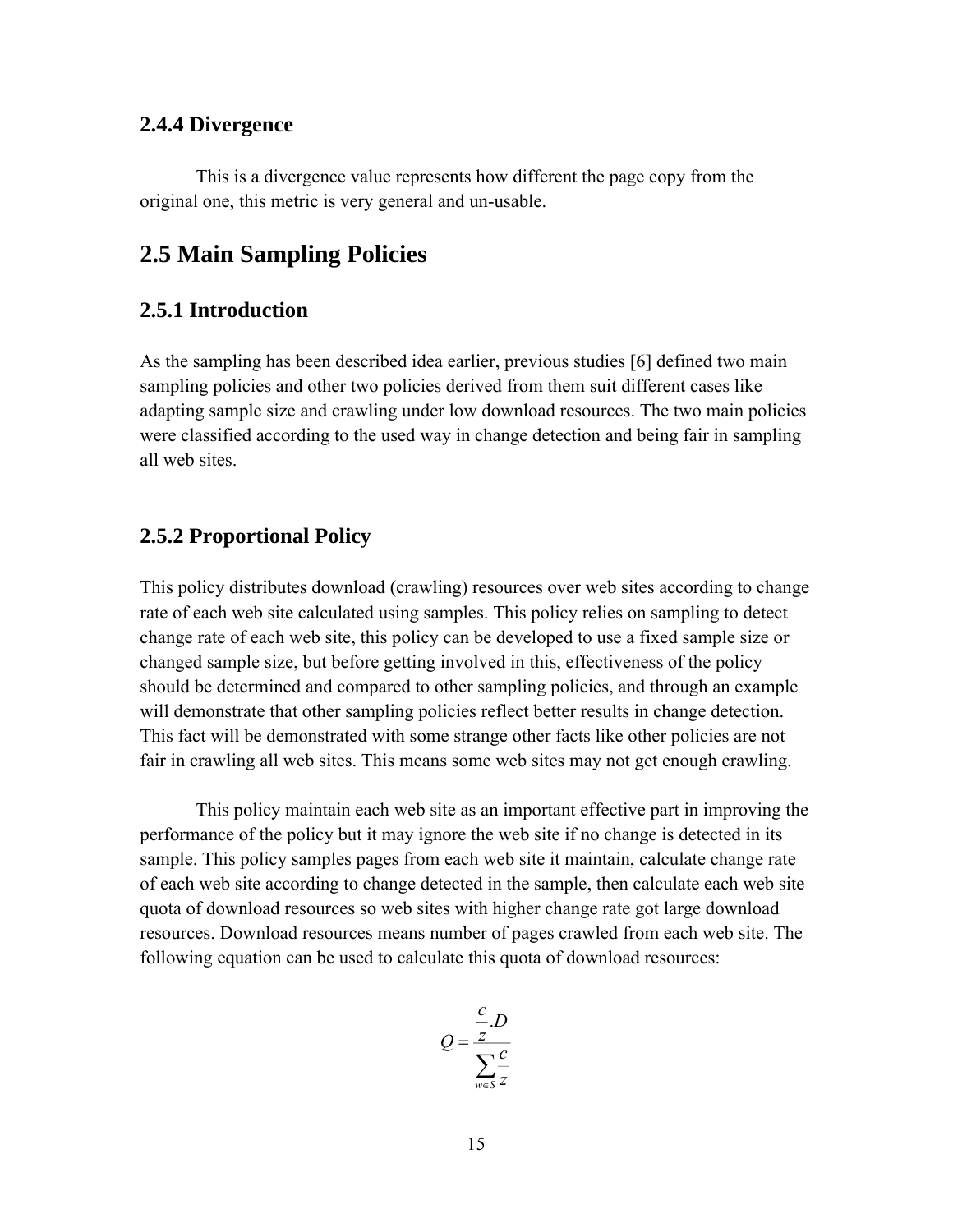| <b>Symbol</b> | <b>Description</b>                     |
|---------------|----------------------------------------|
| U             | Quota of download resources            |
| $\mathcal{C}$ | Number of changed pages in each sample |
| Ζ             | Sample size                            |
| D             | Download resources                     |
| w             | Web site                               |
| S             | Set of web sites                       |

Table (2.1): Notations used in proportional policy equation

#### **2.5.3 Greedy Policy**

This policy consumes all download resources on web sites with high change rate only. Web site change rate here is also calculated using sampling. After reviewing change rate for all web sites, a threshold is calculated to determine which web sites will be downloaded and which ones will be discarded from download. In other words, the greedy policy [10] prepares a list of selected web sites to be downloaded, web site with higher change rate resides in top of the list, and other web sites are ordered in the list this way. Downloading pages in this policy is different because when download starts web crawler in this case should download all pages from the web site with higher change rate until complete downloading all pages, then the crawler moves to the next web site in the list if more download resources are available and keep consuming the download resources by downloading pages until finishing the download resources.

We notice that some web sites are not going to be crawled since they have low change rate and this is the greedy principle that aims to promote web sites with high change rate and ignore others because they suffer from low change rate, download parameter that determine wither to download a web site *w* or not according to its change rate  $c_w$  where T is change rate threshold that can be used to compare change rate of each web site with it to decide wither to download pages from the web site or not, is defined as:

$$
F(c_w) = \begin{cases} 1 & c_w \ge T \\ 0 & c_w \langle T \rangle \end{cases}
$$

This policy seems to be unfair with some web sites because they may not get downloaded at all if they provide low change rate, we might think it is not effective and does not reflect good results of detecting change rate, but with some calculations the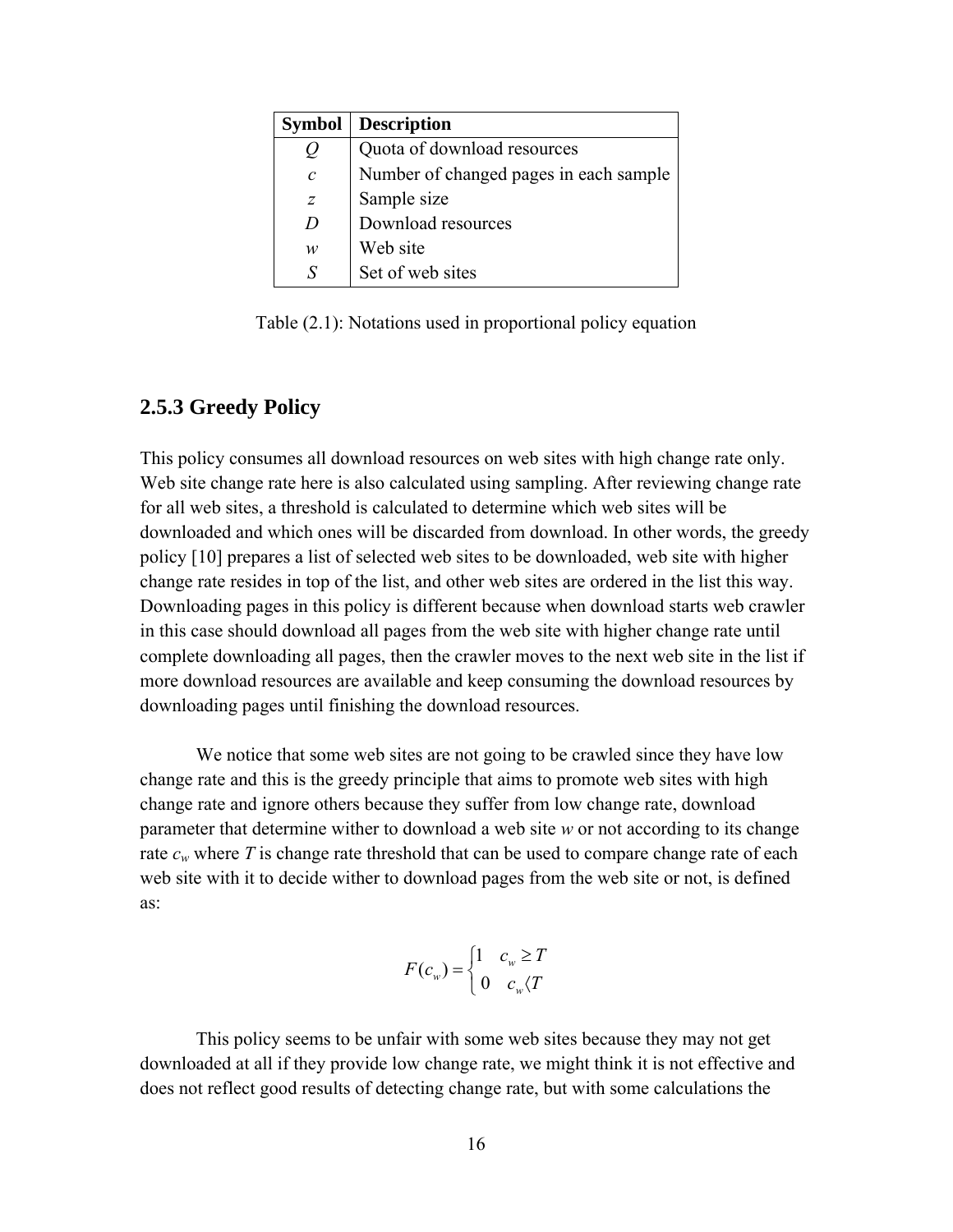greedy policy appear to be the best sampling policy. This fact is true because greedy policy directs all its download resources to the group of pages that contain the most changes and ignores others. It considers the web sites one group rather than considering each web site an effective part of reflecting change detection results. The next section contains an example that describes the two policies better and proves the effectiveness of the greedy policy. More development of it will create new policies that fit other cases. Also a new policy based on the greedy policy will be proposed in this study by combining it with the change frequency-based policy.

#### **2.5.4 Greedy Policy versus Proportional Policy**

The following example shows how greedy policy can detect changes better than the proportional policy; the example also helps in describing the two policies. Example: Assume we got two web sites, each one contains a 100 pages, and we can download 100 pages, used 20 of them to sample the two web sites, in the first web site, we detected 7 of 10 pages has been changed, and 4 pages in the second one. According to the proportional policy the rest of pages can be download which are 80 will be divided and used to crawl part of the 2 web sites, for sure the first web site will get the biggest amount of downloads according to its sampling result, number of page downloads for the first site will be  $80 \cdot \frac{1}{2} = 51$  $80 \cdot \frac{7}{7+4} = 51$ , and for the next web site will be  $80 \cdot \frac{4}{7+4} = 29$ . But in greedy policy the 80 page downloads will be used to download the first web site. We might think the proportional policy is better because it is fair with the two web sites, but according to some calculations the greedy policy showed better performance in change detection. When using the 80 page downloads to download pages from the first web site we will detect  $80 \cdot \frac{7}{10} = 56$ 10  $80 \cdot \frac{7}{10} = 56$  changed pages according to the sample result, but in the proportional policy ( $51 \cdot \frac{7}{10} = 36$ 10  $51 \cdot \frac{7}{10} = 36$ ) + (29 $\cdot \frac{4}{10} = 12$ 10  $29 \cdot \frac{4}{10} = 12$ ) = 48 changed pages will be detected. Hence greedy policy performs better than proportional policy; any new policy should be based on the greedy policy to achieve the best freshness problem solving.

### **2.6 Sample Size**

The study [6] that presented the sampling policies showed how pages assigned for sampling can affect the crawler decision of selecting the pages and reflect different results. For sure small sample size will reflect bad download decision of web sites and will make the sampling policies perform as the Uniform policy (Round-robin) where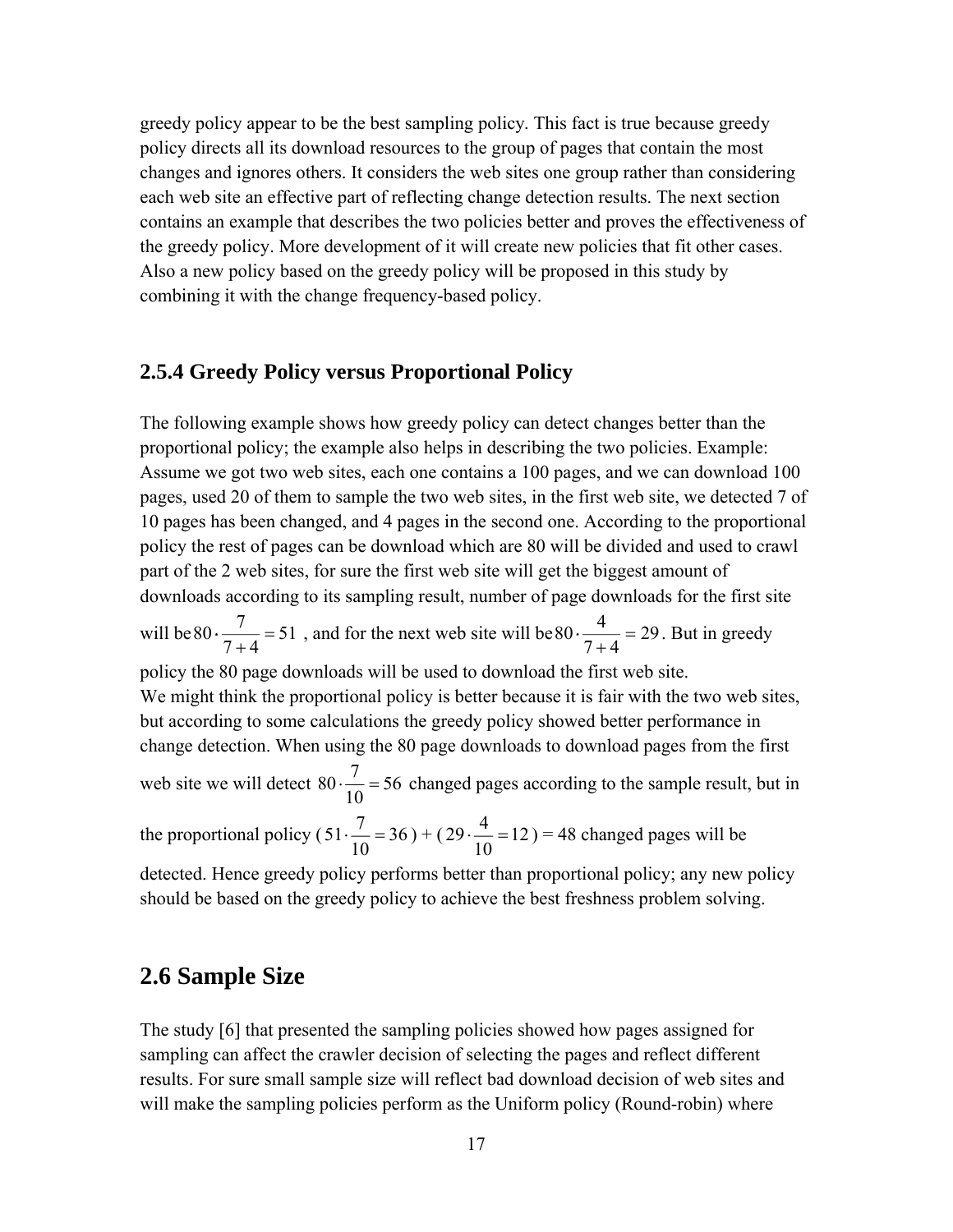search engine crawl all pages in each web site and takes longer time till visiting the page again for taking another copy, and this may miss changes added to the page. The sampling policy will perform this way because the small number of page downloads assigned for sampling, while using the other pages in crawling web sites due to the weak decision taken by the crawler to select the pages for download which leads to crawl in the same situation every time so that stability is seen in change rate of the greedy and proportional policies. Also big sample size requires decreasing the number of page downloads and uses it in sampling the web sites; it also leads to perform as the Uniform policy since most of page downloads is used in sampling and small number of them is used in downloading pages, so web crawler will select random pages for sampling every time and they will reflect the same change rate. Figure (2.2) contains a chart that describes how sample size affects the performance of the used policy as suggested in the study [6] that described this case.



Figure (2.2): Expected ChangeRatio for various sample sizes

Figure (2.2) shows same performance for Greedy, proportional and Round-robin policies when sample size is small and when it is large, but high change ratio is seen for the two sampling policies when number sampling pages is low but not near to zero.

As development of the greedy policy to perform better will be done, greedy policy should not use a constant number of sample size every time. Sample size should adapt with the change rate of each web site. An equation proposed in previous study [6] to calculate the sample size in each download cycle according to different metrics related to the download process, following is the used equation and set of notations used: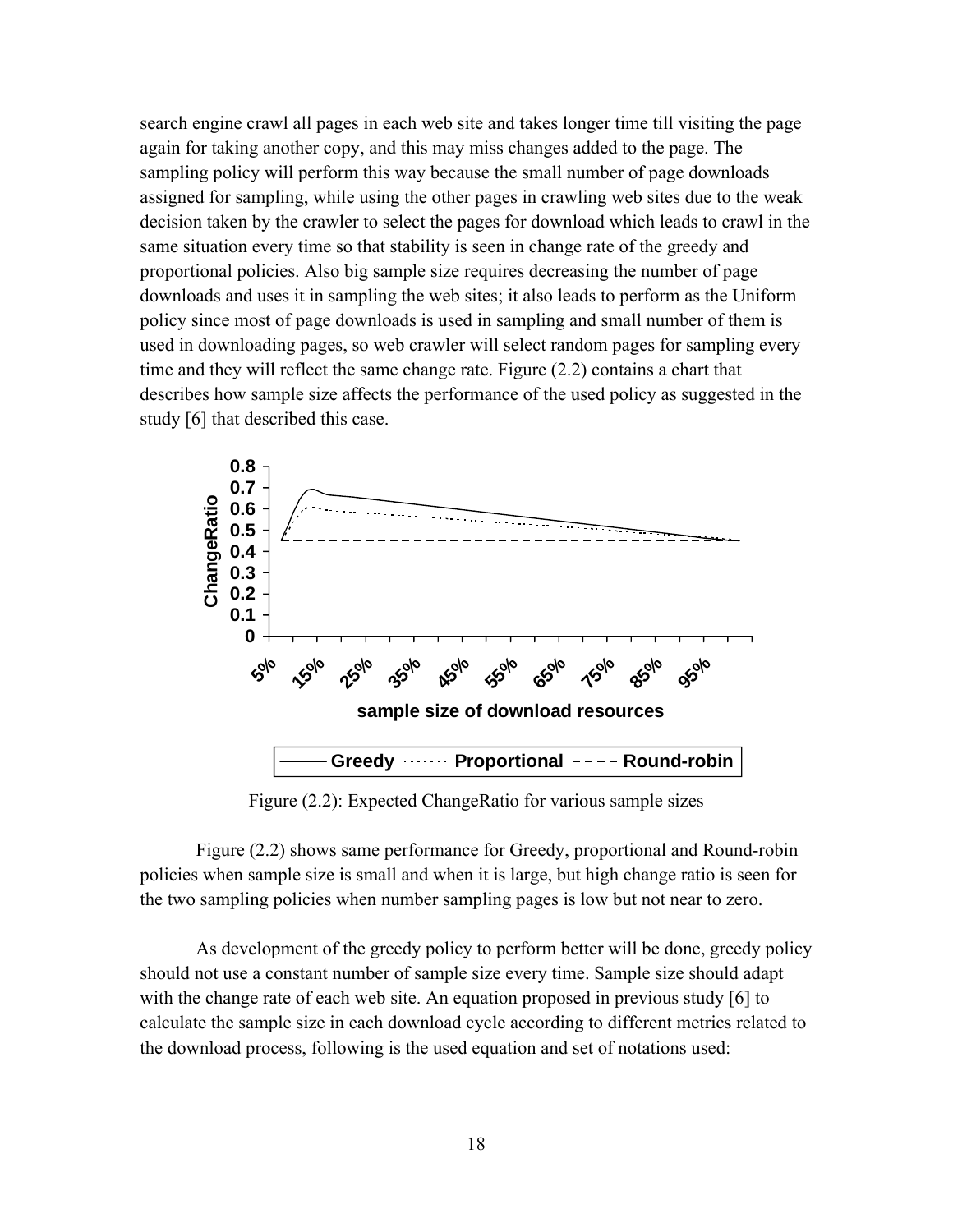$$
S = \sqrt{\frac{Nrf(p_t)}{6(\overline{p}_r - \overline{p})}}
$$

| <b>Notation</b>  | <b>Description</b>                                                                          |
|------------------|---------------------------------------------------------------------------------------------|
| S                | Sample Size                                                                                 |
| N                | Average number of pages in all sites                                                        |
| $\mathbf{r}$     | Ratio of download resources to the total number of pages we maintain                        |
| f(p)             | Density function of all web sites                                                           |
| $p_t$            | Threshold p value. If $p_i > p_t$ for some $S_i$ , then $S_i$ belongs to the highest 100.r% |
|                  | sites                                                                                       |
| $p_r$            | Average p value of web sites having $p_i > pt$                                              |
| $\boldsymbol{p}$ | Average $p$ values over all web sites                                                       |

Table (2.2): Notations used in sample size equation

This equation can be used when we know *p* value for each web site; *p* is the fraction of the number of changed pages to the total number of pages in each web site. Since greedy policy consumes the download resources on the web sites got the larger number of the changed pages, some web sites may not got crawled because value of *p* didn't reach the threshold of  $p$  value which defined as  $p_t$  in the equation.

#### **2.7 Adaptive Sampling**

Another implementation of the greedy policy was proposed [6] by detecting change rate in early stages of sampling and deciding whether it is useful to complete downloading from the web site or not, the new policy called adaptive policy because it adapts while sampling, according to the change rate of the current web site being crawled. The algorithm in figure (2.3) describes how this policy works; In this algorithm the site is sampled early, then *p* value is calculated and compared to the threshold that qualify the web site to be crawled or not. This way will save a lot of download resources and let using them in crawling other pages, which will lead to direct download resources to other pages with high change rate as the greedy policy.

#### **2.8 Low Download Resources**

In case we are crawling pages under low download resources, we might sample small number of pages from each web site which does not reflect the real change rate of the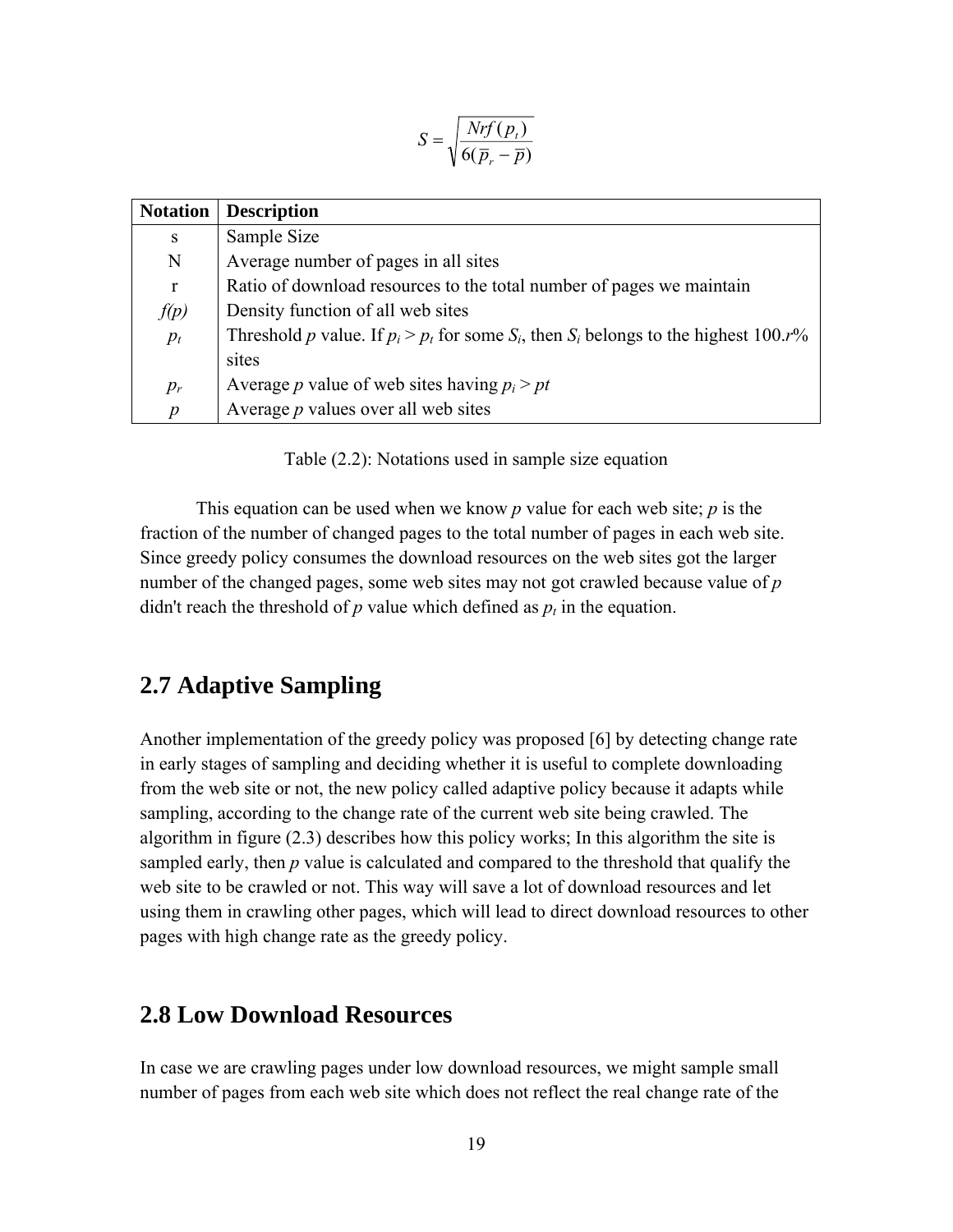web site, as described above; low sample size will make the sampling policy act like the uniform download policy.

| <b>Algorithm: Adaptive-sampling policy</b><br><b>Parameters:</b><br>$\alpha$ : confidence level (a value between 0 and 1)                                                                                             |
|-----------------------------------------------------------------------------------------------------------------------------------------------------------------------------------------------------------------------|
| $\kappa$ : number of pages to sample in each iteration                                                                                                                                                                |
| <b>Procedure</b><br>$[1]$ S = {S <sub>L</sub> , S <sub>2</sub> , ,,,, S <sub>n</sub> } // Set of sites to be sampled<br>[2] Loop while I have download resources                                                      |
| For each site $S_i \in S$<br>$\lceil 3 \rceil$                                                                                                                                                                        |
| $\lceil 4 \rceil$<br>Sample $\kappa$ pages from $S_i$<br>$p_i$ = Estimate of p value for $S_i$ base on the samples so far<br>$\lceil 5 \rceil$<br>$(l_i, h_i)$ = 100. $\alpha$ % confidence interval for $p_i$<br>[6] |
| Compute threshold $p_t$ from the distribution of estimated $p_t$ 's<br>$\lceil 7 \rceil$                                                                                                                              |
| $\lceil 8 \rceil$<br>For each Web site $S_i$ in S                                                                                                                                                                     |
| If $(h_i < p_t)$ S = S - S <sub>i</sub><br>[9]<br>// $p_i$ too low. I do not download from $S_i$                                                                                                                      |
| If $(p_t \le l_i)$ download all pages in $S_i$ and $S = S - S_i$<br> 10 <br>// $p_i$ very high. I download pages from $S_i$                                                                                           |

Figure (2.3): Algorithm of the adaptive-sampling policy

Previous study [6] proposed a solution for this scenario by combining any of the sampling policies with the uniform download policy. In other words, the solution proposes grouping web sites into number of sets and using the uniform policy in the crawler to pick a group of web sites in each cycle and implement one of the sampling policies on it and download.

This solution can be described in the following example. Example: A search engine maintains 250,000 web sites and we have download resources of 1,000,000 page download, means we can download 1,000,000 page only every cycle, and our cycle duration is 1 week, means we download that number of pages every week, without following the proposed solution each the crawler will crawl 4 pages from each web site if we assume each got 100 pages to download, this way we will miss many changes occurred in pages content, if we follow the proposed solution; we have to group every 10,000 web site in a group and in each cycle we pick one group and implement the sampling policy and this might give better download chances for all web sites but will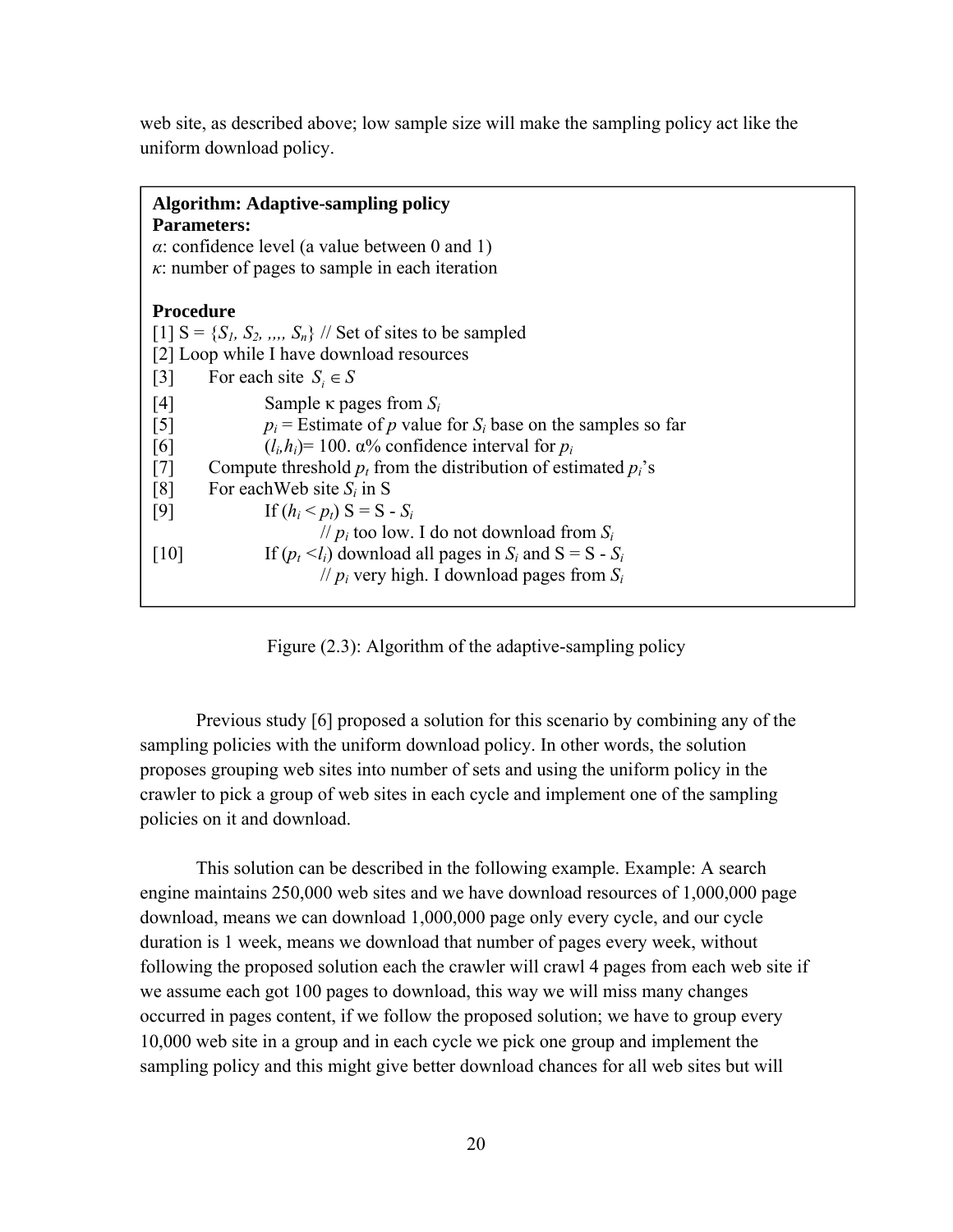lead to miss changes sometimes for long times, figure (2.4) describes this approach for downloading under low resources.



Figure (2.4): Downloading pages under low resources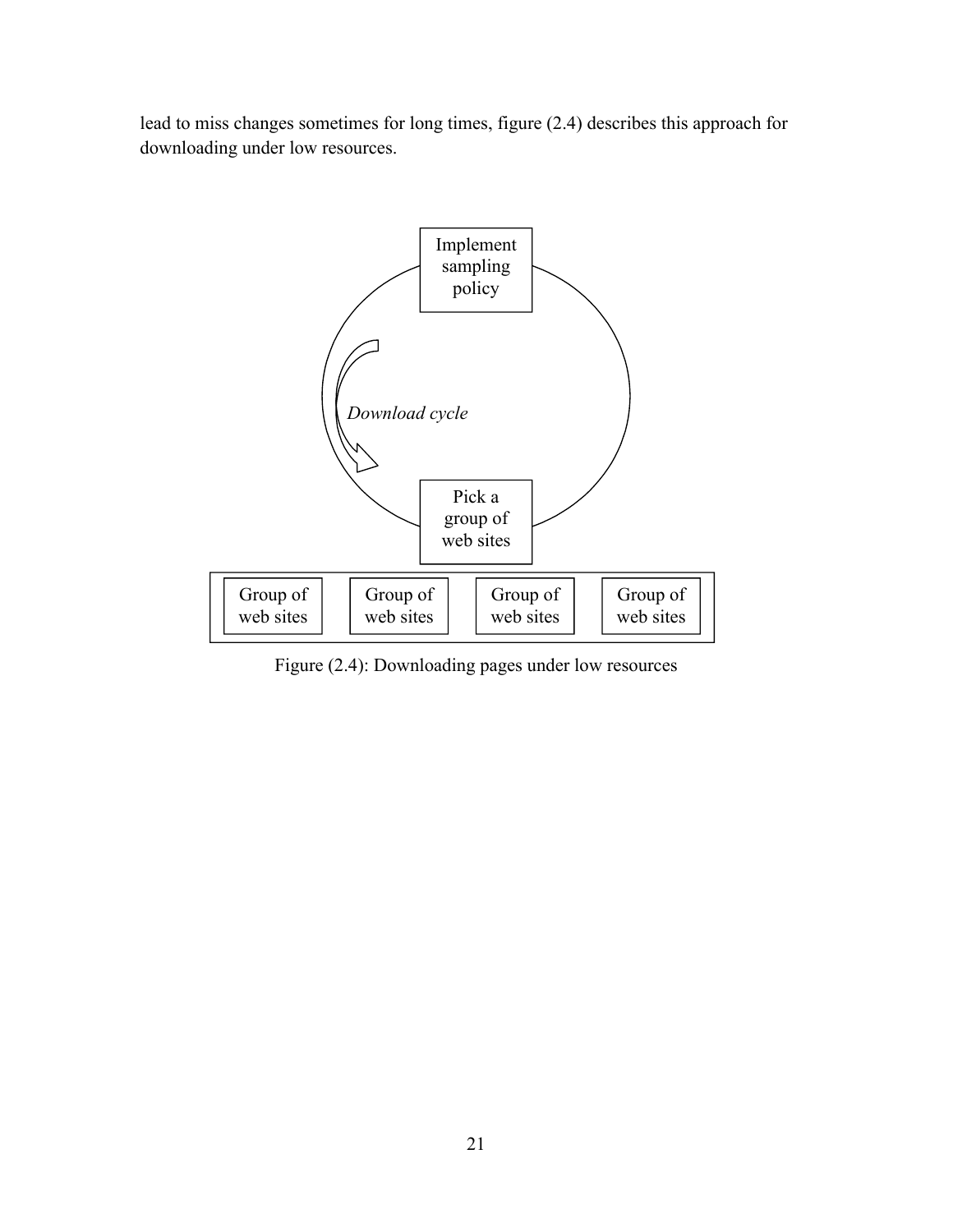# **Chapter 3**

# **The Proposed Policy**

In this chapter, some important parts in greedy sampling policy and change frequencybased policy will be described in details, new policy created by the combination of the two policies will be proposed, analysis the requirements for designing it will be performed, with showing the proposed policy hierarchy and how it works.

In the previous chapter, the fact of best change detection results is done by the greedy policy has been proved, and modifications added to it to handle different crawling cases proved it is sufficiency to web crawlers. The description added in chapter 1 that talks about the study that implements the change frequency-based policy shows that this policy also reflects real change detection results better than the sampling policies because it detects the real change rate of each page using its history with excepting the issue of load and resources needed to implement this policy. This thesis will provide a policy that uses the success points in the two policies to achieve proposing new policy, the idea of the policy is to consider the greedy sampling policy the base of developing the proposed policy but when it reaches change detection part in the sample the change frequencybased policy will be used to calculate change rate, to reflect the real change rate of the sample which will lead to the better results and uses accepted level of load and resources.

### **3.1 Change Frequency-Based and Greedy Sampling Policies**

Although the change frequency-based policy [8] is overload implemented due to page change history monitoring, requires large storage, and change rate variation for each page, this policy can be used to reflect good change detection results by combination with the greedy-sampling policy. It can be used without tracking change history for all pages but to track it for pages used in the sample when the greedy policy pick a random pages for sample, this way tracking change history for few pages is needed only, using smaller storage for page monitoring since page will be discarded from the sample on the next download cycle when picking random pages, and this leads to delete its old versions and earn reserved storage by the page, regarding the change rate variation it is more efficient to track the history of the page for few download cycles so no big variation in change rate is detected and low overload on the crawler, also monitoring the change in few pages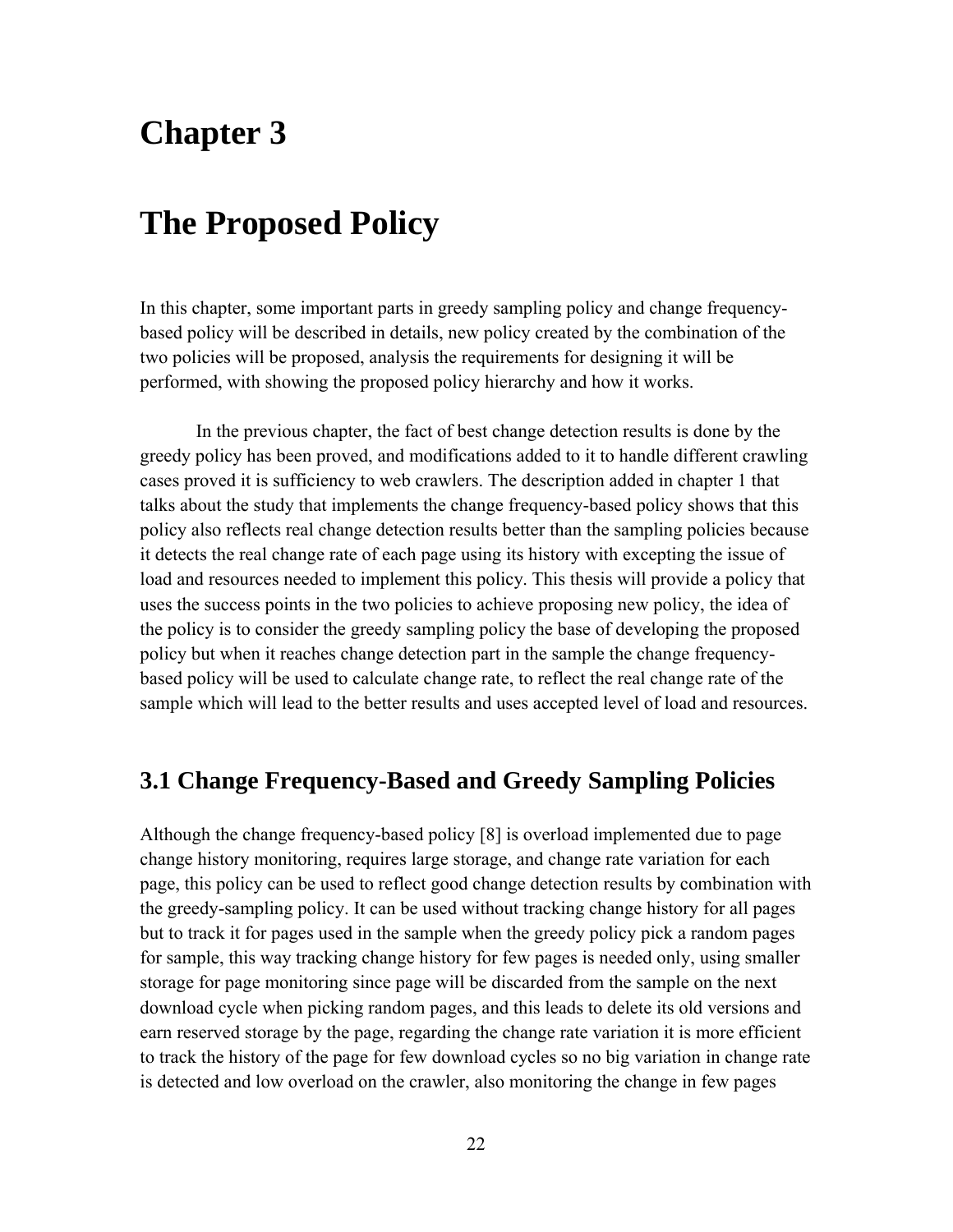does not show change rate variation too much. Figure (3.1) shows how the new policy works.



Figure (3.1): Illustration of the proposed policy

#### **3.2 Requirements Analysis**

The proposed policy should contain a number of old versions of each page used in sample; number of page versions to be tracked should be flexible to adapt the variation of page change rate. Good change detection technique should be used to reflect real occurrence of change in page history tracking.

As the goal is to combine two policies, the main consideration is the heavy load of the implementation. Most of the load might occur by the change frequency-based policy part in the new policy since pages should enter a process of history tracking. The question of how many versions of the page should be tracked to detect its change rate should be answered, when designing the policy, the possibility of variety in the change rate for the page is low in this few versions of it, tracking more versions of the page seems good but the possibility of getting wrong results of change rate is higher because this long history tracking may include higher possibility of change rate variation, and most of times few pages tracking reflects change rate values near to the real ones. Agility of the greedysampling policy should be considered because it deals with a small number of pages taken from the sample, so that this policy plays the biggest part in the proposed policy.

As the goal is to keep old copies of pages used in samples, the storage and indexing issues of these pages should be considered, and find a technique to decrease the space used for page's history saving because any normal used web crawler deals with huge amount of pages which already reserve large amount of space, the issue of allowance of deciding the number of copies to track should be solved, because more copies of pages require more storage space. Indexing the copies of each page is important factor in refining the performance of the new policy, because fast page reaching saves time.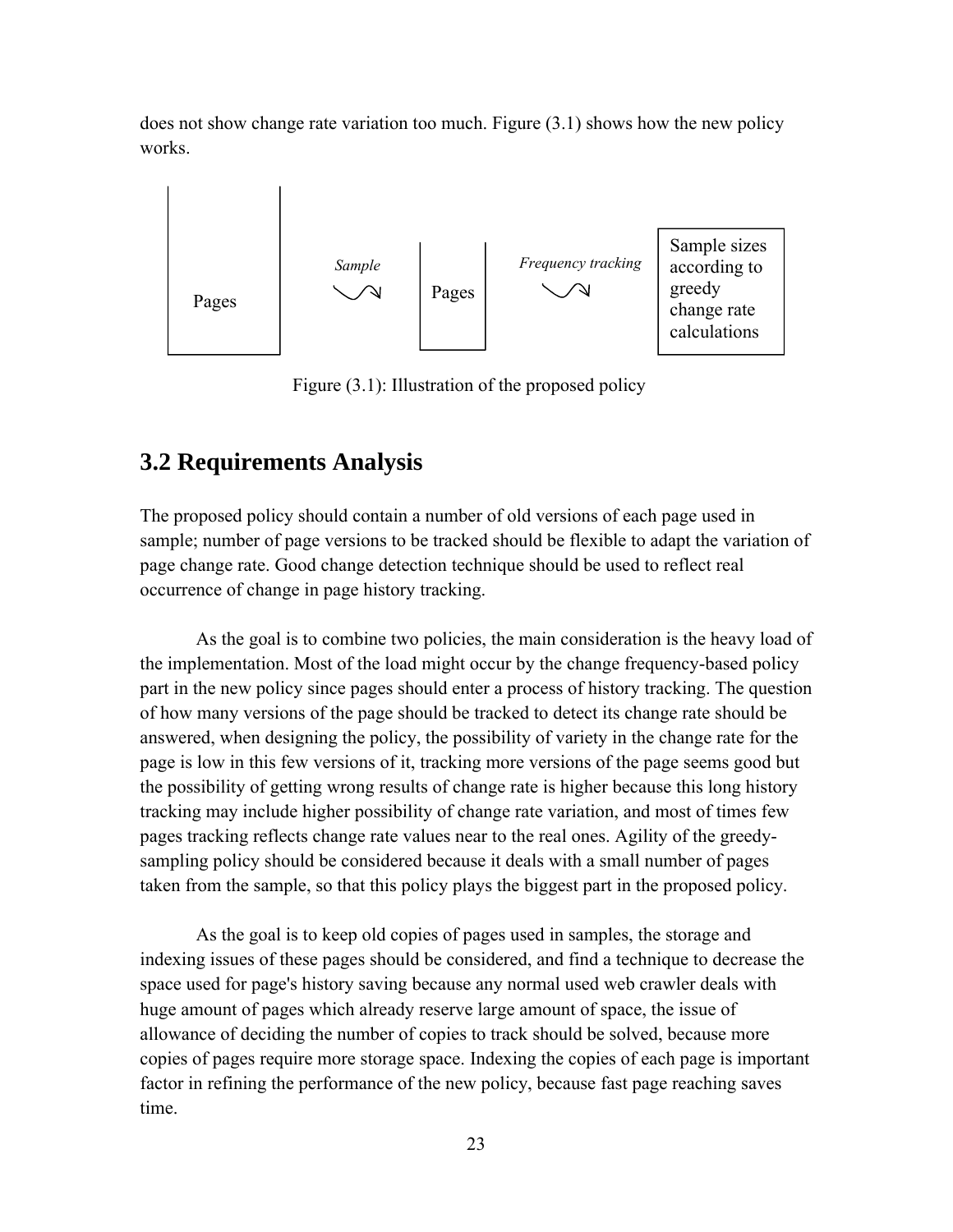The proposed policy should select random pages for creating each web site sample every time, and each page should have the specified number of old versions when it participate in change rate calculations. As mentioned above if each page in samples contain the specified number of old versions, all versions should participate in calculating the change average of the page over its history. This part of policy implementation will be the change frequency-based policy usage and the other parts of work will be in the side of using the greedy sampling policy.

After determining change rate for each web site number of pages reserved for sampling should be distributed over the web sites according to change rate in a greedy methodology where web site with high change rate gets more pages for sampling and low change rate web sites got few pages. Due to the wrong results that might appear by samples which do not reflect real change rate of the web sites, some sampling pages should be reserved for web sites with zero change rate to give them the chance of providing changes in the small given sampling pages.

#### **3.3 Policy Design**

#### **3.3.1 First Sample Size**

Since distribution sampling pages over web sites is not possible when each web site change rate is not determined in the beginning of policy implementation a size of first sample should be determined, this size should be used will all web sites used in this policy, and this simple equation is used to calculate the size:

$$
F = \frac{P}{W}
$$

Where *F* is the first sample size, *P* is the number of pages used in sampling and *W* is the number of web sites used.

#### **3.3.2 Page History Tracking**

#### **3.3.2.1 Flexible Number of Page Versions**

Number of page versions used in sampling has been made changeable due the variation of change rate, high variation requires small number of old page versions to avoid getting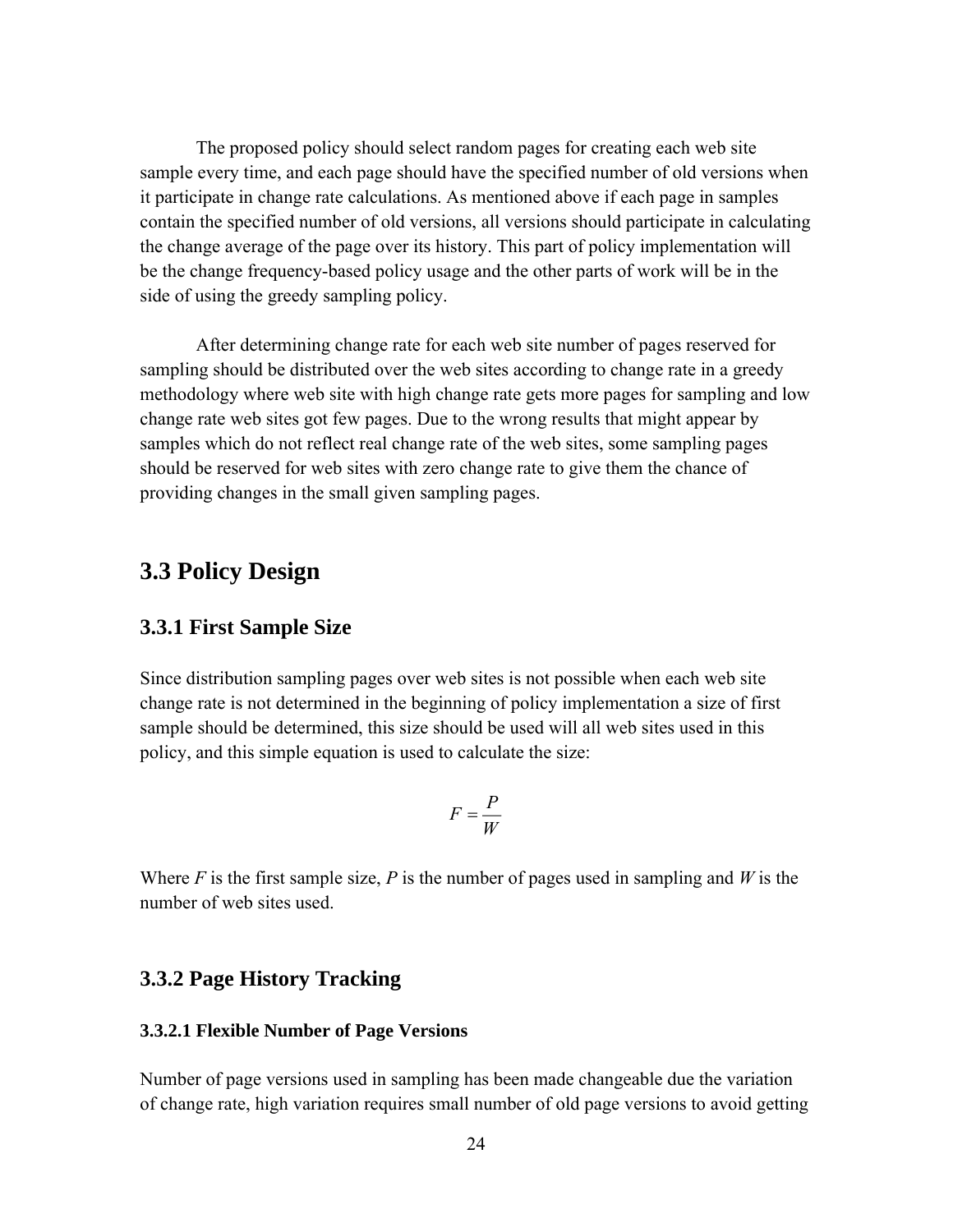wrong change rate of the page, if certainty of low variety of change rate is high, bigger number of old page version for tracking is preferred but with consideration of other factors that might affect the performance which are described in section 1.3.2.

Using a reasonable small number of page versions in change detection for each page at the beginning is recommended because it satisfies the requirements of avoiding detecting big variation in page change rate and to perform low load when implementing the policy, when considering the fact of load occurrence when tracking history of each page. In some other cases the policy might be used with no consideration of heavy load implementation and confidence of small variation in pages change rate over its history. Figure (3.2) shows a flow chart which describes the design of the part responsible of page history tracking for more information about how was this part of the policy designed see code in appendix A.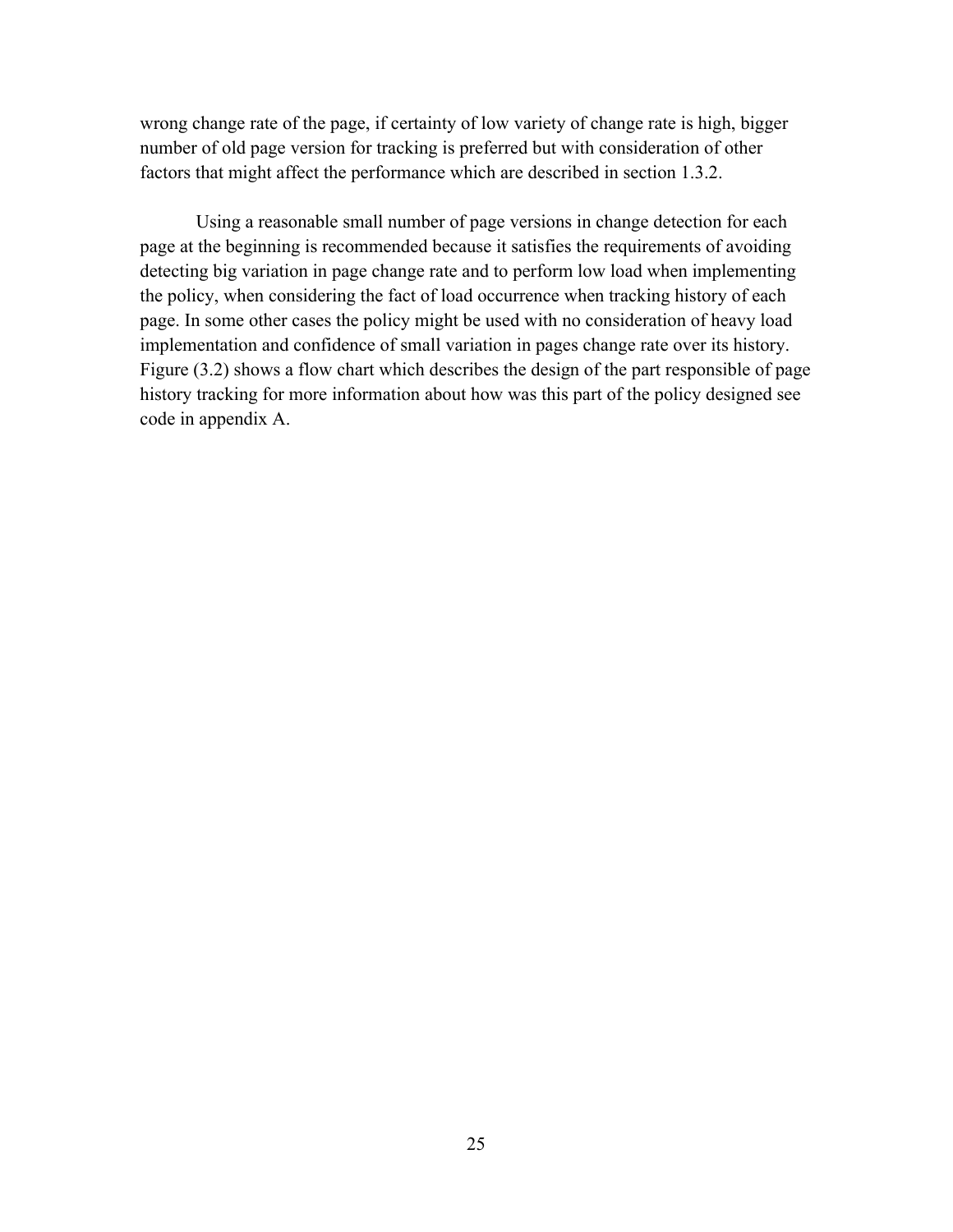

Figure (3.2): Page change rate calculation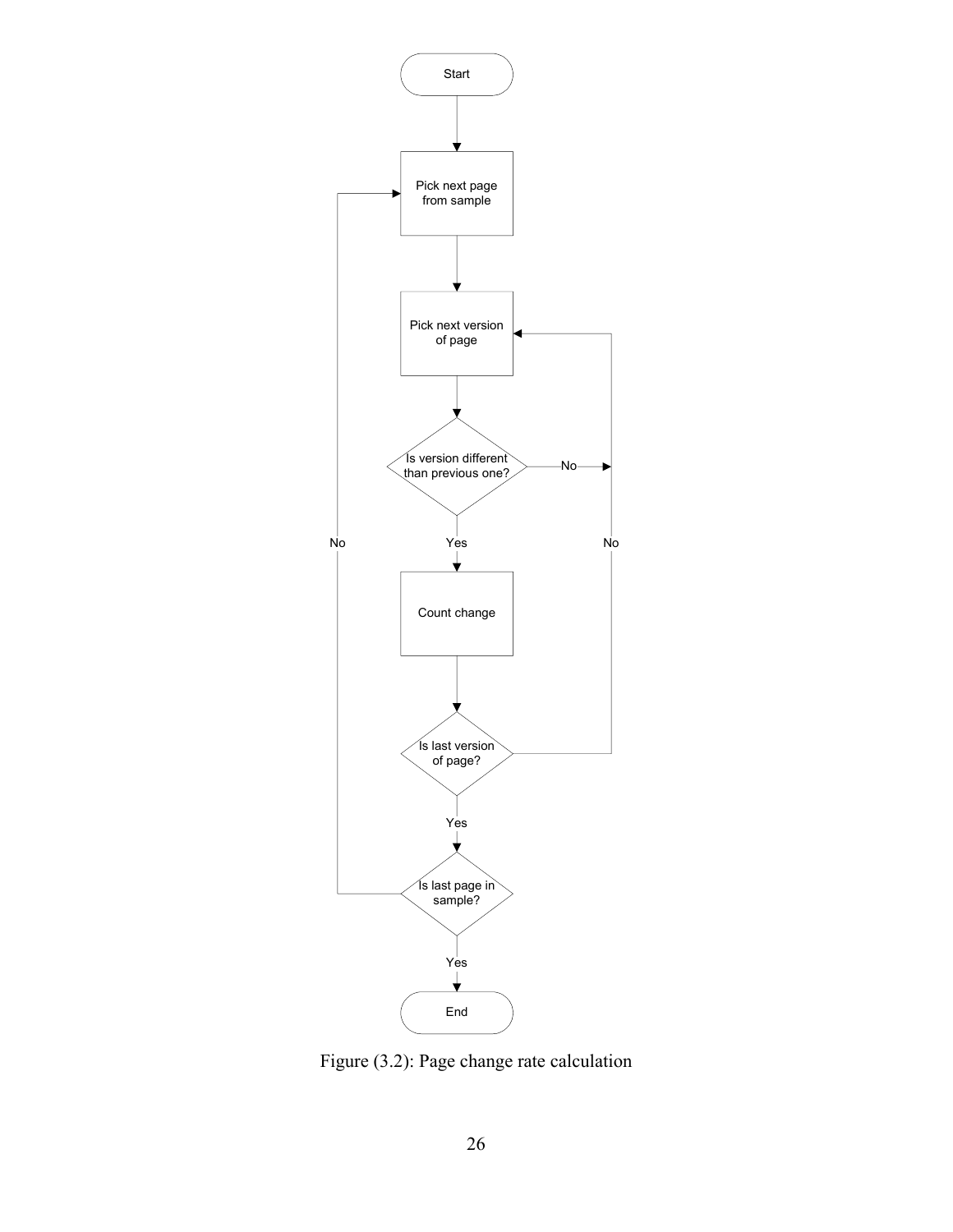#### **3.3.2.2 Page Versions Storage and Indexing**

As required to limit storage space used due the large amount of pages maintained, the following equation is used to determine the percentage of needed storage space to the total number of web pages:

$$
S = \frac{V \cdot P}{T} \cdot 100\%
$$

Where *S* is the needed space percentage of the original used space, *V* is the number of page version for history tracking, *P* is the number of pages used for sampling, and *T* is the total number of pages used.

Recording dates of change occurrences in each page used to track one page history only is recommended, rather than storing the whole old copy of the page. This way any extra space for history tracking is not reserved and changes is monitored over time of page history collecting, not in the same moment of change average calculation for the page, means this value can be calculated by counting the number of different change dates and dividing it over the number of page old versions used in history tracking, this can be defined as

$$
C(w) = \frac{D}{V}
$$

Where  $C(w)$  is the function that calculate the average of change of the page over its history, *D* is the number of different dates recorded over pages history, and *V* is the number of page versions used. Indexing these changes becomes easiest when using the way of recording dates of changes, databases can be used to reflect fast data reaching.

#### **3.3.2.3 Change Detection**

In tracking the history of each page, change should be monitored in old versions of the page, each version of the page should be compared to the previous version of it and counting the change if found, after running this process on all versions of the page changes should be counted and average of it should be determined over the number of the versions. This process that contains the change frequency-based policy part in the proposed policy, contains the mentioned load that should be reduced. It also requires storage space since many copies of each page used in sampling are stored, and this storage space should be reduced also, in the new policy design the way to solve this is to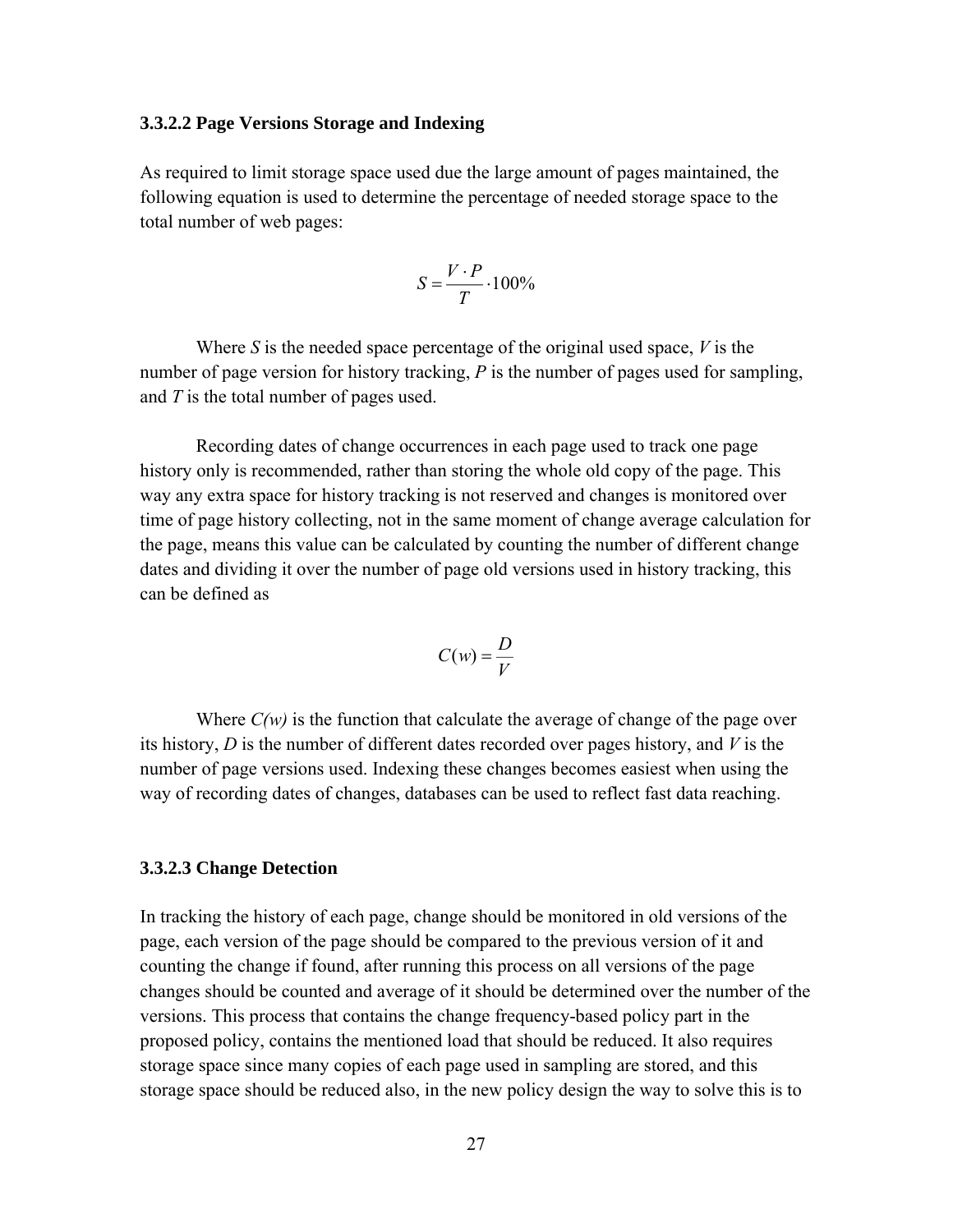use another approach to monitor change when comparing the versions of the page, this way should do this comparison every time new version of the page is added, to distribute the load over time of versions collecting, and this should be done by recording the date of the change in each comparison and discard the older page after comparison to save storage space and to deal with dates rather than dealing with pages stored as files which will require more processing, discarding the older version of the page will let us handling one version only of the page used in the sample, means handling one extra file for each page, and this can be defined in the equation used in section *3.3.2.2* after modifying it to look like this:

$$
S = \frac{2P}{T} \cdot 100\%
$$

Here we duplicated the number of *P* which show the number of pages used for sampling, and *S* is the needed space percentage of the original used space, and *T* is the total number of pages used.

#### **3.3.3 Greedy sampling Implementation**

As sampling pages are going to be distributed over web sites, the following equation is used to calculate each web site number of sampling pages:

$$
F(w) = \frac{c_w \cdot T}{\sum_{w \in S} c_w}
$$

|       | <b>Notation</b> Description                            |
|-------|--------------------------------------------------------|
| F(w)  | Function that returns the sample size for web site $w$ |
| $c_w$ | Change rate of web site $w$                            |
| T     | Total number of pages used for sampling                |
| S     | Set of web sites                                       |

Table (3.1): Notations used in sample size calculations for the greedy policy

Samples are not 100% accurate, and results of zero change rate web sites are not certain in all times, and these web sites should get another chance to provide changes in the next crawling cycle, so the goal is to reserve small number of sampling pages for these web sites, hoping to find missed change in them.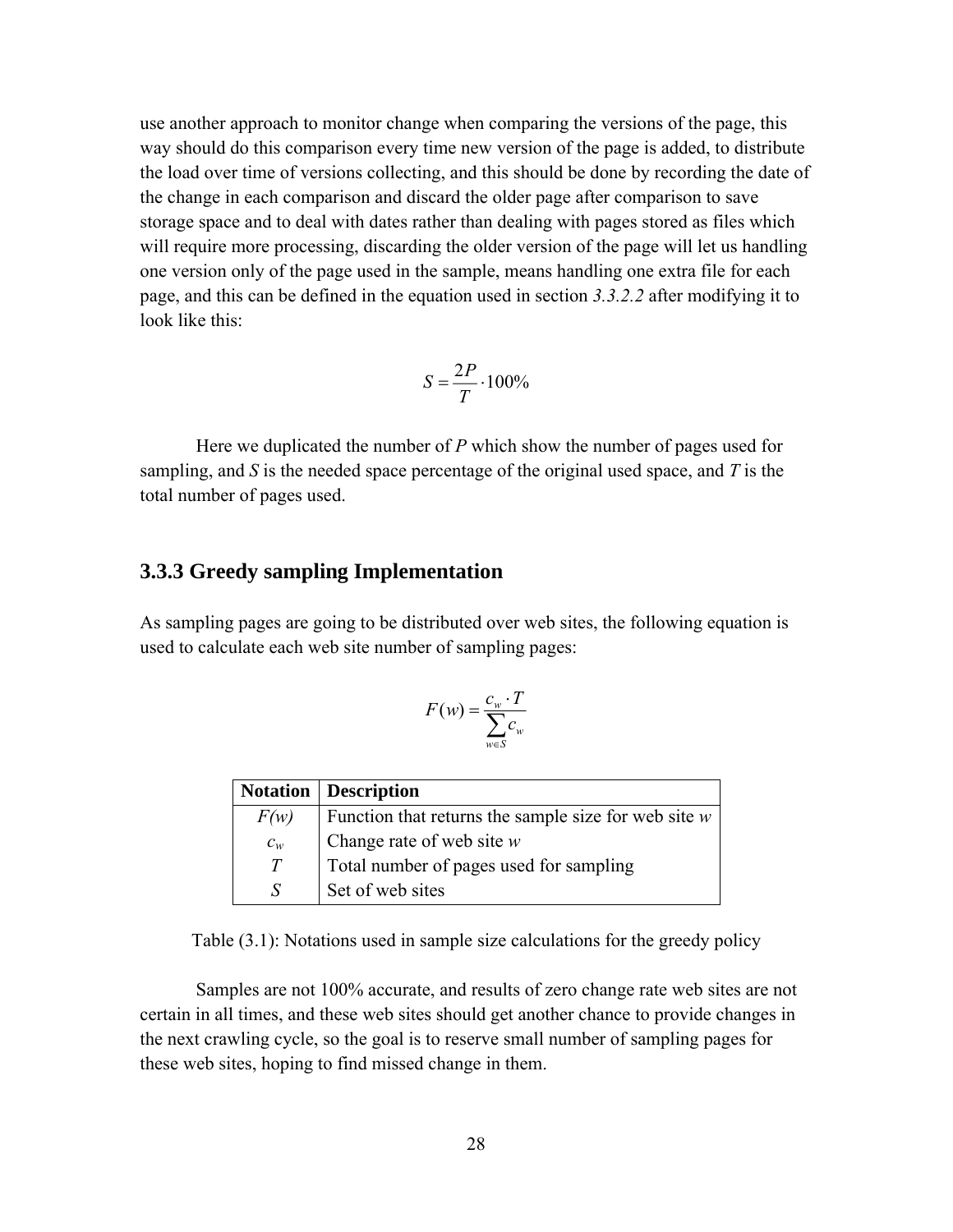# **3.4 Policy Implementation**

The parts of the policy created in the design phase has been aggregated and implemented to work as described in figure (3.2) where we can see the cycle of crawling keep running, below there is a loop of web sites which contains the process of sampling web site and calculating change rate which described in details in figure (3.3), we notice that sample size calculation is not in the same loop because sample size for each web site is calculated with considering other change rates of web sites.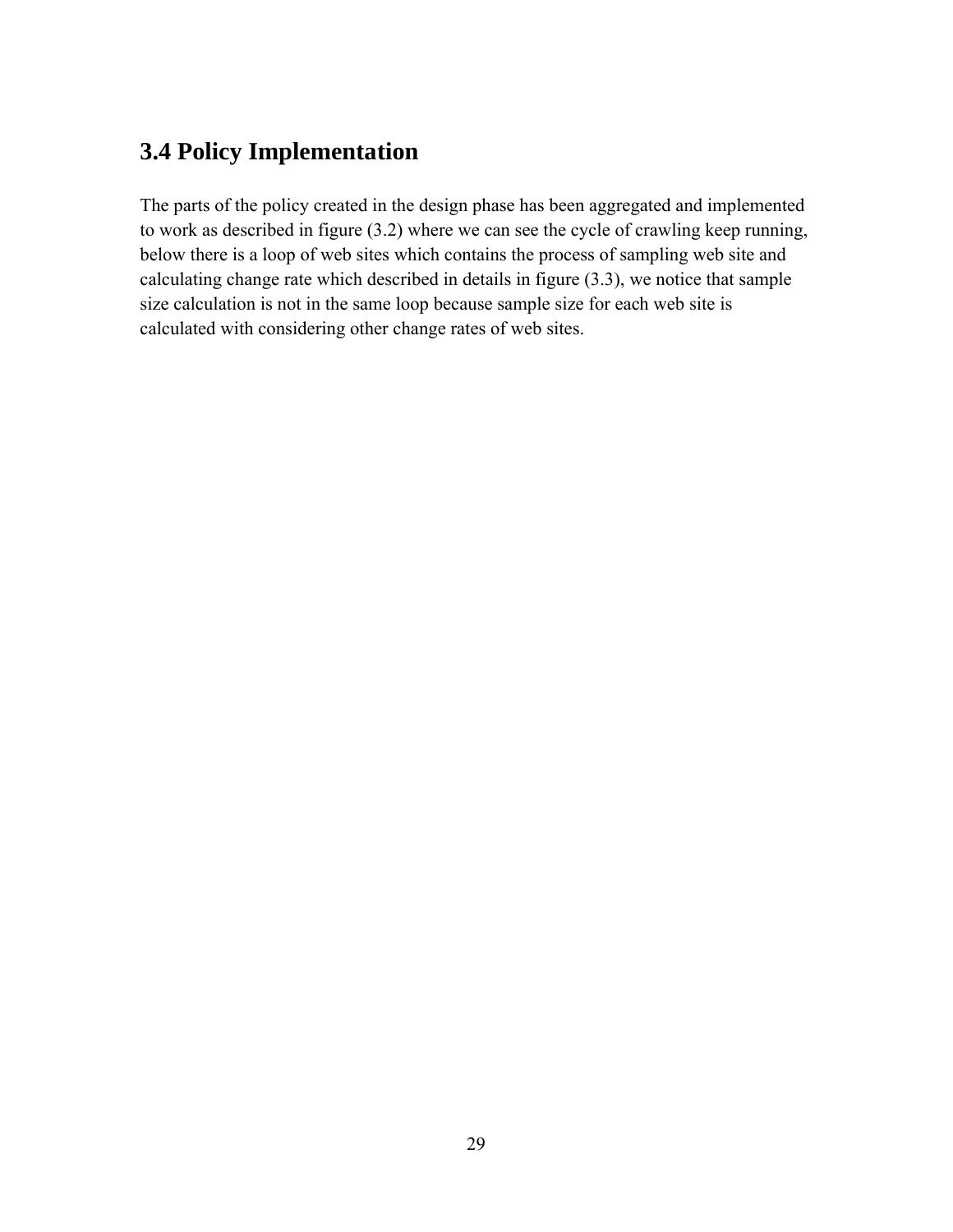

Figure (3.3): The proposed policy crawling cycle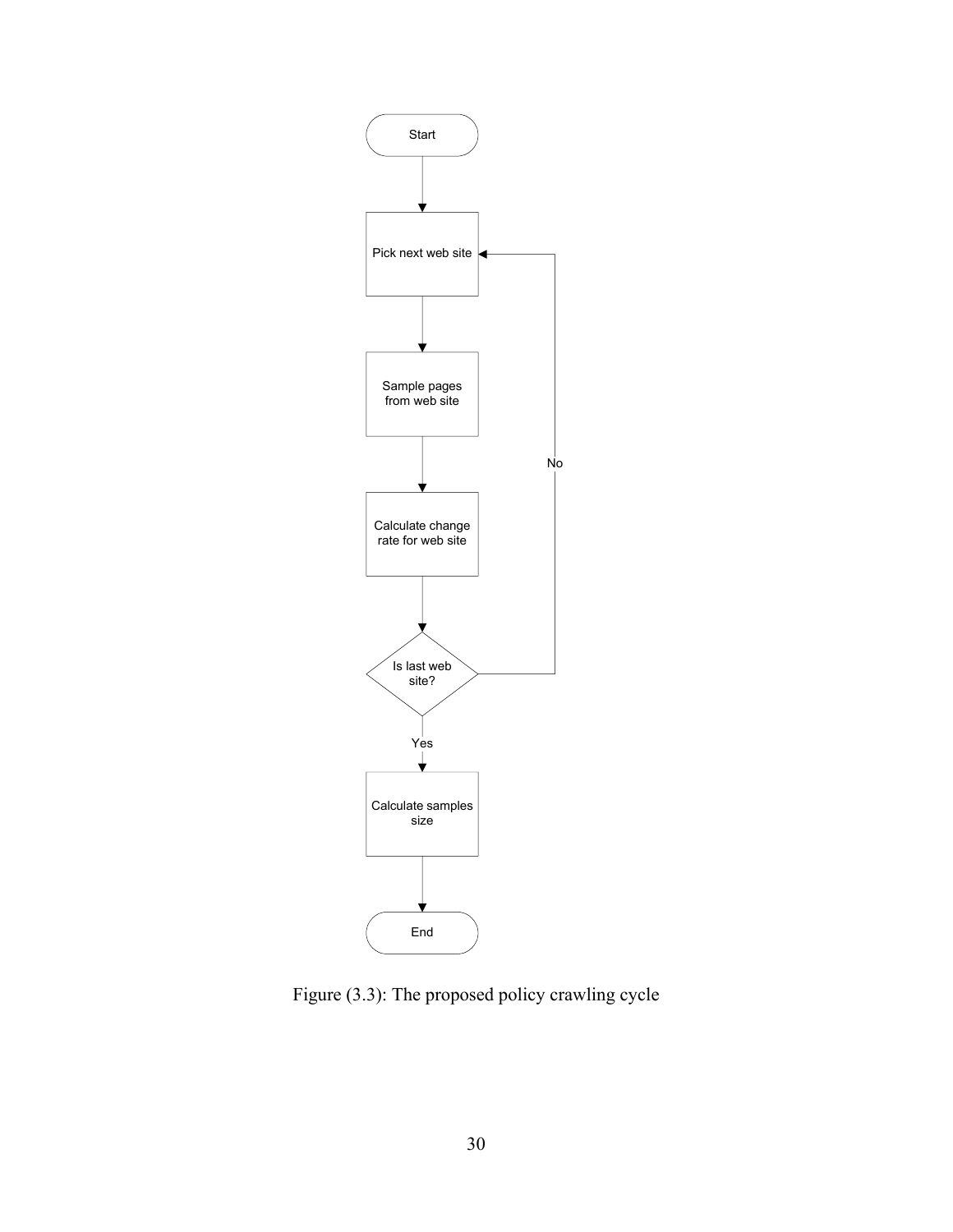# **Chapter 4**

# **Experiments**

This chapter contains a description of tools used to crawl and monitor web sites that leaded to create the web sample; it will contain a description of the tool developed to perform some specified functions for this thesis, like some facts about the used web sample, and implementing the greedy policy and the proposed policy. Implementation results of the policies will be described

### **4.1 Used Tools**

Web sites crawling needs a program to act like the web crawler to discover links and download pages and read added in each page, any program should provide an effective way to detect change in pages, and accept changes and modifications to customize the web crawler to suit effective implementations. Every web crawler picks web sites from prepared list; it downloads the first page returned by the server, web crawler stores the page and the needed information of it, and then scans it for links to other pages, and other pages will be added to the scheduler to prepare them for crawling in the same way used in first page. Web crawler should find a way to stop crawling one web site if it gets into links loop where pages contain links to each other and web crawler will keep following this loop of tracking pages found as link in each crawled page; Sometimes the web server provides infinite links generated to produce dynamic links, like dates links where a web developer generates a calendar in the web for all the possible years a computer can handle; Each day contains a link to display its events, and this dynamic calendar web may contain infinite links. This issue should be handled and finished by the web crawler. Web crawler should allow selecting the depth of links crawled which may lead to reduce the unnecessary pages and to avoid getting into infinite links loop.

An open-source web crawler [17] called Netcrawler has been used and modified to crawl the list of pages prepared for the sample. This web crawler is developed using C# language and uses sockets to crawl pages which is better than using HTTP requests in C# because it provides us with the HTTP header coming with page when crawling it. The HTTP header contains information about the page stored in fields, like (Last-modified)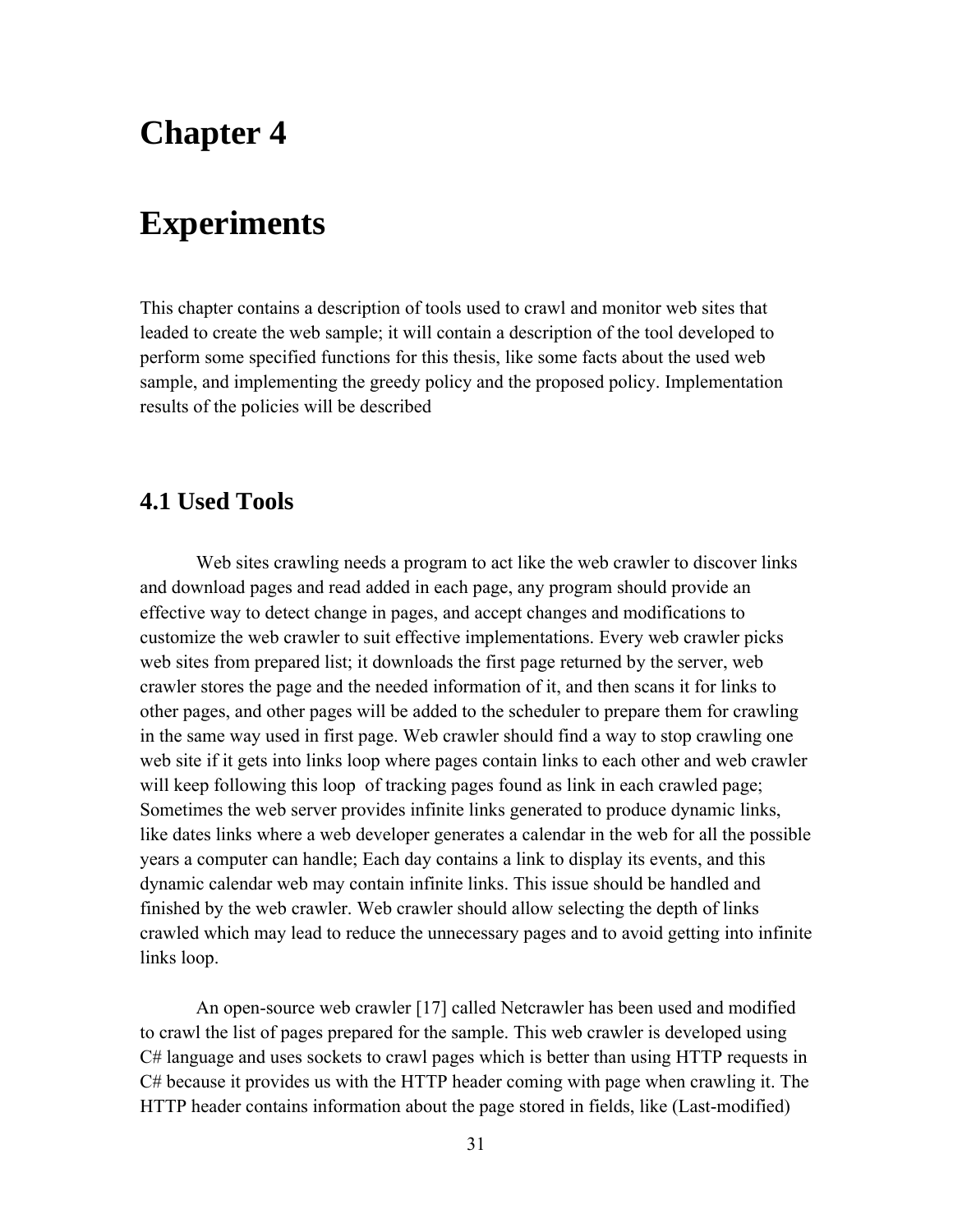field that tells when the page was modified and helps in detecting the change date of the page, now a day's few web sites add this field in the HTTP header because the used web servers which do not support this feature, so that few options of web sites were available to be chosen for the sample. Other web sites add this field to its HTTP header, but with fixed value most of the times; this value is the date of requesting the page. The reason of this is also the used technology in the web server that builds dynamic generated pages, means the used page is written once then the web server uses it as a template to fill it with data retrieved from database, sometimes determined according to parameters added to the page when requesting it, Example: Assume an HTML page written in PHP language [12] with the name *(topic.php)* is used to display topics retrieved as text from MySQL database [14], parameters are used to identify each topic and generate links to the topics. The parameter *(topic id)* will be used as unique identifier to topics, so link to one specified topic will look like this (*topic.php?topic\_id=3*).

Another tool has been developed for this study. It calculates real change rates, and implements policies for generating performance results and comparison; the tool is developed to support the following points:

- Database clean and maintenance from useless rows or damages.
- Calculating real change rate of each web site.
- Implementation of the Greedy-sampling policy.
- Implementation of the proposed policy.

C# .Net [2] language has been used to develop the tool, MS Access database has been used to store results. The tool has not been developed to crawl all pages in web sites, since the goal is to crawl the same pages every time, and to calculate sample sizes that fit the change in each web site and to determine the date of change occurrence. The tool can be developed to manage crawling process according to calculated sample sizes when implementing the policy, in that case the suggested program should crawl all pages found in all web sites if it satisfies crawling options when considering other crawling issues like depth of the page, program should deal with new links found and new changes of web sites status.

#### **4.2 Web Sample**

Experiments are performed over a web sample contained more than 1000 pages collected from 9 web sites; web sites vary in change rate and pages number. The same pages have been crawled every day for a duration of 3 weeks, new page links found every time were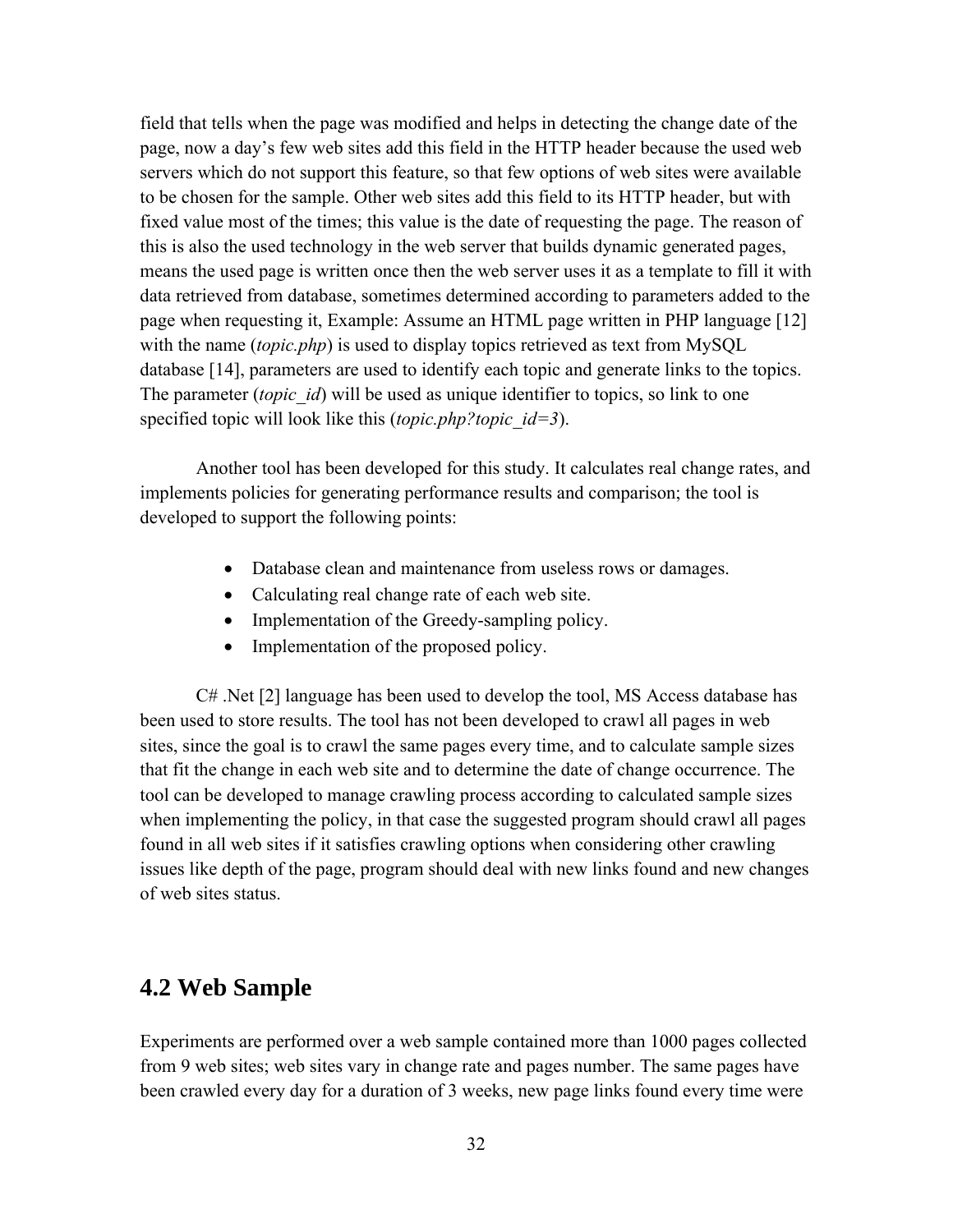ignored because the goal is to have a sample that contains pages crawled for a complete 3 weeks. Sample contained this selection of web sites to improve freshness in web sites that belong to local region of Jordan. Most of the web sites visitors are coming from Jordan; the reason of the selection of these web sites is it is convenient to the method used for change detection.

Total number of pages used for the sample is 1140. There was a problem of choosing the web sites that do not include the Last-modified field in its header. The issue of including different web sites characteristics in the experiments sample was considered to implement the experiments in environment similar to the real web, so web sites should vary in change rate and number of pages. The selection of the pages performed after crawling pages from the nine web sites on depth of level 2, which leaded to create a list of 1140 pages; These pages vary in change rate and convenient to the used change detection technique. The difference of web sites content in the sample was considered for the same reason of getting a sample similar to real web, means different types of web sites, as seen in the web sites names, two web sites have educational domain name (.edu), they belong to two universities in Jordan. These web sites also differ in change rate, experiments sample should also contain news web sites since this type of web sites got many useful characteristics like different page types with different change rate, size and content, 3 news websites has been selected for the experiments, these web sites also differ in change rate, sample should contain other different types of web sites like commercial and governmental ones, two governmental web sites suit the way used in change detection has been found, its domain name ends with (.gov); They vary in change rate also, other web sites that have very low change rate have been added because web contains many websites suffer from low change rate and many of them have been added to the web to publish some information that does not need any changes.

The crawler has been modified to store the needed information for the experiments in MS Access database like crawling date, page URL, last-modified field and size of the page. After web sites crawling completed, the percentage of average change rate for each one has been calculated. This reflected the required variety in the sample as shown in table  $(4.1)$ .

Each change rate value has been calculated by detecting the change in pages after comparing them to the same copy crawled in the day before, after completing crawling duration; the average of change rates for each web site has been taken. Web sites have an advantage of low change rate variety which is very useful in generating the results since detecting change rate variety should be avoided by decreasing the tracking of page history as mentioned in earlier sections. Figure (4.1) shows change rate variety over time for the web sites used in the sample.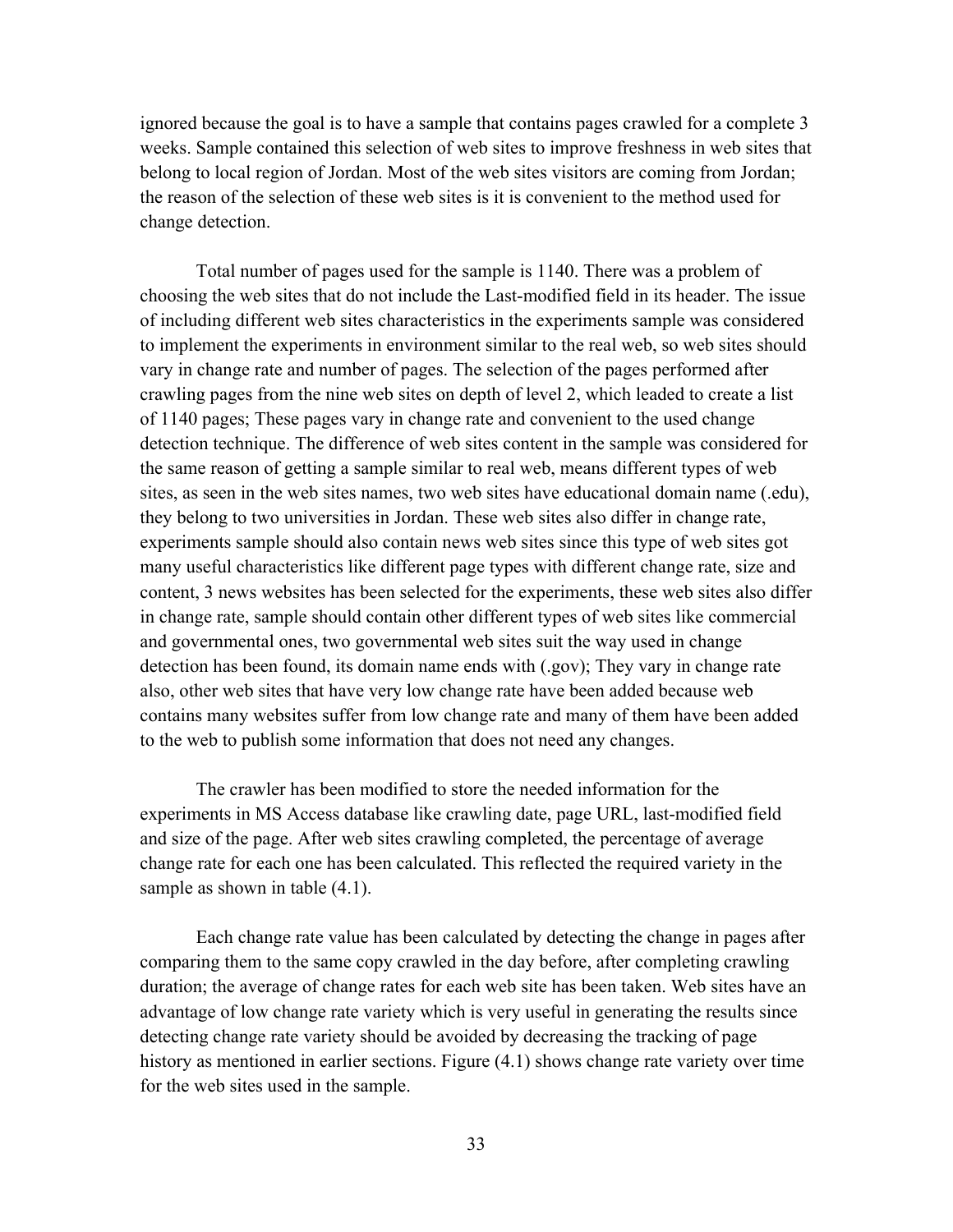| Web site                  | <b>Change rate</b> | <b>Number of page</b> |
|---------------------------|--------------------|-----------------------|
| www.alarabiya.net         | 3.27%              | 528                   |
| www.alaswaq.net           | 25.77%             | 223                   |
| www.alzaytoonah.edu.jo    | 2.22%              | 38                    |
| www.jordandaily.com       | 81.95%             | 20                    |
| www.jordanislamicbank.com | $0\%$              | 45                    |
| www.madabacity.gov.jo     | $0\%$              | 9                     |
| www.moe.gov.jo            | 1.54%              | 110                   |
| www.mutah.edu.jo          | 43.59%             | 94                    |
| www.nitc.gov.jo           | 9.09%              | 73                    |

Table (4.1): Sample web sites, their real change rate and number of pages



Figure (4.1): Web sites change rate variation over time

#### **4.3 Greedy-Sampling Policy Implementation**

In the experiments greedy algorithm was implemented to distribute sampling pages over the web sites, so web sites with high change rate get the biggest amount of pages for sampling and so on, while the web sites with low change rate may not get any page for sampling because they were consumed before, but this way is not fair with some web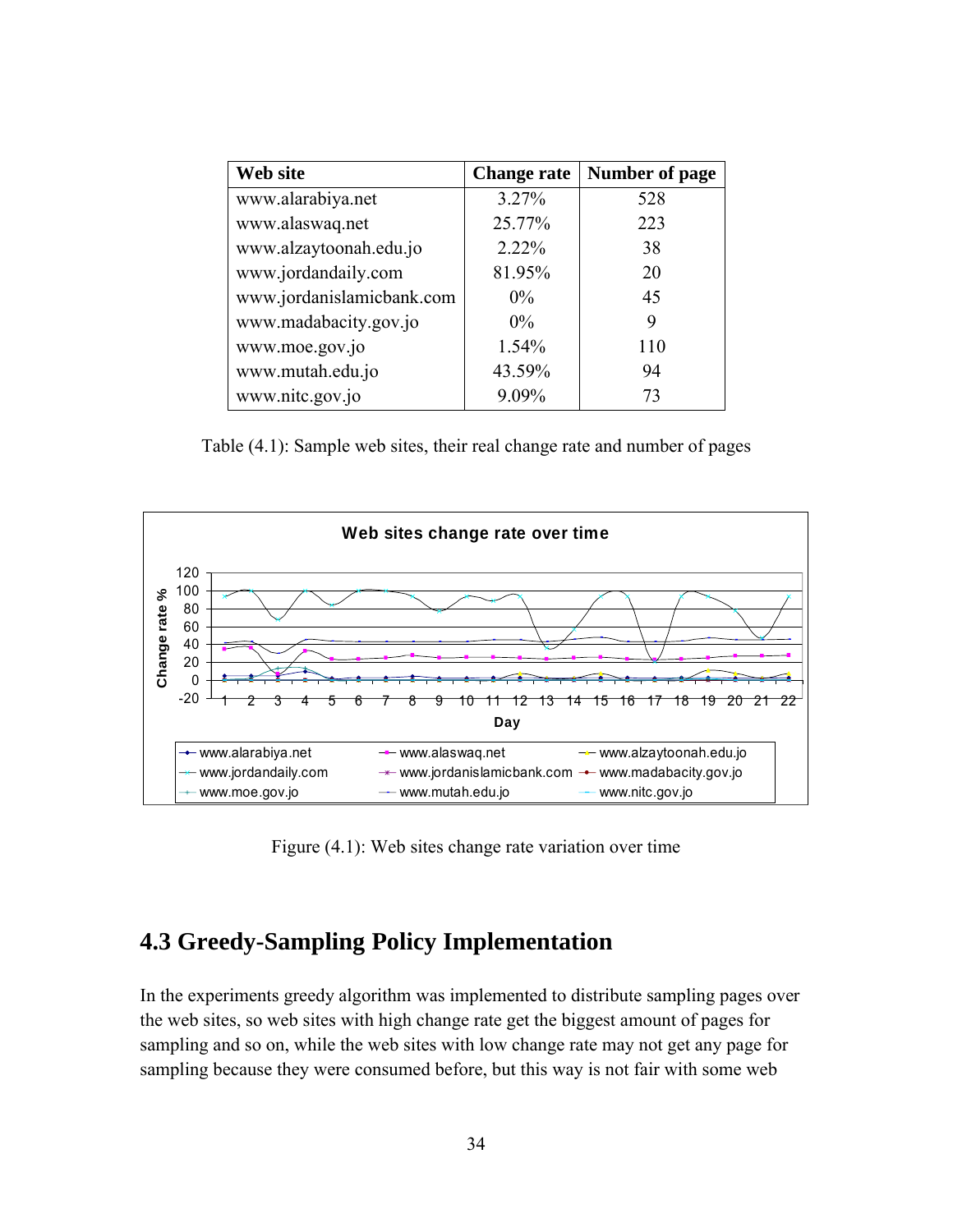sites and they should have a chance to improve having changes, so each web site with zero sample size got very low number of pages for sampling.

As change rate of each web sites is not know in the first time the crawler is going to determine the samples sizes, this study suggests 10% of total maintained pages to be for sampling, which is 100 pages according the sample of 1000 pages and more, as this was implemented in the used sample for experiments each web site got about 10 pages for sampling, in the next cycle same pages in the sample were monitored to count changes and to determine the number of pages for sampling in each web site, and so on until implementing to the specified day of experiments duration, then how this policy was monitored and recorded its results of knowing change rate of each web site. This policy was implemented over different sizes of sampling pages and showed very good results of change-rates near to the real results as shown in table (4.2), where accuracy remained high until using 10 pages for sampling and was very accurate also. Appendix A contains the design of the part that runs the greedy policy on the experiments sample.

#### **4.4 Proposed policy Implementation**

High load generated by the proposed policy is expected. For sure this load is higher than the load done by the greedy policy because new change detection way is used, but this way is only used when determining the change rate of a page, better results are expected, despite greedy policy implementation in the previous section showed high accurate results. This policy reflected near results to the Greedy policy with higher accuracy and better advantage of keeping this accuracy higher than the Greedy policy under fewer pages for sampling. The reason of these results is the accurate change rate calculated for each page in each sample according to its history, high load is noticed and was higher than the load monitored in the greedy policy implementation but it is expected. The fact of restructuring the tool used for implementing the policy will perform low load should be considered. Also there will be another technique in history tracking will be used in real implementation which is going to reduce the load; In this implementation case we track page history while we crawl the page for different time, while here in the thesis experiments, tracking all versions of each page is done at one time, as described earlier this the change frequency-based policy part of the proposed policy and it's the one the performs with high load. Table (4.2) shows the records of change-rate detection in each policy and under different cases.

The following graph shows comparison of the greedy policy and the proposed policy over different number of pages used for sampling, results evaluated by accuracy to real change rates of the web sites: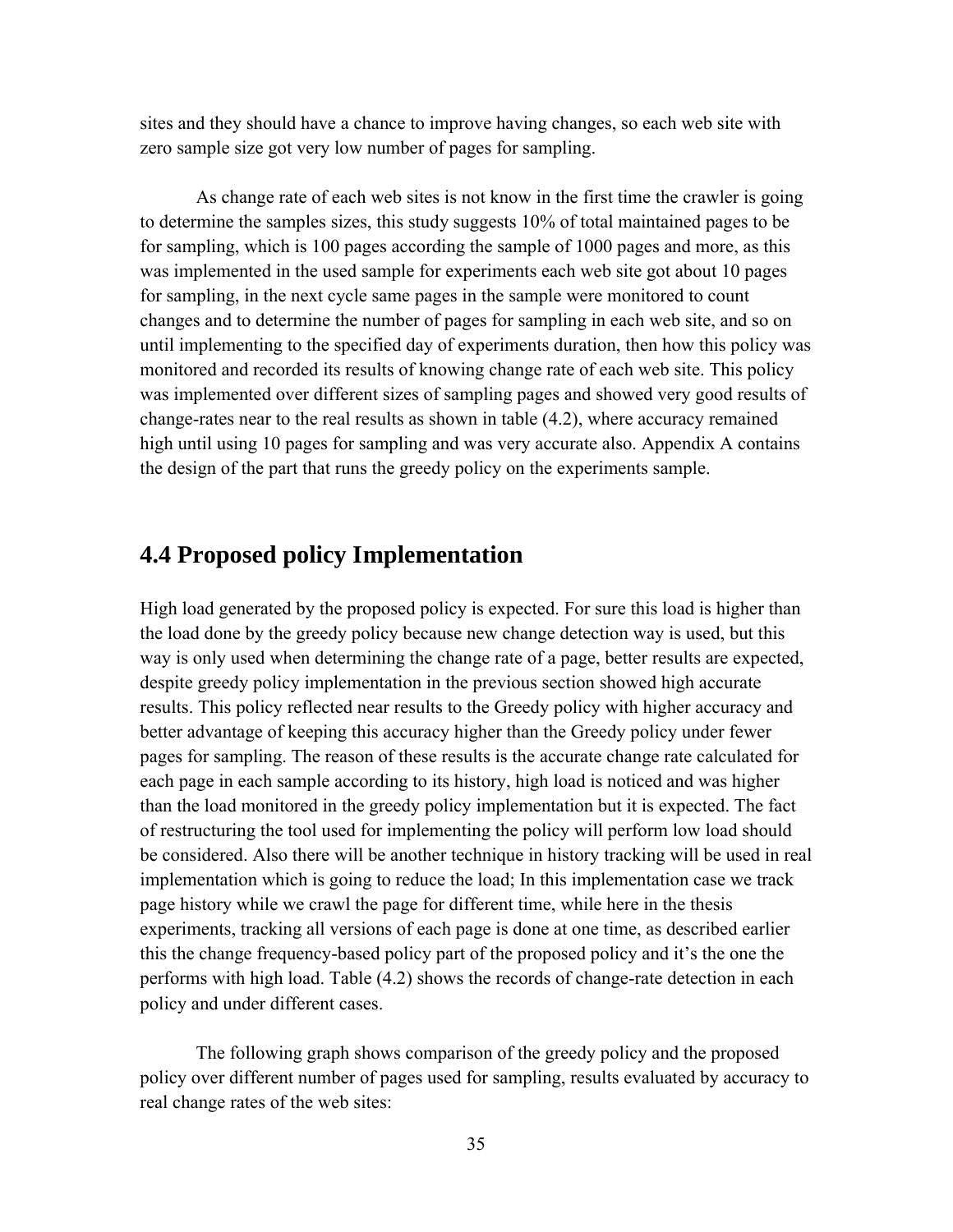

Figure (4.2): Real change rate using the different policies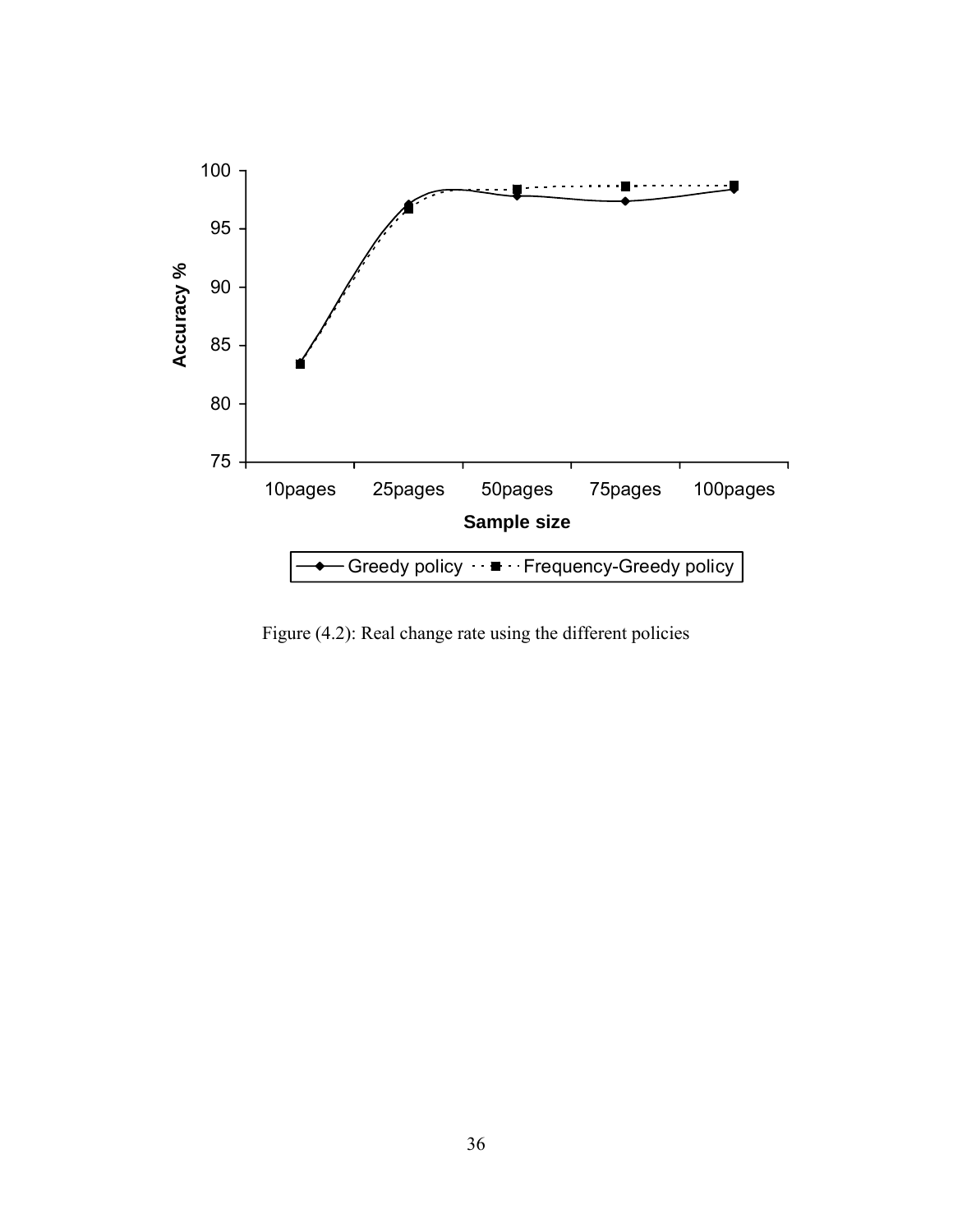#### Table (4.2): Change-rate detection using different policies and cases

|                                 | Real        | Greedy policy |         |         |         | Frequency-Greedy policy |         |         |         |         |          |
|---------------------------------|-------------|---------------|---------|---------|---------|-------------------------|---------|---------|---------|---------|----------|
|                                 | Real change | Sample:       |         |         |         |                         |         |         |         |         |          |
| Site domain                     | rate        | 10pages       | 25pages | 50pages | 75pages | 100pages                | 10pages | 25pages | 50pages | 75pages | 100pages |
| www.alarabiya.net               | 3.27        | 0.00          | 0.57    | 0.00    | 1.57    | 5.19                    | 0.00    | 0.00    | 1.20    | 5.75    | 4.40     |
| www.alaswaq.net                 | 25.77       | 7.52          | 35.19   | 29.24   | 16.10   | 23.19                   | 2.50    | 36.50   | 25.70   | 25.25   | 23.85    |
| www.alzaytoonah.edu.jo          | 2.23        | 0.00          | 0.00    | 2.38    | 0.00    | 0.00                    | 0.00    | 0.00    | 0.60    | 2.65    | 2.50     |
| www.jordandaily.com             | 81.95       | 11.67         | 76.43   | 74.76   | 75.52   | 76.24                   | 4.40    | 78.20   | 74.60   | 75.25   | 75.25    |
| www.jordanislamicbank.com       | 0.00        | 6.33          | 0.00    | 0.00    | 0.00    | 0.00                    | 0.00    | 0.00    | 0.00    | 0.00    | 0.00     |
| www.madabacity.gov.jo           | 0.00        | 6.33          | 0.00    | 0.00    | 0.00    | 0.00                    | 0.00    | 0.00    | 0.00    | 0.00    | 0.00     |
| www.moe.gov.jo                  | 1.55        | 1.19          | 1.19    | 0.57    | 1.57    | 1.52                    | 0.00    | 6.25    | 3.50    | 0.85    | 2.70     |
| www.mutah.edu.jo                | 43.59       | 2.38          | 37.90   | 39.29   | 40.19   | 45.52                   | 2.50    | 38.70   | 42.55   | 42.65   | 43.35    |
| www.nitc.gov.jo                 | 0.09        | 0.00          | 0.00    | 0.00    | 0.00    | 0.00                    | 0.00    | 0.00    | 0.00    | 0.00    | 0.00     |
|                                 |             |               |         |         |         |                         |         |         |         |         |          |
| Percentage of accurate by       |             |               |         |         |         |                         |         |         |         |         |          |
| comparsion to real change rate. |             |               |         |         |         |                         |         |         |         |         |          |
| www.alarabiya.net               |             | 96.73         | 97.30   | 96.73   | 98.30   | 98.08                   | 96.73   | 96.73   | 97.93   | 97.52   | 98.87    |
| www.alaswaq.net                 |             | 81.75         | 90.58   | 96.53   | 90.32   | 97.42                   | 76.73   | 89.27   | 99.93   | 99.48   | 98.08    |
| www.alzaytoonah.edu.jo          |             | 97.77         | 97.77   | 99.85   | 97.77   | 97.77                   | 97.77   | 97.77   | 98.37   | 99.58   | 99.73    |
| www.jordandaily.com             |             | 29.71         | 94.47   | 92.81   | 93.57   | 94.28                   | 22.45   | 96.25   | 92.65   | 93.30   | 93.30    |
| www.jordanislamicbank.com       |             | 93.67         | 100.00  | 100.00  | 100.00  | 100.00                  | 100.00  | 100.00  | 100.00  | 100.00  | 100.00   |
| www.madabacity.gov.jo           |             | 93.67         | 100.00  | 100.00  | 100.00  | 100.00                  | 100.00  | 100.00  | 100.00  | 100.00  | 100.00   |
| www.moe.gov.jo                  |             | 99.65         | 99.65   | 99.03   | 99.97   | 99.98                   | 98.45   | 95.30   | 98.05   | 99.30   | 98.85    |
| www.mutah.edu.jo                |             | 58.79         | 94.31   | 95.69   | 96.60   | 98.07                   | 58.91   | 95.11   | 98.96   | 99.06   | 99.76    |
| www.nitc.gov.jo                 |             | 99.91         | 99.91   | 99.91   | 99.91   | 99.91                   | 99.91   | 99.91   | 99.91   | 99.91   | 99.91    |
| Average                         |             | 83.52         | 97.11   | 97.84   | 97.38   | 98.39                   | 83.44   | 96.70   | 98.42   | 98.68   | 98.72    |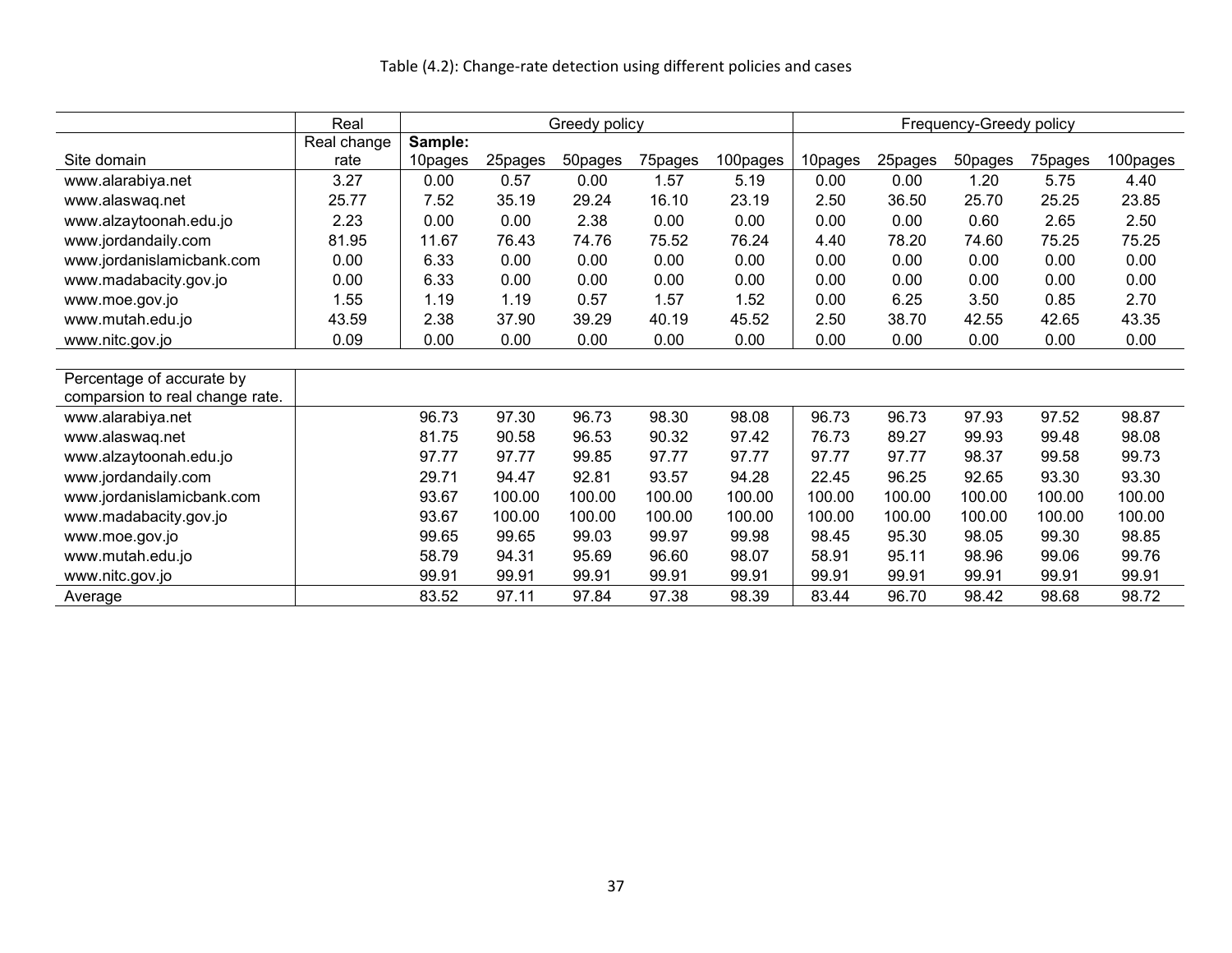# **Chapter 5**

# **Conclusions and Future Work**

# **5.1 Conclusions**

As web became more dynamic and new added technologies facilitate changing the content of web pages, copies of pages stored in search engine should be considered old and need to be refreshed when there are available resources to do this. This will lead to get useful search results for users. Web crawler which visits the pages cannot take copies of all pages in the web because they are too many, pages to be crawled should be selected and the web crawler is responsible of selecting these pages with consideration of achieving best crawling quality. So even if the size of the web is limited for the crawler this limited part of the web should contain the pages with the most needed information by the users and to contain the new added changes, so crawler is required to crawl part of the web and to keep crawling this part over time to contain new changes added. The easiest way to re-crawl pages again is to follow the round-robin policy where the crawler cannot crawl all the pages again, each time it re-crawl it picks a part of the pages and crawl them again, then on the next time it picks another part and so on, selection of the pages in each crawling cycle is not determined; It occurs randomly, so many changes will be missed in some pages during crawling cycles. Another crawling policy that selects the pages which contain changes for crawling in each crawling cycle, will perform better because all pages will be identical to the original source, because pages that contain changes has been crawled in crawling cycle.

Detecting the changed pages is complex so many implementations of the search engines preferred to use the round-robin way [6], but when determining the feasibility of using a policy to detect changes search engines may perform better, one solution was to let web servers submit the date of each page change as HTML tag in each page, this solution may not be used by all web servers since they can submit pages to the web without adding the HTML tag despite they will get content submitting to the internet. Another solution suggested monitoring each crawled page changes to know when it is going to change and select it for crawling in the crawling cycle when it is the date of the change, as described in the thesis this solution reflects real results but require too much resources. Sampling pages from each web site to determine its change rate was another solution so web crawler can distribute its efforts over web sites that contain most changes; One implementation of this solution is the greedy sampling policy that directs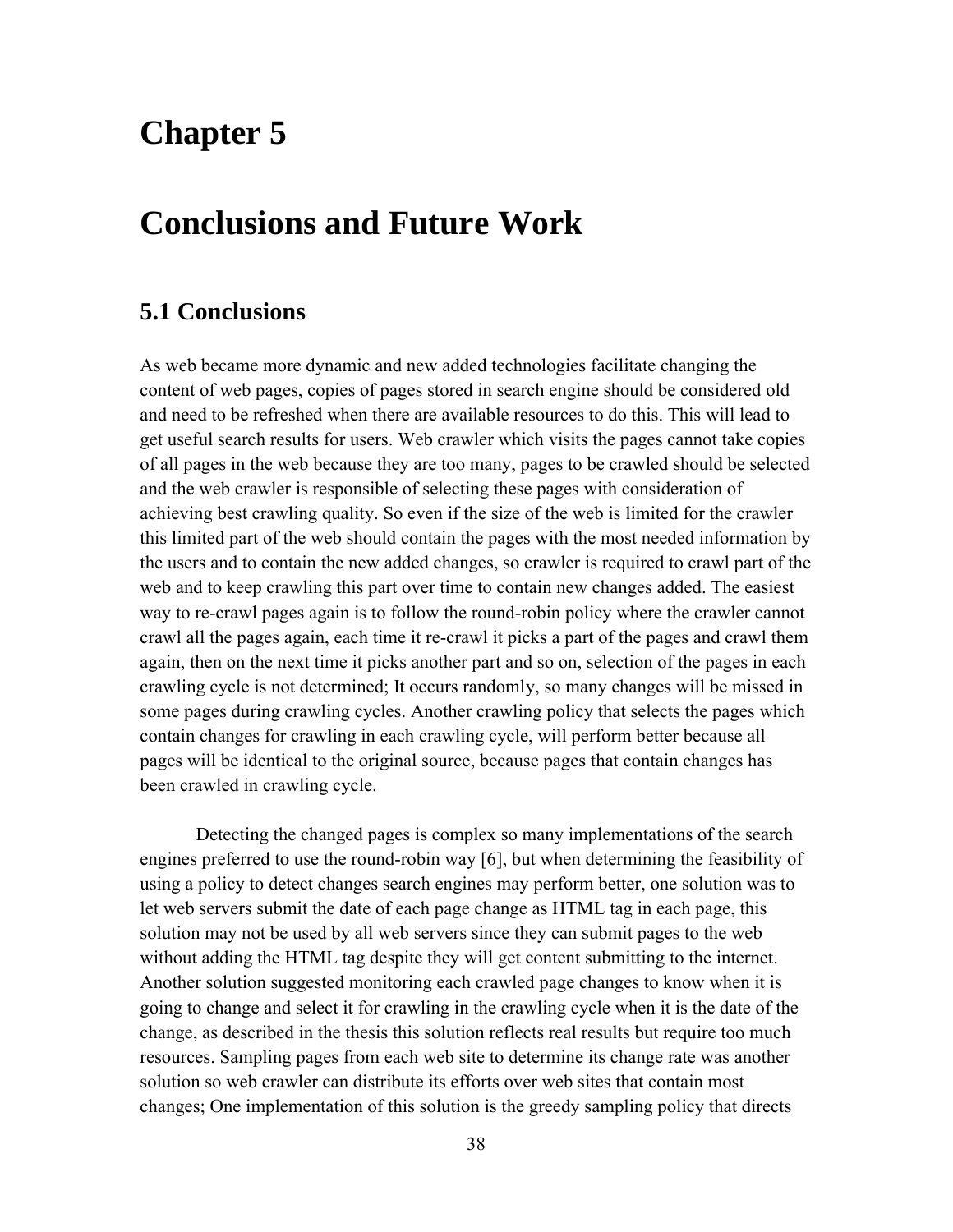the web crawler efforts and downloads to the web sites with high change rates to detect as much as it can of the changes; This policy showed the best results of determining the changes in each web site, and to know when pages are going to change, the policy can be perform more effectively when it determine the sample size for each web site adaptively and determine wither to crawl pages from the web site or not during sampling it, this sampling policies can be implemented under low number of pages for sampling.

Change frequency-based reflects real change rates of web sites; This thesis proposed a policy that uses the change frequency-based policy to detect change rate in determining the change rate of pages used in sampling in the greedy sampling policy, this combination showed better results, and performed better even with low number of pages used in sampling, it also use few download resources for determining change rates near to the resources used in the sampling policies.

#### **5.2 Future work**

The area of developing policies based on the greedy policy is interesting to present new policies that can detect very accurate change rates close to real ones, and many other crawling cases can be considered to adapt policies for problem solving under these cases.

Difference between the proposed policy and any other policy like the greedy policy will appear clearly in larger real web sample and longer monitoring period; researchers who handle such amount of data can present contributions with different web samples.

The proposed policy can be developed by software engineers to follow a development life cycle since these steps were not implemented in advance, means more specifying in the new policy requirements and design will result better implementation of it and better accuracy.

The proposed policy should be implemented under different cases, like low download resources. Adaptive sampling policy can be developed to be combined with Change frequency-based policy to produce a new policy and considered as contribution.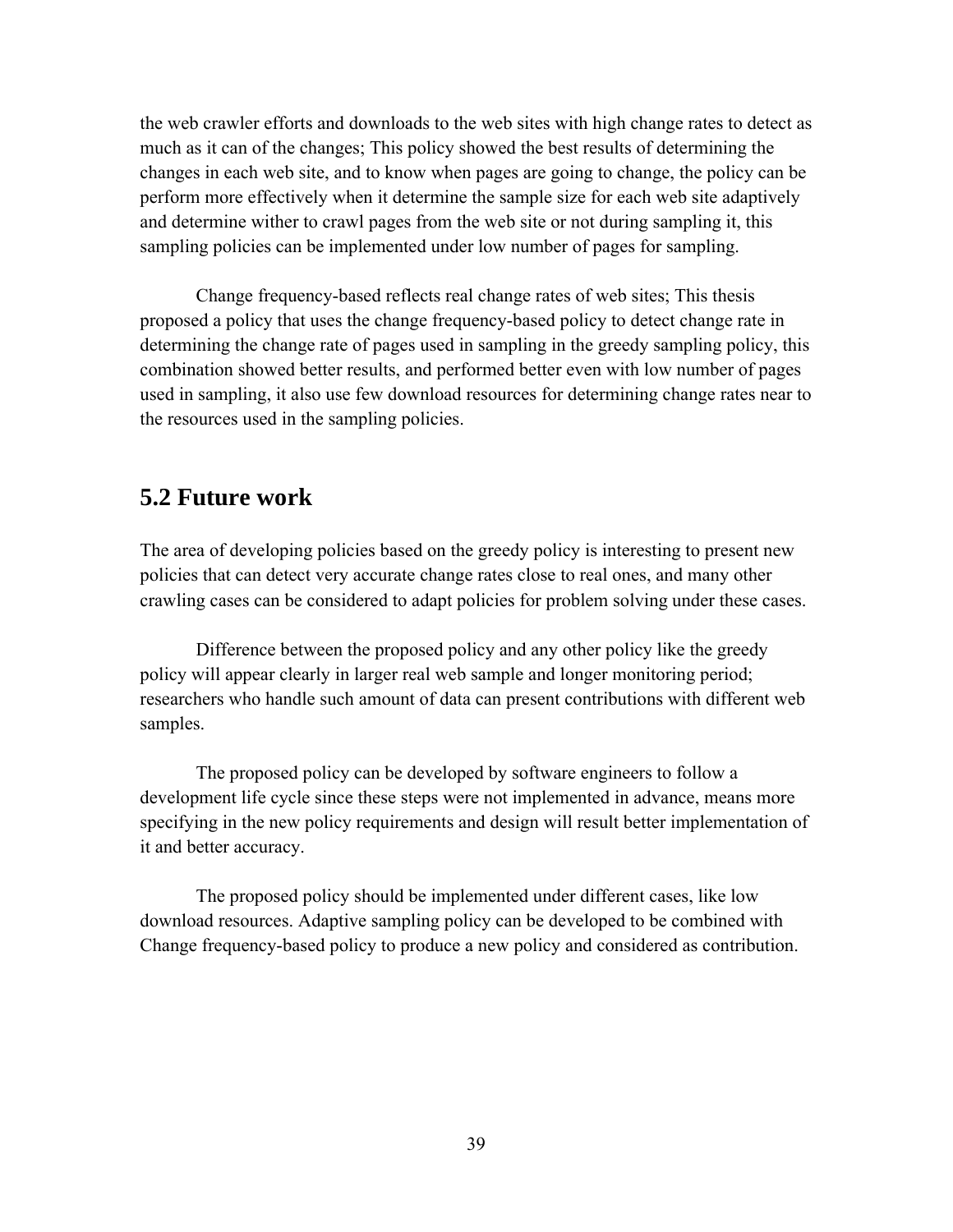# **References**

[1] Andrew Clausen (2004). The Cost of Attack of PageRank, The International Conference on Agents, Web Technologies and Internet Commerce (IAWTIC'2004).

[2] Archer, Tom (2001). Inside C#. Microsoft Press. ISBN 0-7356-1288-9.

[3] Baeza-Yates, R., Castillo, C., Marin, M. and Rodriguez, A. (2005). Crawling a Country: Better Strategies than Breadth-First for Web Page Ordering. In Proceedings of the Industrial and Practical Experience track of the 14th conference on World Wide Web, pages 864–872, Chiba, Japan. ACM Press.

[4] Berners-Lee, Tim; Bray, Tim; Connolly, Dan; Cotton, Paul; Fielding, Roy; Jeckle, Mario; Lilley, Chris; Mendelsohn, Noah; Orchard, David; Walsh, Norman; Williams, Stuart (2004). "Architecture of the World Wide Web, Volume One". Version 20041215. W3C.

[5] Castillo, C. (2004). Effective Web Crawling. PhD thesis, University of Chile.

[6] Cho, J. and Alexandros Ntoulas, (2002). Effective Change Detection Using Sampling. In Proceedings of the International Conference on Very Large Databases (VLDB), Hong Kong, China.

[7] Cho, J. and Brandman, Onn and Garcia-Molina, Hector and Shivakumar, Shiva (2000). Crawler-Friendly Web Servers. In proceedings of Workshop on Performance and Architecture of Web Servers.

[8] Cho, J. and Garcia-Molina, H. (2000). Synchronizing a database to improve freshness. In Proceedings of ACM International Conference on Management of Data (SIGMOD), pages 117-128, Dallas, Texas, USA.

[9] Cho, J. and Garcia-Molina, H. (2003). Effective page refresh policies for web crawlers. ACM Transactions on Database Systems, 28(4).

[10] Cormen, Leiserson, Rivest, and Stein (2001).Introduction to Algorithms, MIT, ISBN 0-262-03293-7.

[11] Ezz Hattab, (2007). Updating Search Engines Using Meta-Updates. Int. Arab J. Inf. Technol. 4(4): 301-306.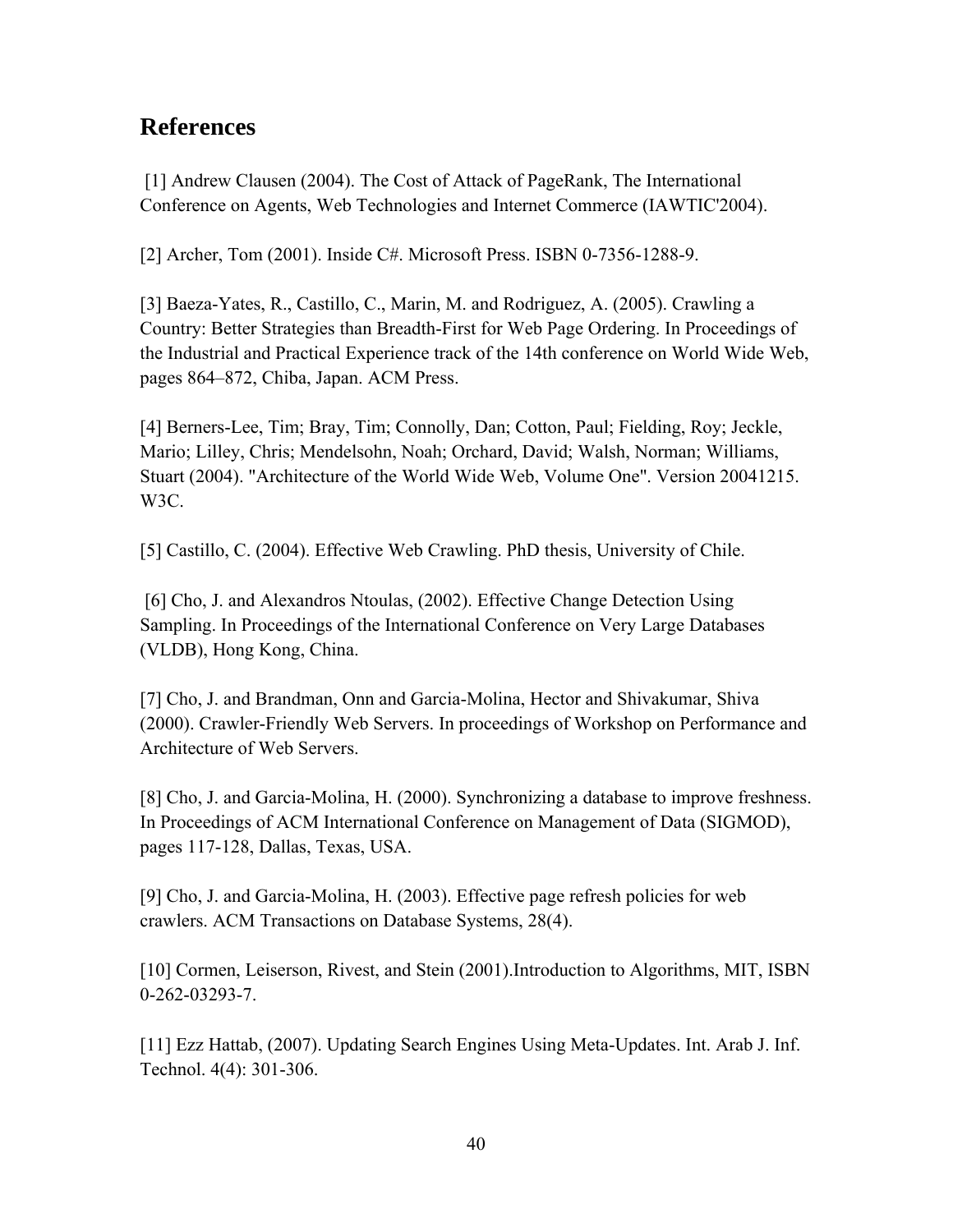[12] Gilmore, W. Jason (2006). Beginning PHP and MySQL 5: From Novice to Professional, Apress, ISBN 1590595521.

[13] Inktomi, (2000). Web surpassed one billion documents. URL:http://www.inktomi.com/new/press/billion.html.

[14] Jakob Nielsen (2005). "Reviving Advanced Hypertext". Retrieved on 2007-06-16.

[15] Levene, Mark (2005). An Introduction to Search Engines and Web Navigation. Pearson. ISBN10: 0321306775.

[16] Marc Najork and Janet L. Wiener, (2001). Breadth-first crawling yields high-quality pages. In Proceedings of the Tenth Conference on World Wide Web, pages 114–118, Hong Kong. Elsevier Science.

[17] Netcrawler project http://www.codeproject.com/KB/IP/Crawler.aspx.

[18] Qingzhao Tan, Ziming Zhuang, Prasenjit Mitra, C. Lee Giles, (2007). A Clustering-Based Sampling Approach for Refreshing Search Engine's Database.

[19] S. Lawrence and C. Giles. (1999). "Accessibility and distribution of information on the Web". Nature, Vol. 400: pp.107–109.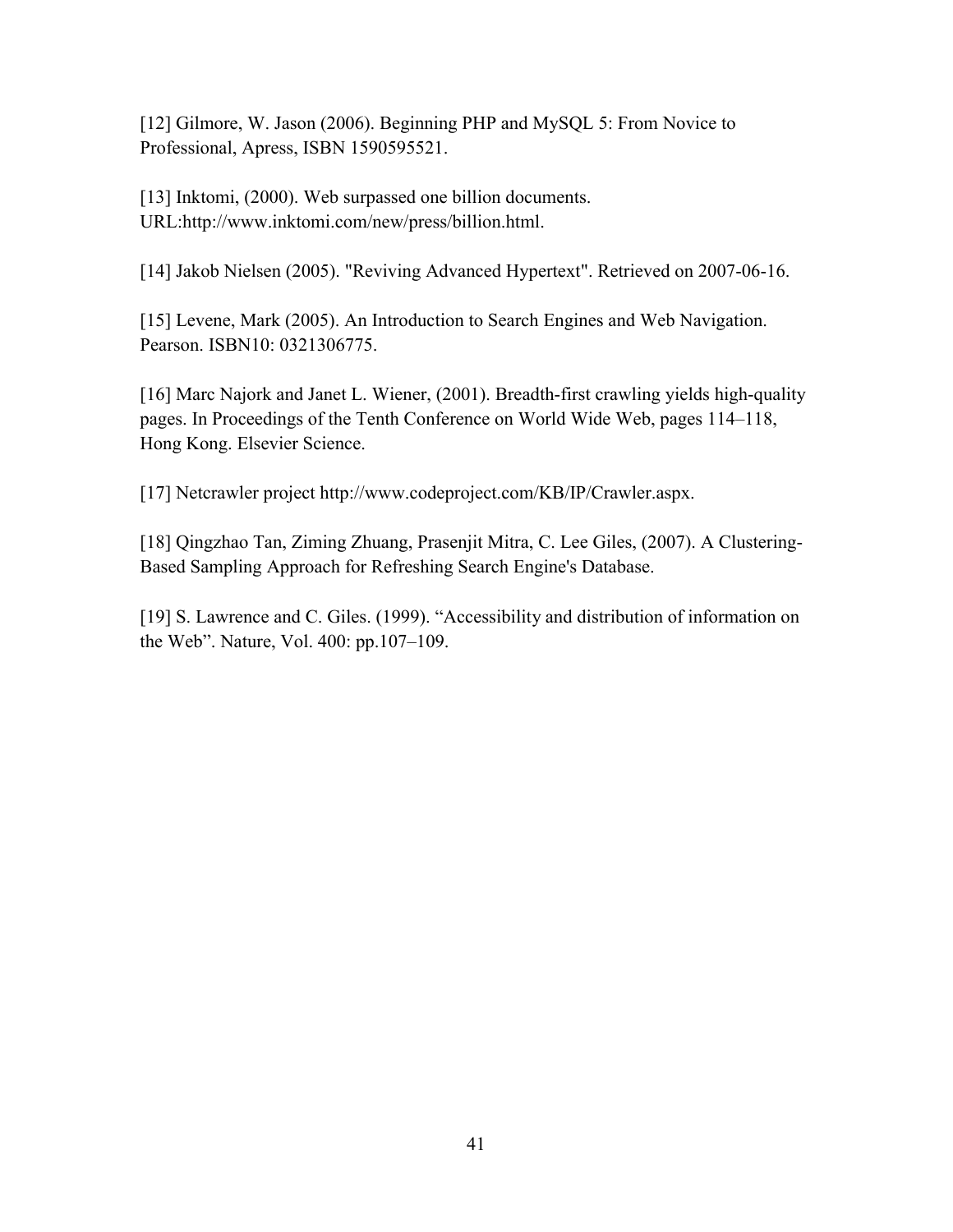### **Appendices**

# **Appendix A – Tools code**

# **A.1 The Proposed Approach Sample Calculation Algorithm**

```
void calcFrequencySample(string crawlingDate)
\{ try
\{ OleDbConnection MyConnection1 = new
OleDbConnection(@"provider= Microsoft.Jet.OLEDb.4.0; Data Source = 
crawler records.mdb");
                double totalChangeRates = 0;
               int counter = 0;
                int samplingPages = int.Parse(samplingPagesBox.Text);
                string sql = "SELECT change_rate,site_domain FROM 
frequency greedy change rate WHERE crawling date LIKE '" + crawlingDate
+ """";
                OleDbCommand cmd = new OleDbCommand(sql);
                cmd.Connection = MyConnection1;
                MyConnection1.Open();
                OleDbDataReader thisReader = cmd.ExecuteReader();
                while (thisReader.Read())
 {
                    totalChangeRates += 
double.Parse(thisReader["change_rate"].ToString());
 }
                thisReader.Close();
                MyConnection1.Close();
                //sql again
                MyConnection1.Open();
                thisReader = cmd.ExecuteReader();
                while (thisReader.Read())
 {
                    domainSamplesArr[counter, 0] = 
thisReader["site_domain"].ToString();
                    int sampleSize = 
int.Parse((Math.Floor((double.Parse(thisReader["change_rate"].ToString(
)) / totalChangeRates) * samplingPages)).ToString());
                    if (sampleSize <5)
                        sampleSize = samplingPages / 20;
                    domainSamplesArr[counter++, 1] = 
sampleSize.ToString();
 }
                thisReader.Close();
                MyConnection1.Close();
 }
            catch (Exception e)
\{log_errors(e.ToString());
 }
        }
```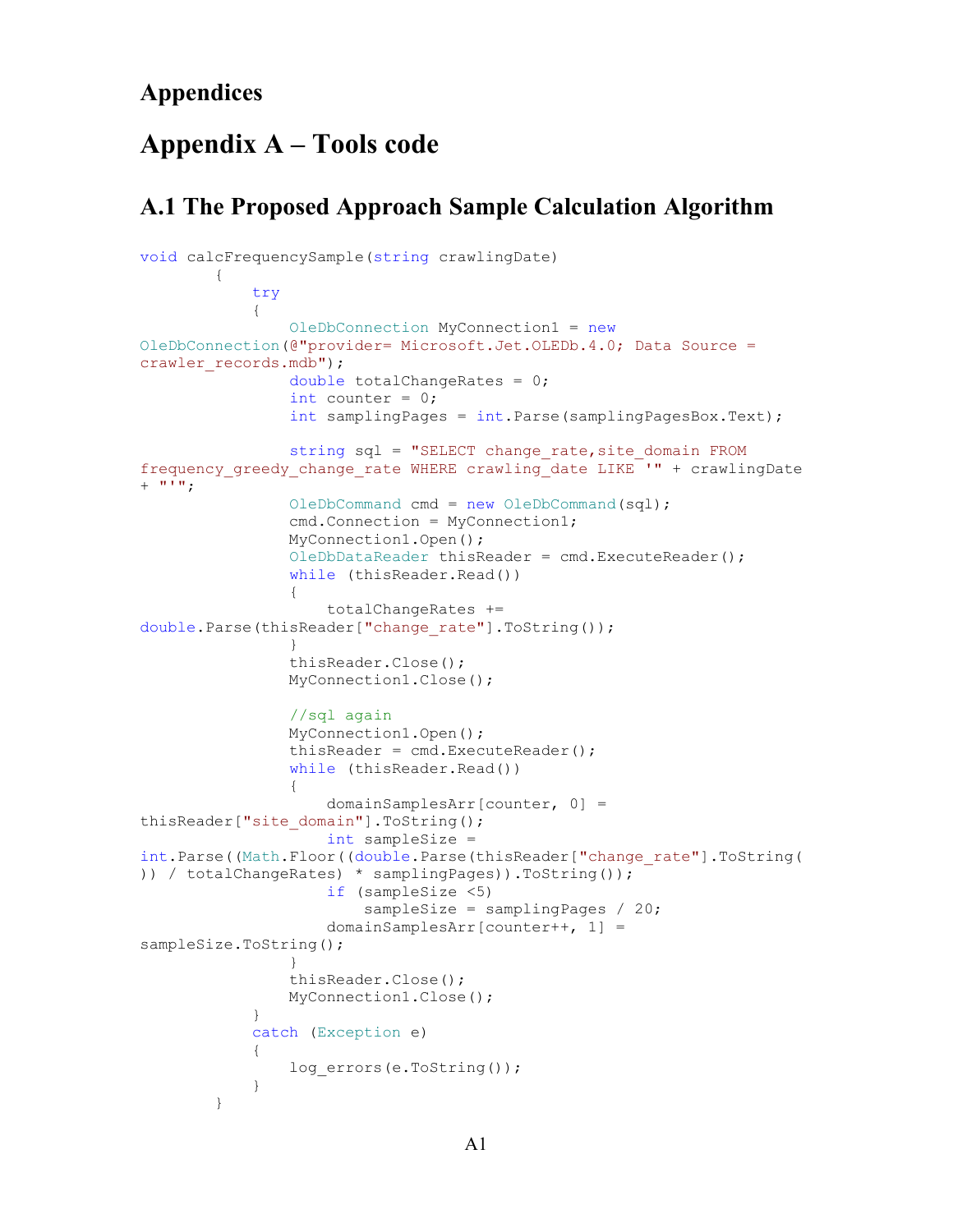# **A.2 The Greedy Sample Calculation Algorithm**

```
void calcGreedySample(string crawlingDate)
\{ try
\{ OleDbConnection MyConnection1 = new
OleDbConnection(@"provider= Microsoft.Jet.OLEDb.4.0; Data Source = 
crawler records.mdb");
                double totalChangeRates = 0;
               int counter = 0;
                int samplingPages = int.Parse(samplingPagesBox.Text);
                string sql = "SELECT change_rate,site_domain FROM 
greedy change rate WHERE crawling date='" + crawlingDate + "'";
                OleDbCommand cmd = new OleDbCommand(sql);
                cmd.Connection = MyConnection1;
                MyConnection1.Open();
                OleDbDataReader thisReader = cmd.ExecuteReader();
               while (thisReader.Read())
 {
                    totalChangeRates += 
double.Parse(thisReader["change_rate"].ToString());
 }
                thisReader.Close();
                MyConnection1.Close();
                //sql again
                MyConnection1.Open();
               thisReader = cmd.FxecuteReader();
               while (thisReader.Read())
 {
                    domainSamplesArr[counter, 0] = 
thisReader["site domain"].ToString();
                    int sampleSize 
=int.Parse((Math.Floor((double.Parse(thisReader["change_rate"].ToString
()) / totalChangeRates) * samplingPages)).ToString());
                    if (sampleSize <5)
                        sampleSize = samplingPages/20;
                    //else if (sampleSize > samplingPages/5)
                        //sampleSize = samplingPages/10;
                    domainSamplesArr[counter++, 1] = 
sampleSize.ToString();
 }
                thisReader.Close();
                MyConnection1.Close();
 }
            catch (Exception e)
\{log_errors(e.ToString());
 }
        }
```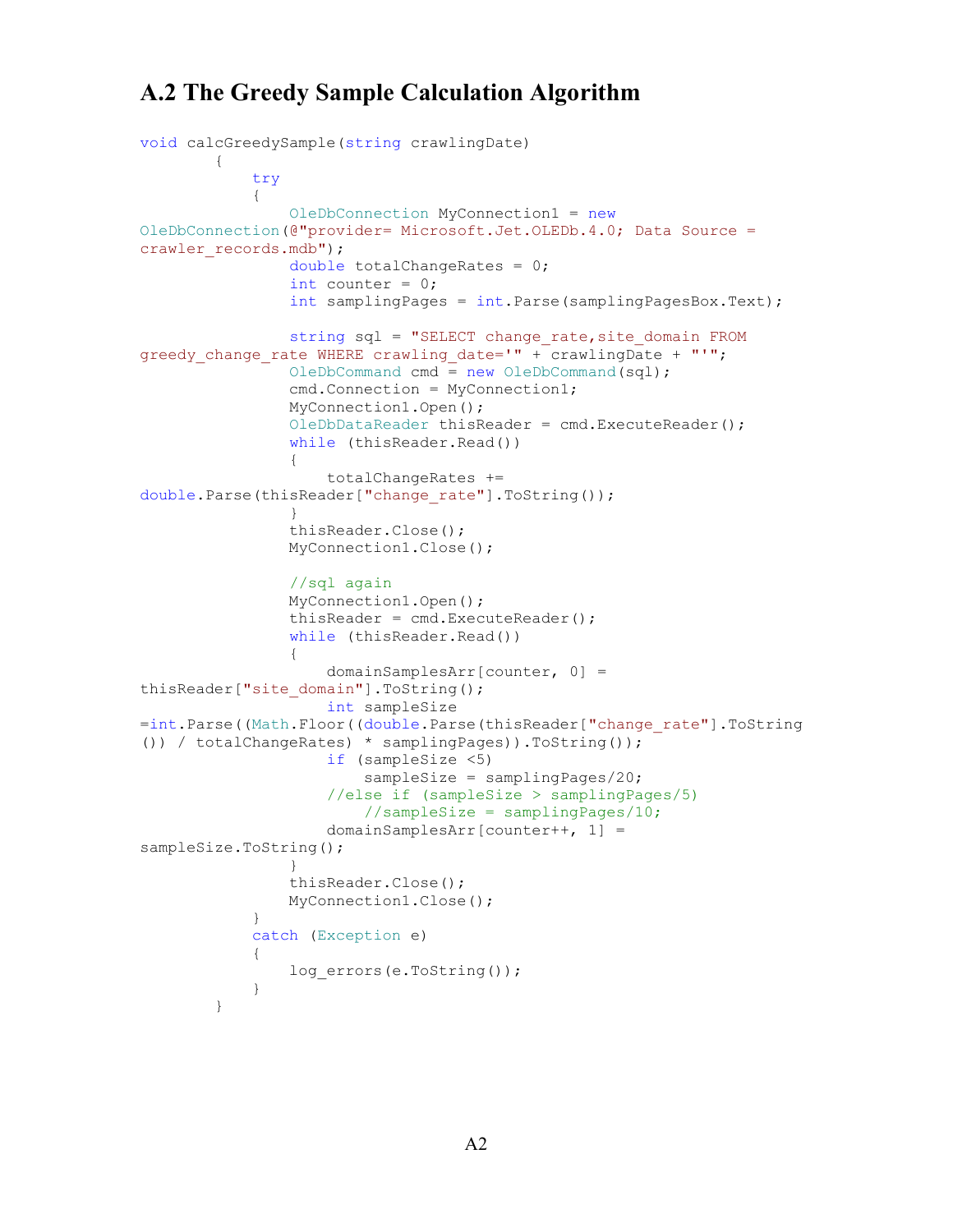# **Appendix B - Curriculum Vitae**

Sakher Khaleel Al-Qaaideh Phone : +962 / 79 / 7153300 Email : sakhr83@hotmail.com



| <b>EDUCATION</b> |                                                                                                                                                                                                                                                                                                                                                                                                                                                                                                                |                        |
|------------------|----------------------------------------------------------------------------------------------------------------------------------------------------------------------------------------------------------------------------------------------------------------------------------------------------------------------------------------------------------------------------------------------------------------------------------------------------------------------------------------------------------------|------------------------|
|                  | Middle East University for Graduate Studies, Amman - Jordan<br>Master Degree Student of Computer Information Systems<br>(final semester)                                                                                                                                                                                                                                                                                                                                                                       | 2008                   |
|                  | Mutah University, Karak - Jordan<br>Bachelor's of Computer Science                                                                                                                                                                                                                                                                                                                                                                                                                                             | Jan 2005               |
| Experiences      |                                                                                                                                                                                                                                                                                                                                                                                                                                                                                                                |                        |
|                  | EtQ, Amman - Jordan<br>Worked as web developer including tasks to write SQL queries,<br>worked in the custom department where I implemented custom<br>modifications to the product (Reliance), and fixed bugs in the<br>product after being used by customers.                                                                                                                                                                                                                                                 | Dec 2007 -<br>Sep 2008 |
|                  | Maktoob.com, Amman - Jordan<br>I worked as web developer, I developed web sites using PHP<br>(www.quran.maktoob.com), maintained VBulletin forums<br>(www.sh3bwah.maktoob.com)                                                                                                                                                                                                                                                                                                                                 | Sep 2007 -<br>Nov      |
|                  | Jordan International Police Training Center, Amman - Jordan<br>I maintained MS Access database including designing forms, reports<br>and writing SQL queries. Then I moved to another department<br>where i developed a PHP web site that contains curriculums to be<br>studied by the trainees, stored as text in MS Access database and<br>materials in MS word and PowerPoint files, the project name was<br>IMP, web site was accessible internally in the local network, copy of<br>the web is available. | Jun 2006 -<br>Aug 2007 |
|                  | National Information Technology Center, Amman - Jordan<br>I worked in the knowledge stations project (www.ks.jo), I was<br>a computer skills trainer in Jabal Bani Hamida knowledge<br>station in Madaba, I was preparing trainees for the ICDL<br>certificate exam.                                                                                                                                                                                                                                           | Oct 2005 -<br>May 2006 |
| <b>SKILLS</b>    |                                                                                                                                                                                                                                                                                                                                                                                                                                                                                                                |                        |
|                  |                                                                                                                                                                                                                                                                                                                                                                                                                                                                                                                |                        |

Web development and design PHP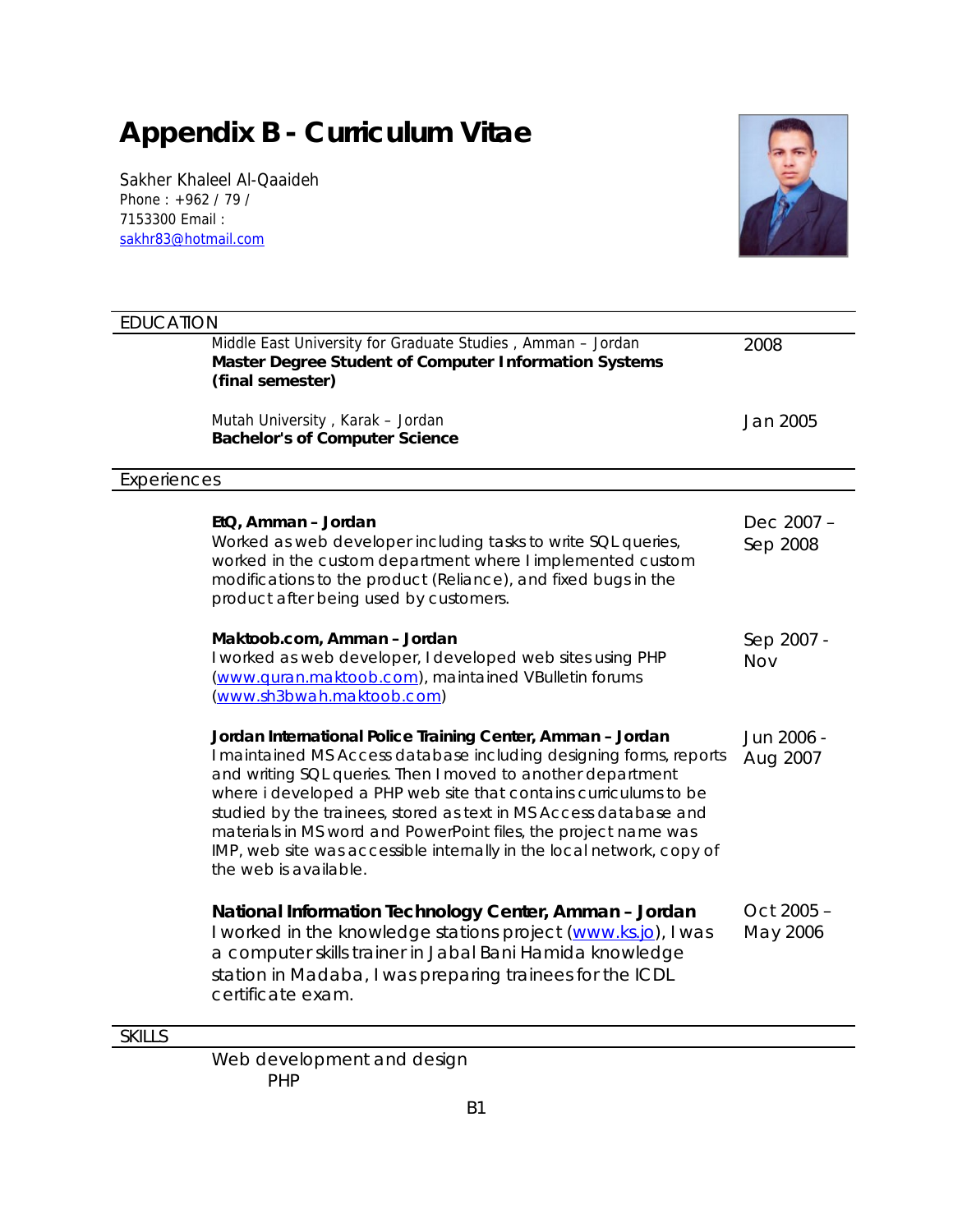ASP **JavaScript** xHTML AJAX Web servers: IIS, Apache and Tomcat Databases: MySQL, SQL Server and MS Access Database tools: PhpMyAdmin, EMS Manager and MySQL GUI Tools Development tools: Dreamweaver Forums: vBulletin Content Management Systems: Drupal Search Engine Optimization (SEO) skills o Meta tags o Pages links o Google analytics o Sitemaps Software development: C# .Net Java Operating systems: **Windows** Linux - Fedora Networking: design and setup LANs Flash: swish 2 Microsoft office skills Communication skills

#### LANGUAGES

English – Excellent Arabic – Mother language

#### COURSES, CERTIFICATES

ICDL, certified A+, Hashemite university course

#### PORTFOLIO

#### **www.asesms.com**

Amman Stock Exchange SMS web site is an e-commerce implementation, it provides services for getting SMS alerts on mobile phones for stock prices, communicating with bulk SMS gateway using API, and another API for accepting online payments, used PHP and MySQL database to develop this web site.